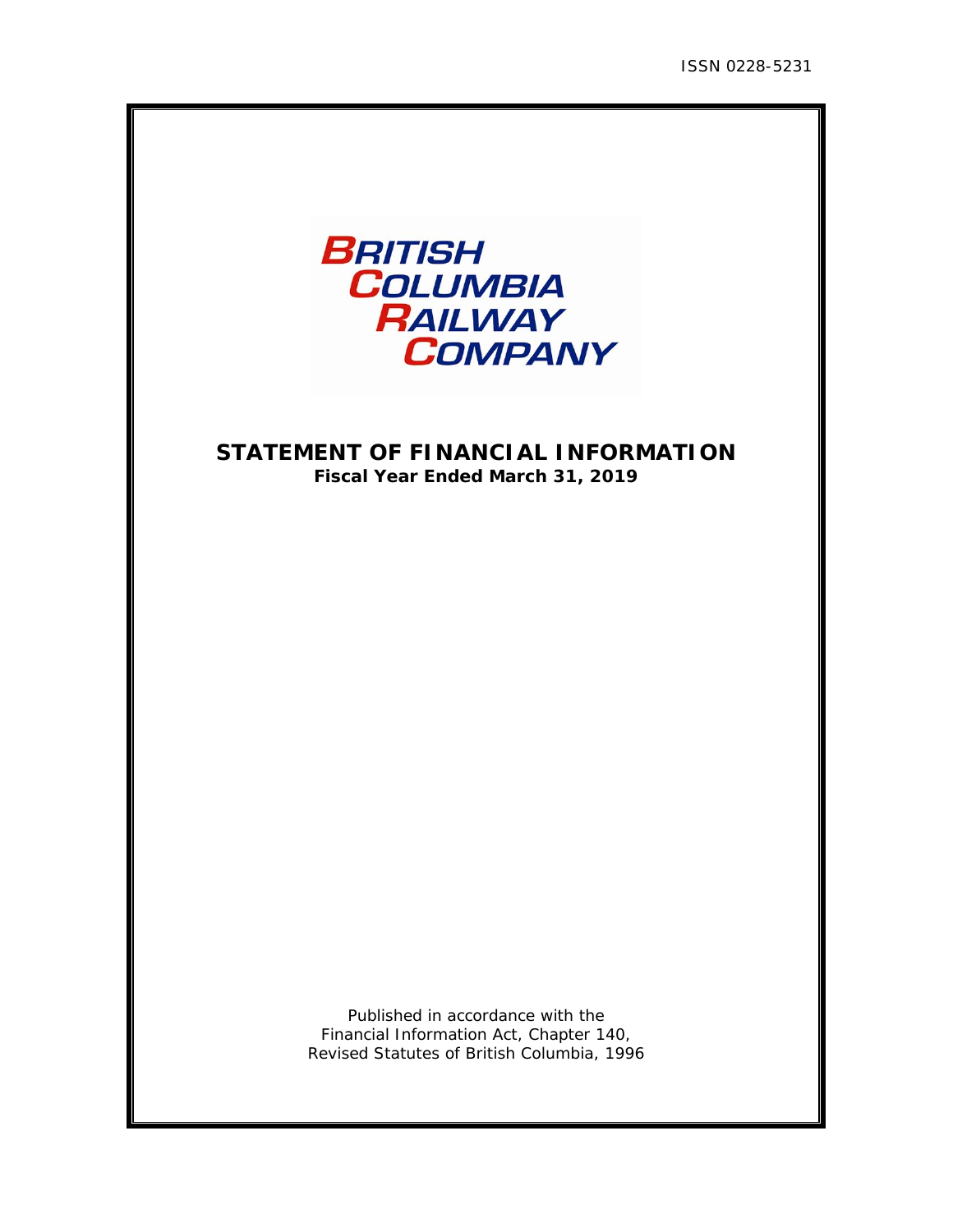**Consolidated Financial Statements** 

# **BRITISH COLUMBIA RAILWAY COMPANY**

**March 31, 2019**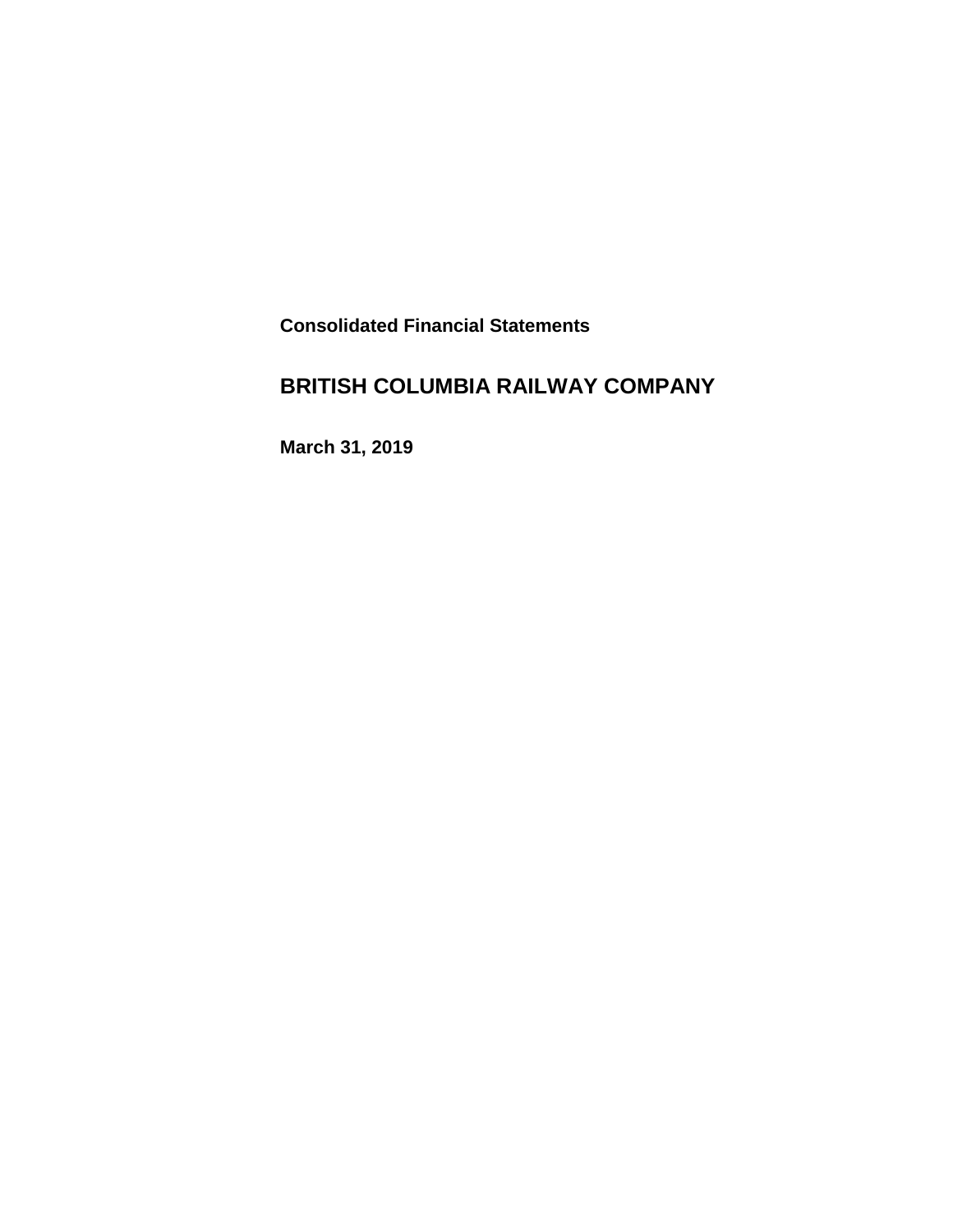# **BRITISH COLUMBIA RAILWAY COMPANY CONSOLIDATED STATEMENT OF FINANCIAL POSITION AS AT MARCH 31, 2019**

**(in thousands of dollars)**

|                                                                                                                                 | <b>Note</b> | 2019                 |    | 2018              |
|---------------------------------------------------------------------------------------------------------------------------------|-------------|----------------------|----|-------------------|
|                                                                                                                                 |             |                      |    |                   |
| <b>ASSETS</b>                                                                                                                   |             |                      |    |                   |
| <b>Current assets</b>                                                                                                           |             | \$                   | \$ |                   |
| Cash and cash equivalents<br>Trade and other receivables                                                                        | 10<br>11    | 117,064<br>2,937     |    | 144,255           |
| Materials and other items                                                                                                       |             | 1,691                |    | 2,434<br>1,779    |
|                                                                                                                                 |             |                      |    |                   |
| <b>Total current assets</b>                                                                                                     |             | 121,692              |    | 148,468           |
| <b>Non-current assets</b>                                                                                                       |             |                      |    |                   |
| Other receivables                                                                                                               | 11          | 199,741              |    | 157,422           |
| Property, plant and equipment                                                                                                   | 12          | 1,118                |    | 888               |
| Interest in mining rights                                                                                                       | 13          | 18,308               |    | 18,308            |
| Investment property                                                                                                             | 14          | 195,684              |    | 175,123           |
| <b>Total non-current assets</b>                                                                                                 |             | 414,851              |    | 351,741           |
| <b>Total assets</b>                                                                                                             |             | \$<br>536,543        | \$ | 500,209           |
| <b>LIABILITIES AND SHAREHOLDER'S EQUITY</b><br><b>Current liabilities</b><br>Trade and other payables<br>Deferred lease revenue | 15<br>16    | \$<br>5,955<br>1,389 | \$ | 5,859<br>1,318    |
| <b>Total current liabilities</b>                                                                                                |             | 7,344                |    | 7,177             |
| <b>Non-current liabilities</b><br>Deferred lease revenue<br>Provisions                                                          | 16<br>17    | 26,356<br>297,160    |    | 26,721<br>270,455 |
| Employee benefits                                                                                                               | 18          | 5,243                |    | 4,296             |
| <b>Total non-current liabilities</b>                                                                                            |             | 328,759              |    | 301,472           |
| <b>Total liabilities</b>                                                                                                        |             | 336,103              |    | 308,649           |
| <b>Shareholder's Equity</b><br>Share capital<br>Contributed surplus                                                             | 19<br>20    | 257,688<br>52,136    |    | 257,688<br>52,136 |
| <b>Deficit</b>                                                                                                                  |             | (109, 384)           |    | (118, 264)        |
| <b>Total shareholder's equity</b>                                                                                               |             | 200,440              |    | 191,560           |
| Total liabilities and shareholder's equity                                                                                      |             | \$<br>536,543        | \$ | 500,209           |

The accompanying notes on pages 5 to 32 are an integral part of these consolidated financial statements.

On behalf of the Board

Director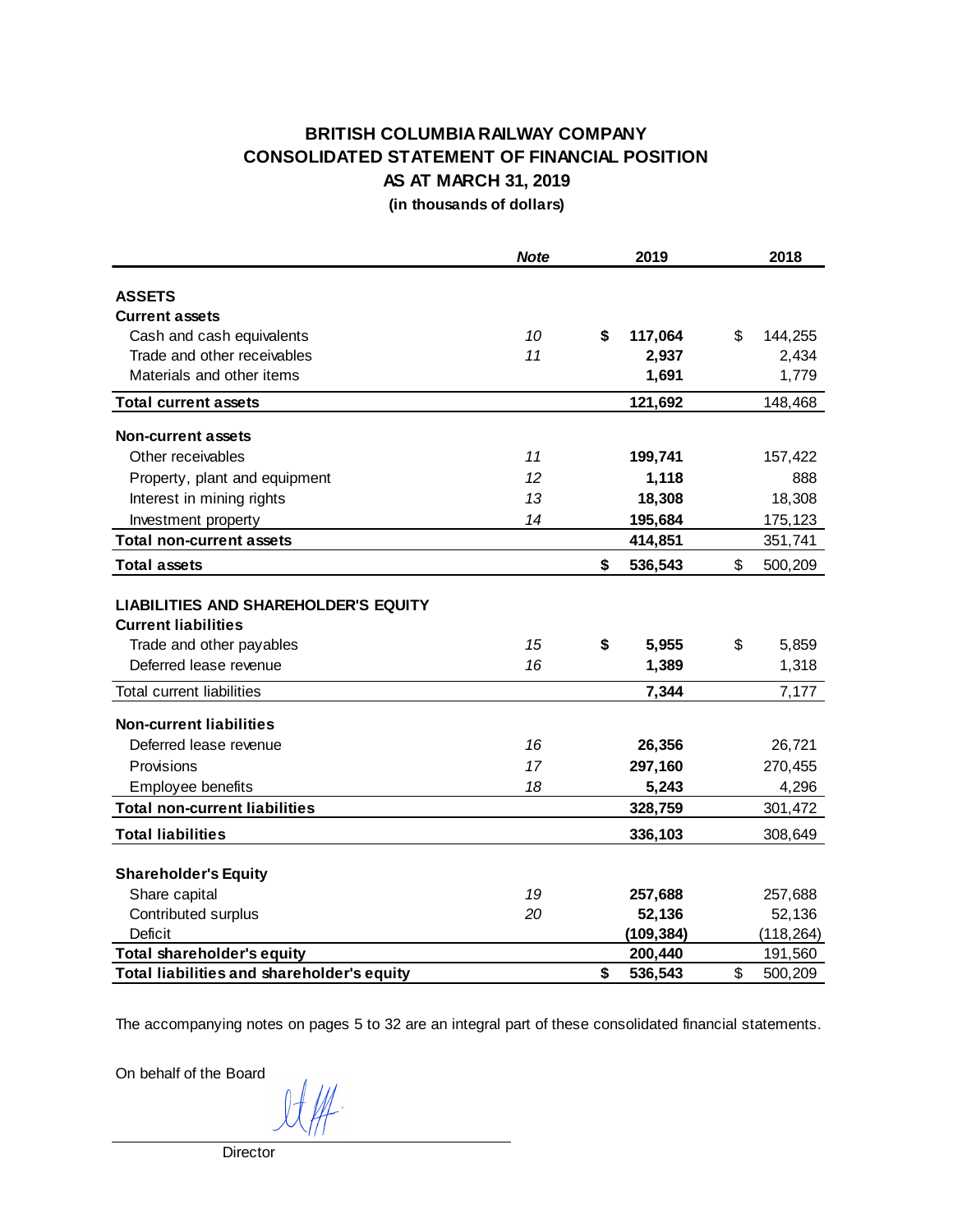# **BRITISH COLUMBIA RAILWAY COMPANY CONSOLIDATED STATEMENT OF COMPREHENSIVE INCOME FOR THE YEAR ENDED MARCH 31, 2019**

**(in thousands of dollars)**

|                                                                                                     | <b>Note</b> | 2019          | 2018            |
|-----------------------------------------------------------------------------------------------------|-------------|---------------|-----------------|
| <b>Revenue</b>                                                                                      | 6           | \$<br>24,216  | \$<br>19,741    |
|                                                                                                     |             |               |                 |
| <b>Expenses</b>                                                                                     |             |               |                 |
| Labour costs                                                                                        | 7, 18(c)    | 3,728         | 3,787           |
| Property and track maintenance                                                                      |             | 3,302         | 3,246           |
| Professional services                                                                               |             | 2,099<br>680  | 2,283<br>666    |
| Information technology                                                                              |             |               |                 |
| Property taxes                                                                                      |             | 1,082         | 1,279           |
| Other                                                                                               |             | 1,053         | 1,197           |
| Depreciation                                                                                        | 8           | 429           | 332             |
|                                                                                                     |             | 12,373        | 12,790          |
| Operating results before gain on sale of investment property<br>Gain on sale of investment property |             | 11,843<br>722 | 6,951<br>47,310 |
| <b>Results from operating activities</b>                                                            |             | 12,565        | 54,261          |
| Finance income                                                                                      | 9           | 2,922         | 1,665           |
| Finance costs                                                                                       | 9           | (5,862)       | (4, 195)        |
| Net finance costs                                                                                   |             | (2,940)       | (2,530)         |
| Profit for the period                                                                               |             | 9,625         | 51,731          |
| Other comprehensive income (loss)                                                                   |             |               |                 |
| Defined benefit plan actuarial losses and return on plan assets                                     | 18(c)       | (781)         | (164)           |
| Post-employment benefit plan actuarial gains                                                        | 18(c)       | 36            | 1,346           |
| Other comprehensive income (loss) for the period                                                    |             | (745)         | 1,182           |
| Total comprehensive income for the period                                                           |             | \$<br>8,880   | \$<br>52,913    |

The accompanying notes on pages 5 to 32 are an integral part of these consolidated financial statements.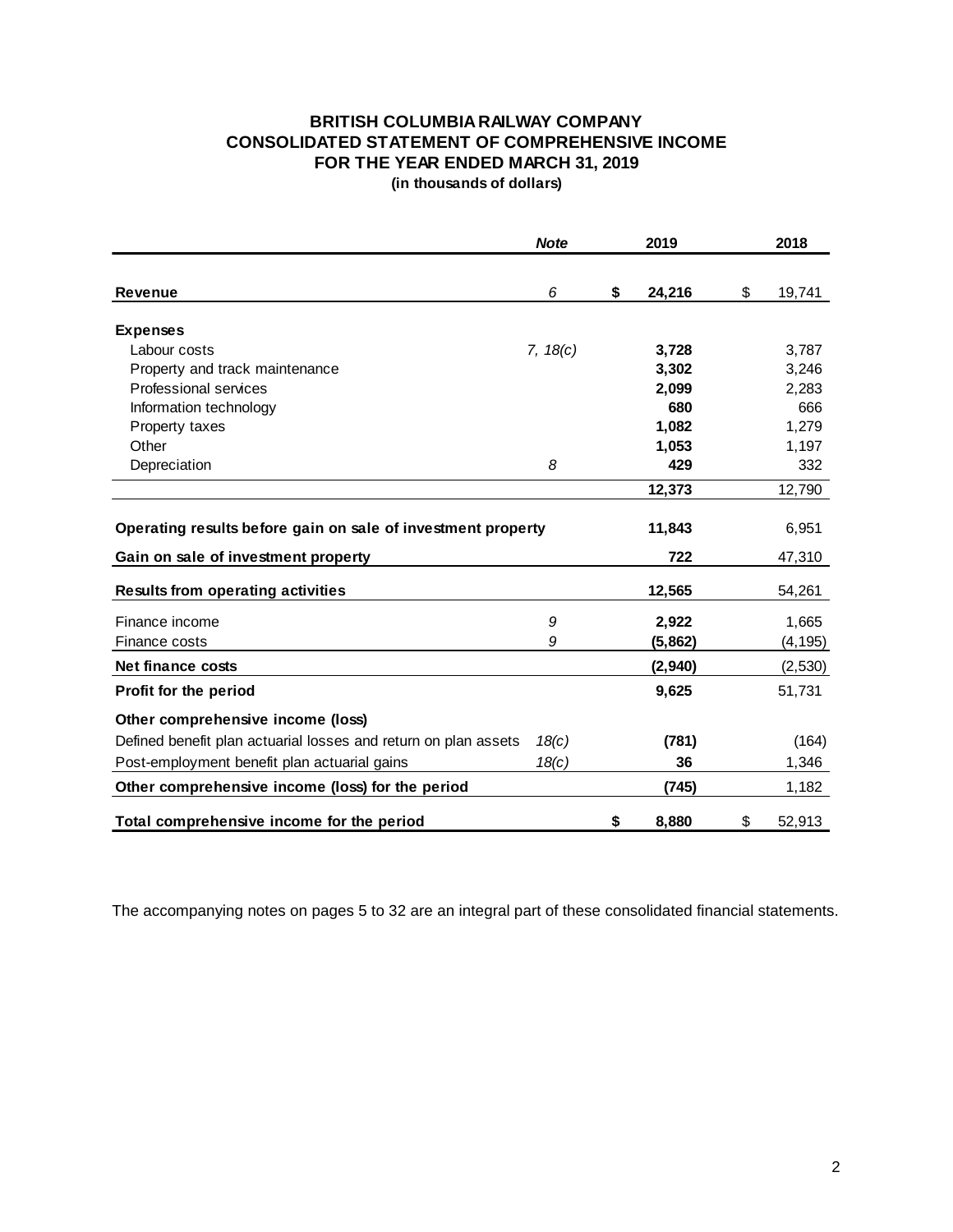# **BRITISH COLUMBIA RAILWAY COMPANY CONSOLIDATED STATEMENT OF CASH FLOWS FOR THE YEAR ENDED MARCH 31, 2019**

**(in thousands of dollars)**

| <b>Note</b>                                               |       | 2019           | 2018          |  |
|-----------------------------------------------------------|-------|----------------|---------------|--|
| Cash flows from (used in) operating activities            |       |                |               |  |
| Profit for the period                                     |       | \$<br>9,625    | \$<br>51,731  |  |
| Adjustments for:                                          |       |                |               |  |
| Gain on sale of investment property                       |       | (722)          | (47, 310)     |  |
| Depreciation                                              | 8     | 429            | 332           |  |
| Amortization of deferred lease revenue                    |       | (655)          | (1, 122)      |  |
| Accretion income on long-term notes receivable            | 11(c) | (652)          | (616)         |  |
| Pension benefit expense                                   | 18(c) | 140            | 133           |  |
| Unwind of discount on provisions                          | 9     | 5,862          | 4,195         |  |
|                                                           |       | 14,027         | 7,343         |  |
| Change in working capital                                 | 26    | (391)          | 4,502         |  |
| Change in general environmental provision                 |       | (11)           | (86)          |  |
| Change in long-term receivable for environmental services | 11(d) | (8,838)        | (6, 384)      |  |
| Change in Joint Capital Account receivable                | 11(b) | (114)          | 2,159         |  |
| Change in post-employment benefit obligation              |       | 62             | 96            |  |
| Net cash from operating activities                        |       | 4,735          | 7,630         |  |
| Cash flows from (used in) investing activities            |       |                |               |  |
| Acquisition of property, plant, and equipment             | 12    | (523)          | (554)         |  |
| Development costs on investment properties                | 14    | (146)          | (402)         |  |
| Acquisition of Joint Capital Account assets               | 11(b) | (32, 521)      | (10, 868)     |  |
| Proceeds from sale of investment property                 |       | 1,245          | 57,029        |  |
| Payments received on mortgages                            | 11(a) | 19             | 19            |  |
| Net cash from (used in) investing activities              |       | (31, 926)      | 45,224        |  |
| Cash flows used in financing activities                   |       |                |               |  |
| Payments to the Province                                  | 20    |                | (432)         |  |
| Net cash used in financing activities                     |       | $\blacksquare$ | (432)         |  |
|                                                           |       |                |               |  |
| Net increase (decrease) in cash and cash equivalents      |       | (27, 191)      | 52,422        |  |
| Cash and cash equivalents, beginning of period            |       | 144,255        | 91,833        |  |
| Cash and cash equivalents, end of period                  |       | \$<br>117,064  | \$<br>144,255 |  |

The accompanying notes on pages 5 to 32 are an integral part of these consolidated financial statements.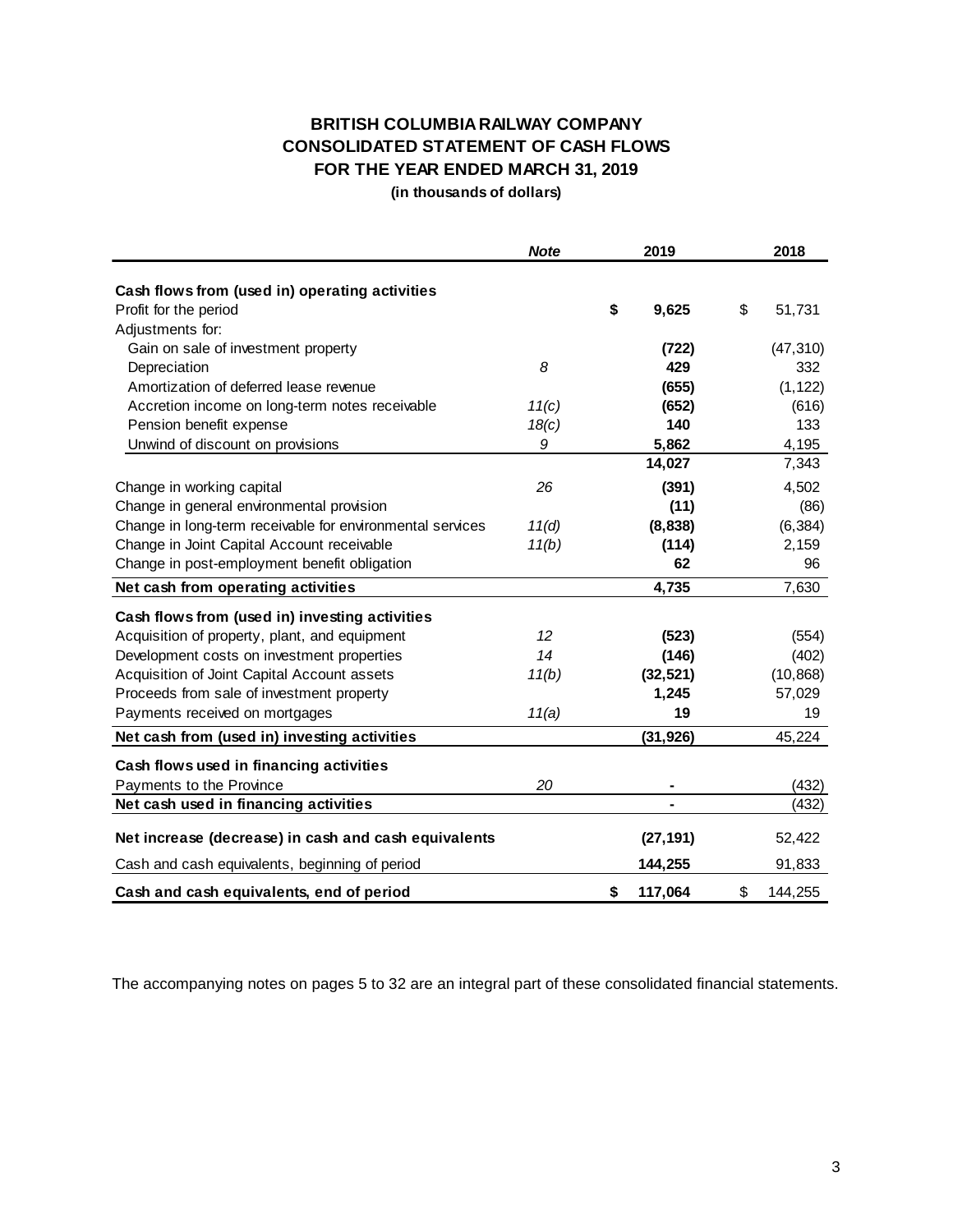# **BRITISH COLUMBIA RAILWAY COMPANY CONSOLIDATED STATEMENT OF CHANGES IN EQUITY (in thousands of dollars)**

|                                                                                         | <b>Share</b><br>Capital |    | <b>Contributed</b><br><b>Surplus</b> | <b>Deficit</b>    | Total<br><b>Equity</b> |
|-----------------------------------------------------------------------------------------|-------------------------|----|--------------------------------------|-------------------|------------------------|
| Balance April 1, 2017                                                                   | \$<br>257,688           | S. | 52,568                               | $$$ (171,177) $$$ | 139,079                |
| Total comprehensive income for the period                                               |                         |    |                                      |                   |                        |
| Profit                                                                                  |                         |    |                                      | 51,731            | 51,731                 |
| Other comprehensive income (loss)                                                       |                         |    |                                      |                   |                        |
| Defined benefit plan actuarial losses and return on plan assets                         |                         |    |                                      | (164)             | (164)                  |
| Post-employment benefit plan actuarial gains                                            |                         |    |                                      | 1,346             | 1,346                  |
| Total other comprehensive income                                                        |                         |    |                                      | 1,182             | 1,182                  |
|                                                                                         |                         |    |                                      |                   |                        |
| Total comprehensive income for the period                                               |                         |    |                                      | 52,913            | 52,913                 |
|                                                                                         |                         |    |                                      |                   |                        |
| Transactions with owners, recorded directly in equity                                   |                         |    |                                      |                   |                        |
| <b>Distributions to owners</b>                                                          |                         |    |                                      |                   |                        |
| Payment to the Province (Note 20)                                                       |                         |    | (432)                                |                   | (432)                  |
| Balance at March 31, 2018                                                               | \$<br>257,688           | \$ | 52,136                               | $$$ (118,264) \$  | 191,560                |
| Total comprehensive income for the period                                               |                         |    |                                      |                   |                        |
| Profit                                                                                  |                         |    |                                      | 9,625             | 9,625                  |
|                                                                                         |                         |    |                                      |                   |                        |
| Other comprehensive income (loss)                                                       |                         |    |                                      |                   |                        |
| Defined benefit plan actuarial losses and return on plan assets                         |                         |    |                                      | (781)             | (781)                  |
| Post-employment benefit plan actuarial gains                                            |                         |    |                                      | 36                | 36                     |
| Total other comprehensive income                                                        |                         |    |                                      | (745)             | (745)                  |
|                                                                                         |                         |    |                                      |                   |                        |
| Total comprehensive income for the period                                               |                         |    |                                      | 8,880             | 8,880                  |
|                                                                                         |                         |    |                                      |                   |                        |
| Transactions with owners, recorded directly in equity<br><b>Distributions to owners</b> |                         |    |                                      |                   |                        |
| Payment to the Province (Note 20)                                                       |                         |    |                                      |                   |                        |
|                                                                                         |                         |    |                                      |                   |                        |
| Balance at March 31, 2019                                                               | \$<br>257,688           | \$ | 52,136                               | $$(109, 384)$ \$  | 200.440                |

The accompanying notes on pages 5 to 32 are an integral part of these consolidated financial statements.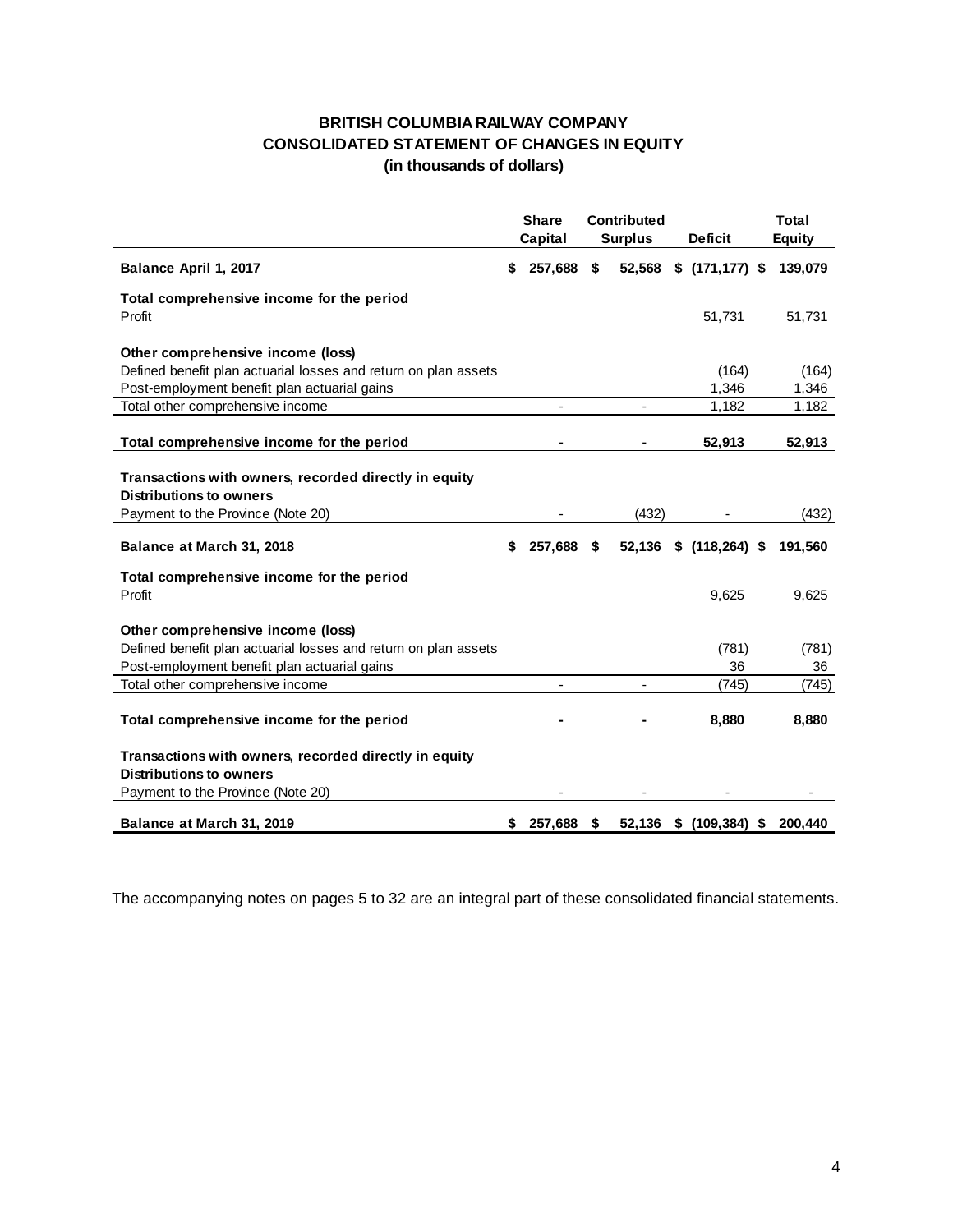#### **1. REPORTING ENTITY**

British Columbia Railway Company ("BCRC" or the "Company") is a company domiciled in Canada. The address of the registered office is Suite 600 - 221 West Esplanade, North Vancouver, BC, V7M 3J3. It is incorporated under the *British Columbia Railway Act.* It is owned by the BC Transportation Financing Authority ("BCTFA"), a subsidiary of the Province of British Columbia (the "Province"), operating under the supervision of the Ministry of Transportation and Infrastructure ("MoTI").

The consolidated financial statements of the Company as at and for the year ended March 31, 2019 comprise the Company and its subsidiaries (together referred to as the "Group" and individually as "Group entities").

The Group has commercial and business activities conducted through its operating subsidiary, BCR Properties Ltd. ("BCRP"), spanning the business areas of real estate, railway and marine terminal management. The Group's primary mandate is to support and facilitate the safe and efficient movement of goods through BC's western trade corridor by providing consulting advice, acquiring and holding railway corridor and strategic port lands, and making related infrastructure investments for the Province.

The Company owns the former BC Rail right-of-way and railway track infrastructure and leases those assets to Canadian National Railway Company ("CN") for the purposes of operating a freight railway. Consistent with the Province's interest in the western trade corridor, BCRC has retained ownership of the Port Subdivision ("Port Sub") operation, which provides open, neutral rail access to the port terminals at Roberts Bank and, through its subsidiary BCRP, has retained ownership of certain port-related lands.

The Province has determined that the remaining assets and entities owned by the Group that are not required to support development of the western trade corridor or required to be publicly owned, should be disposed in a timely manner which maximizes a commercial return to the Province. Management has completed its assessment of the Group and has concluded that the Group has the ability to continue as a going concern.

The Group is exempt from Canadian federal and British Columbia provincial income taxes.

#### **2. BASIS OF PREPARATION**

#### **a) Statement of compliance**

The consolidated financial statements have been prepared in accordance with International Financial Reporting Standards as issued by the International Accounting Standards Board (IFRSs).

The consolidated financial statements were authorized for issue by the Board of Directors on May 15, 2019.

#### **b) Basis of measurement**

The consolidated financial statements have been prepared on the historical cost basis except for cash and cash equivalents which have been measured at fair value through profit and loss.

#### **c) Functional and presentation currency**

These consolidated financial statements are presented in Canadian dollars, which is the Group's functional currency and the functional currency of all its subsidiaries.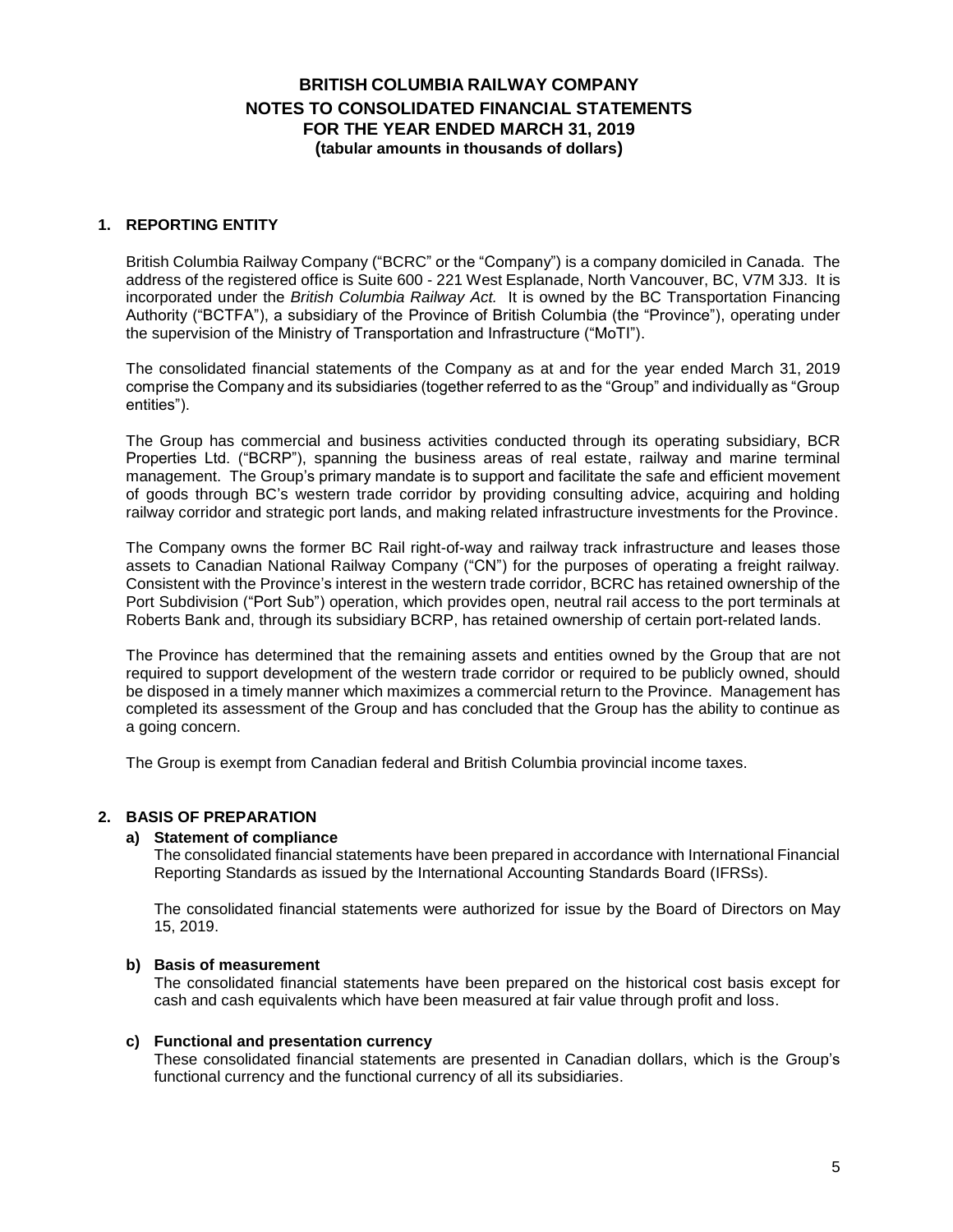### **2. BASIS OF PREPARATION (continued)**

#### **d) Use of estimates and judgements**

The preparation of the consolidated financial statements in conformity with IFRSs requires management to make judgements, estimates and assumptions that affect the application of accounting policies and the reported amounts of assets, liabilities, income and expenses. Actual results may differ from these estimates. Estimates and underlying assumptions are reviewed on an ongoing basis. Revisions to accounting estimates are recognized in the period in which the estimates are revised and in any future periods affected.

Information about judgments made in applying accounting policies that have the most significant effects on the amounts recognized in the consolidated financial statements is included in the following notes:

Notes 4 and 5 – accounting for an arrangement containing a lease Note 11(b) – lease classification

Note 14 – classification of investment property

Information about assumptions and estimation uncertainties at March 31, 2019 that have a significant risk of resulting in a material adjustment to the carrying amounts of assets and liabilities in the next financial year is included in the following notes:

Note 13 – interest in mining rights

Note 17 – provisions

Note 18 – measurement of employee benefit obligations

Note 23 – determination of fair values

Note 25 – contingencies

The accounting policies set out below have been applied consistently by Group entities to all periods presented in these consolidated financial statements unless otherwise indicated.

### **3. SIGNIFICANT ACCOUNTING POLICIES**

#### **a) Basis of consolidation**

i) Subsidiaries

Subsidiaries are entities controlled by the Company. They include: BCR Properties Ltd., Vancouver Wharves Limited Partnership, and Vancouver Wharves Ltd. The financial statements of the subsidiaries are included in the consolidated financial statements from the date that control commences until the date that control ceases.

ii) Transaction elimination on consolidation Intra-group balances and transactions, and any unrealized income and expenses arising from intra-group transactions, are eliminated in preparing the consolidated financial statements.

#### **b) Financial statement presentation of expenses**

The Group classifies the statement of comprehensive income using the nature of expense method, which classifies expenses according to their nature, such as labour costs or depreciation.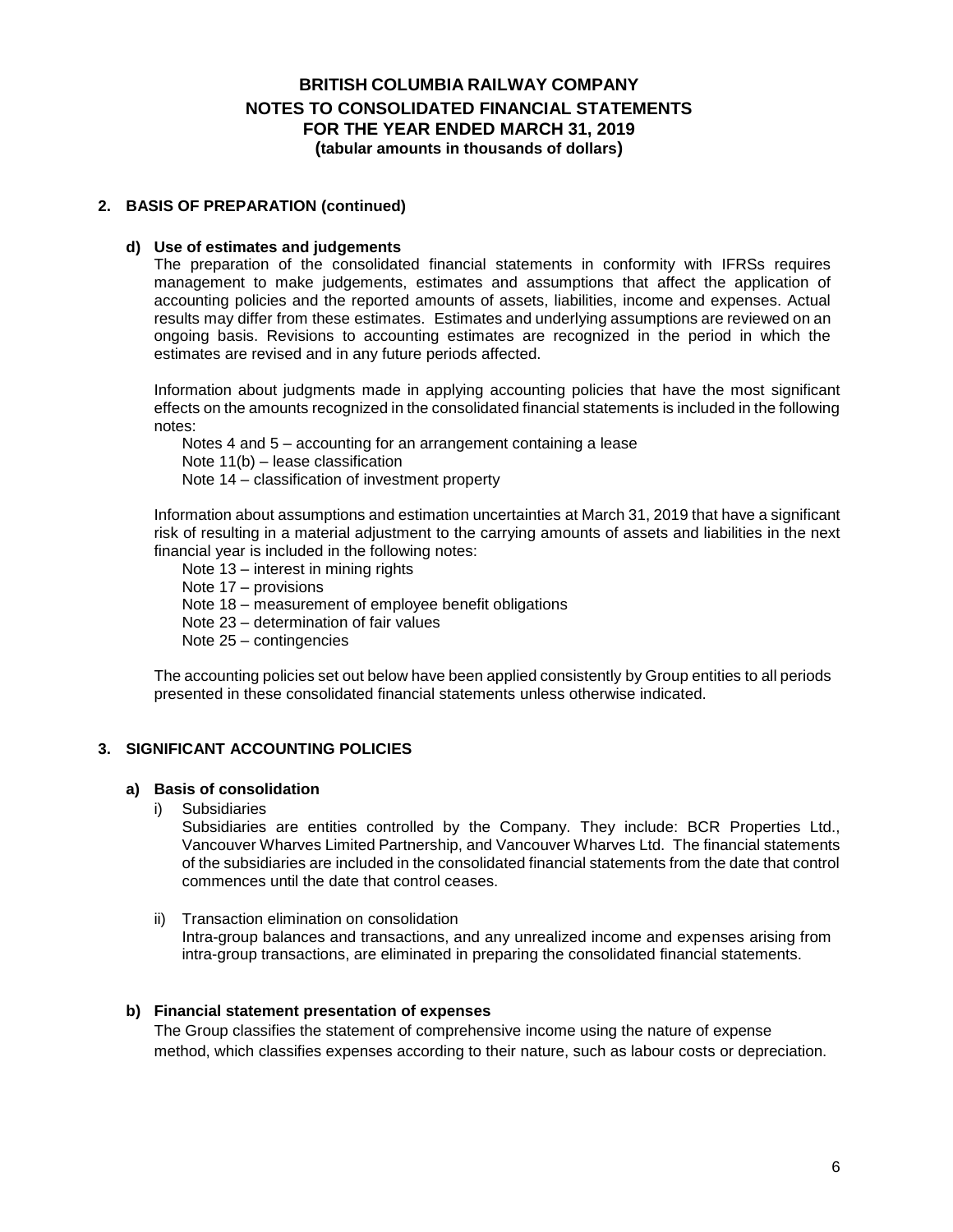### **3. SIGNIFICANT ACCOUNTING POLICIES (continued)**

#### **c) Financial instruments**

The Group has initially adopted IFRS 9, *Financial Instruments* ("IFRS 9") from April 1, 2018.

IFRS 9 sets out requirements for recognizing and measuring financial assets, financial liabilities and some contracts to buy or sell non-financial items. IFRS 9 also amends derivative financial instruments and hedge accounting. This standard replaces IAS 39 Financial Instruments: Recognition and Measurement ("IAS 39").

The Group implemented the new requirements for classification and measurement, and impairment, retrospectively with no restatement of comparative periods due to the fact that the implementation of IFRS 9 did not result in any impact on the Group's financial instruments. The Group also applied related amendments to IFRS 7 Financial Instruments: Disclosures ("IFRS 7").

(i) Classification and measurement of financial assets and financial liabilities IFRS 9 largely retains the existing requirements in IAS 39 for the classification and measurement of financial liabilities. However, it eliminates the previous IAS 39 categories for financial assets of held to maturity, loans and receivables and available for sale.

The adoption of IFRS 9 has not had a significant effect on the Group's accounting policies related to financial assets and financial liabilities. The impact of IFRS 9 on the classification and measurement of financial assets and liabilities is set out below.

Under IFRS 9, on initial recognition, a financial asset is classified as measured at: amortized cost, fair value through other comprehensive income ("FVOCI") – debt instrument, FVOCI – equity instrument, or fair value through profit or loss ("FVTPL"). The classification of financial assets under IFRS 9 is generally based on the business model in which a financial asset is managed and its contractual cash flow characteristics.

A financial asset is measured at amortized cost if it meets both of the following conditions and is not designated as FVTPL:

- it is held within a business model whose objective is to hold assets to collect contractual cash flows; and
- its contractual terms give rise on specified dates to cash flows that are solely payments of principal and interest on the principal amount outstanding.

A debt investment is measured at FVOCI if it meets both of the following conditions and is not designated as FVTPL:

- it is held within a business model whose objective is achieved by both collecting contractual cash flows and selling financial assets; and
- its contractual terms give rise on specified dates to cash flows that are solely payments of principal and interest on the principal amount outstanding.

On initial recognition of an equity investment that is not held for trading, the Group may irrevocably elect to present subsequent changes in the investment's fair value in OCI. This election is made on an investment-by-investment basis.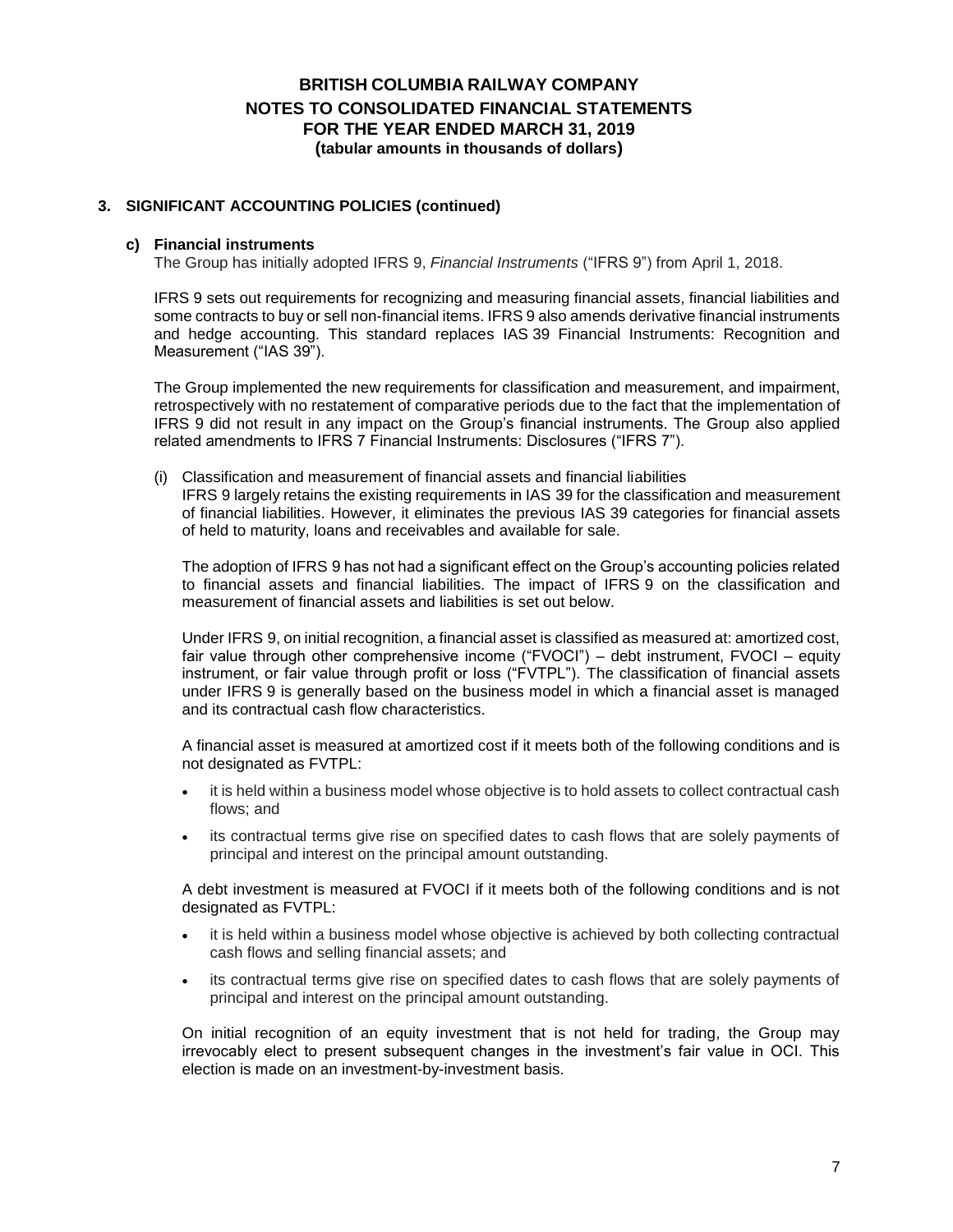### **3. SIGNIFICANT ACCOUNTING POLICIES (continued)**

### **c) Financial instruments (continued)**

(i) Classification and measurement of financial assets and financial liabilities (continued)

All financial assets not classified as measured at amortized cost or FVOCI as described above are measured at FVTPL. On initial recognition, the Group may irrevocably designate a financial asset that otherwise meets the requirements to be measured at amortized costs or at FVOCI as at FVTPL if doing so eliminates or significantly reduces an accounting mismatch that would otherwise arise.

A financial asset (unless it is a trade receivable without a significant financing component that is initially measured at the transaction price) is initially measured at fair value plus, for an item not at FVTPL, transaction costs that are directly attributable to its acquisition.

The following accounting policies apply to subsequent measurement of financial assets:

- Financial assets at FVTPL: these assets are subsequently measured at fair value. Net gains and losses, including any interest or dividend income, are recognized in profit or loss.
- Financial assets at amortized cost: these assets are subsequently measured at amortized costs using the effective interest method. The amortized cost is reduced by impairment losses (see note 3(c)(*ii*)). Interest income and impairment are recognized in profit or loss. Any gain or loss on derecognition is recognized in profit or loss.
- Debt investments at FVOCI: these assets are subsequently measured at fair value. Interest income calculated using the effective interest method and impairment are recognized in profit or loss. Other net gains are recognized in OCI. On derecognition, gains and losses accumulated in OCI are reclassified to profit or loss.
- Equity investments at FVOCI: these assets are subsequently measured at fair value. Dividends are recognized as income in profit or loss unless the dividend clearly represents a recovery of part of the cost of the investment. Other net gains and losses are recognized in OCI and are never reclassified to profit or loss.

The following table shows the original measurement categories under IAS 39 and the new measurement categories under IFRS 9 for each class of the Group's financial assets and liabilities as at April 1, 2018.

|                              | Original classification<br>Under IAS 39 | New classification<br>under IFRS 9 |
|------------------------------|-----------------------------------------|------------------------------------|
| <b>Financial Assets</b>      |                                         |                                    |
| Cash and cash equivalents    | Loans and receivables                   | <b>FVTPL</b>                       |
| Trade and other receivables  | Loans and receivables                   | Amortized cost                     |
| Other receivables            | Loans and receivables                   | Amortized cost                     |
| <b>Financial Liabilities</b> |                                         |                                    |
| Trade and other payables     | Other financial liabilities             | Amortized cost                     |

On adoption of IFRS 9, no changes in the carrying amounts of the financial assets or financial liabilities have been recorded.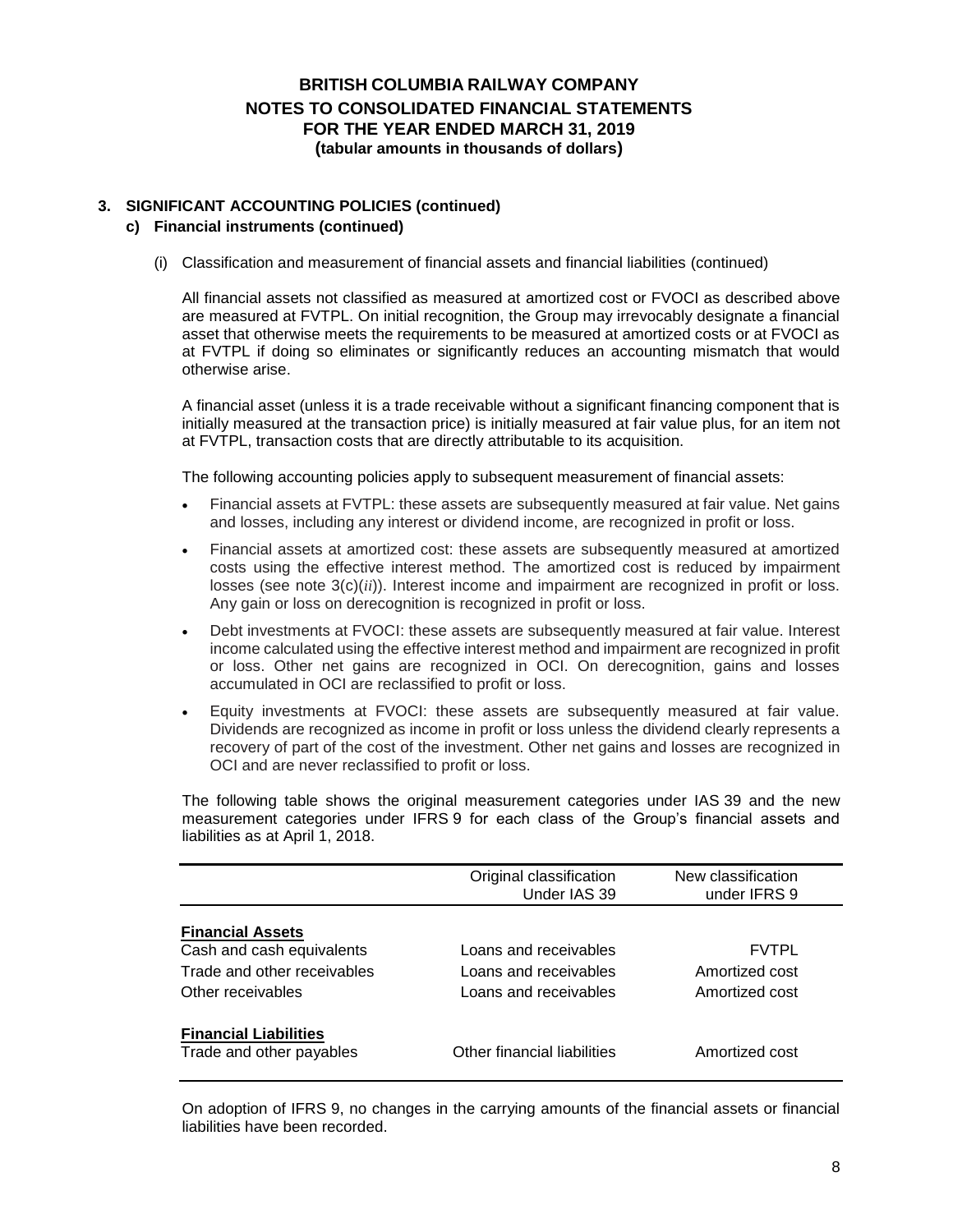### **3. SIGNIFICANT ACCOUNTING POLICIES (continued)**

#### **c) Financial instruments (continued)**

(ii) Impairment of financial assets

IFRS 9 replaces the 'incurred loss' model in IAS 39 with an 'expected credit loss' ("ECL") model. The new impairment model applies to financial assets measured at amortized cost. Under IFRS 9, credit losses are recognized earlier than under IAS 39.

The financial assets at amortized cost consist of trade receivables and other receivables.

Under IFRS 9, loss allowances are measured on either of the following bases:

- 12-month ECLs: these are ECLs that result from possible default events within the 12 months after the reporting date; and
- Lifetime EFLs: these are ECLs that result from all possible default events over the expected life of a financial instrument.

The Group has elected to measure loss allowances for financial assets at amortized cost at an amount equal to lifetime ECLs.

Measurement of ECLs are a probability-weighted estimate of credit losses. Credit losses are measured as the present value of all cash shortfalls (i.e. the difference between the cash flows due to the entity in accordance with the contract and the cash flows that the Group expects to receive).

On adoption of IFRS 9, there was no change to the impairment of the Group's financial assets.

#### **d) Property, plant and equipment**

i) Recognition and measurement

Items of property, plant and equipment are measured at cost less accumulated depreciation and accumulated impairment losses.

Cost includes expenditures directly attributable to the acquisition of the asset. The cost of selfconstructed assets includes the cost of materials and direct labour, any other costs directly attributable to bringing the assets to a working condition for their intended use, the costs of dismantling and removing the items and restoring the site on which they are located, and borrowing costs on qualifying assets.

When parts of an item of property, plant and equipment have different useful lives, they are accounted for as separate items (major components) of property, plant and equipment.

Gains and losses on disposal of an item of property, plant and equipment are determined by comparing the proceeds from disposal with the carrying amount of property, plant and equipment, and are recognized net in profit or loss.

#### ii) Reclassification to investment property

When the use of a property changes from owner-occupied to investment property, the property is retained at its historical cost and reclassified as investment property. Therefore, no gain or loss is recognized at the time of reclassification.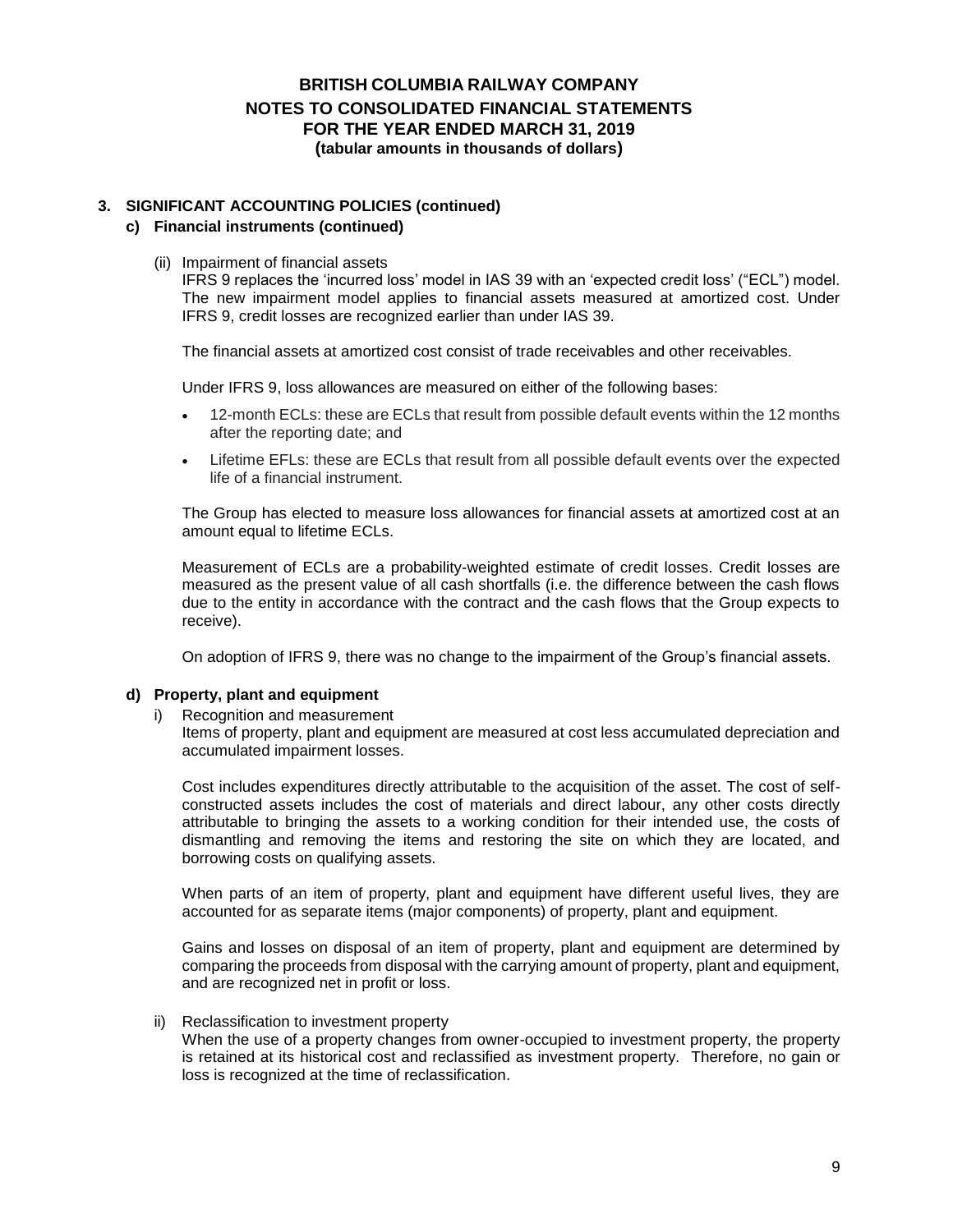#### **3. SIGNIFICANT ACCOUNTING POLICIES (continued) d) Property, plant and equipment (continued)**

iii) Subsequent costs

The cost of replacing a part of an item of property, plant and equipment is recognized in the carrying amount of the item if it is probable that the future economic benefits embodied within the asset will flow to the Group, and its cost can be measured reliably. The carrying amount of the replaced part is derecognized. The costs of the day-to-day servicing of property, plant and equipment are recognized in profit or loss as incurred.

iv) Depreciation

Depreciation is calculated based on the depreciable amount, which is the cost of an asset, or other amount substituted for cost, less its residual value.

Depreciation is recognized in profit or loss on a straight-line basis over the estimated useful lives of each part of an item of property, plant and equipment, since this most closely reflects the expected pattern of consumption of the future economic benefits embodied in the asset. Leased assets are depreciated over the shorter of the lease term and their useful lives unless it is reasonably certain that the Group will obtain ownership by the end of the lease term.

The estimated useful lives for the current and comparative periods are as follows:

| buildings          | 30 - 40 years |
|--------------------|---------------|
| Port Sub equipment | 5 - 15 years  |
| computer equipment | $3 - 5$ years |

Depreciation methods, useful lives and residual values are reviewed at each financial year end and adjusted if appropriate.

#### **e) Investment property**

Investment property is property held either to earn rental income or for capital appreciation or for both, but not for sale in the ordinary course of business, use in the production or supply of goods or services or for administrative purposes.

i) Recognition and measurement

Items of investment property are measured at cost less accumulated depreciation and accumulated impairment losses.

Cost includes expenditures directly attributable to the acquisition of the asset. The cost of selfconstructed assets includes the cost of materials and direct labour, any other costs directly attributable to bringing the assets to a working condition for their intended use, the costs of dismantling and removing the items and restoring the site on which they are located, and borrowing costs on qualifying assets.

Gains and losses on disposal of investment property are determined by comparing the proceeds from disposal with the carrying amount of the asset, and are recognized net in profit or loss.

#### ii) Subsequent costs

The cost of replacing a part of an item of investment property is recognized in the carrying amount of the item if it is probable that the future economic benefits embodied within the part will flow to the Group, and its cost can be measured reliably. The carrying amount of the replaced part is derecognized. The costs of the day-to-day servicing of investment property are recognized in profit or loss as incurred.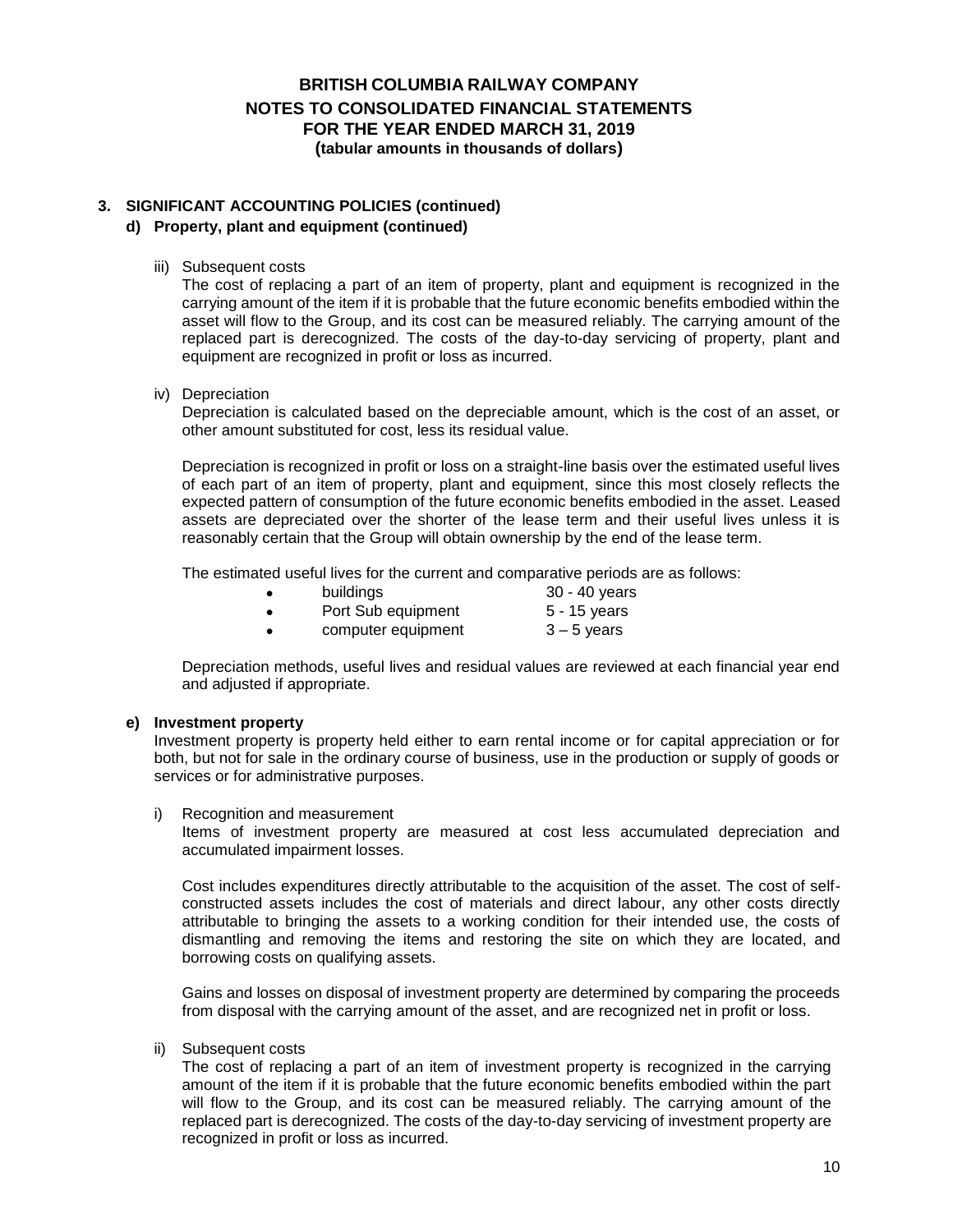# **3. SIGNIFICANT ACCOUNTING POLICIES (continued)**

### **e) Investment property (continued)**

iii) Depreciation

Depreciation is calculated based on the depreciable amount, which is the cost of an asset, or other amount substituted for cost, less its residual value.

Depreciation is recognized in profit or loss on a straight-line basis over the estimated useful lives of each part of an item of investment property, since this most closely reflects the expected pattern of consumption of the future economic benefits embodied in the asset. Leased assets are depreciated over the shorter of the lease term and their useful lives unless it is reasonably certain that the Group will obtain ownership by the end of the lease term.

The estimated useful lives for the current and comparative periods are as follows:

• buildings 30 - 40 years

Depreciation methods, useful lives and residual values are reviewed at each financial year end and adjusted if appropriate.

### **f) Interest in mining rights**

The Group's interest in mining rights are accounted for as exploration and evaluation assets.

Exploration and evaluation assets are only recognized if the rights of the area of interest are current and either:

- i) the expenditures are expected to be recouped through successful development and exploitation of the area of interest; or
- ii) activities in the area of interest have not reached a stage which permits a reasonable assessment of the existence or otherwise of economically recoverable reserves and active operations relating to the area of interest are continuing.

Exploration and evaluation assets are tested for impairment when any of the following facts and circumstances exist:

- i) the term of exploration license in the specific area of interest has expired or will expire in the near future and it is not expected to be renewed;
- ii) substantive expenditure on further exploration for an evaluation of mineral resources in the specific area is not budgeted or planned;
- iii) exploration for and evaluation of mineral resources in the specific area have not led to the discovery of commercially viable quantities of mineral resources and the decision was made to discontinue such activities in the specified area;
- iv) sufficient data exists to indicate that, although a development in the specific area is likely to proceed, the carrying amount of the exploration and evaluation asset is unlikely to be recovered in full from successful development or by sale.

Should impairment indicators exist, the Group would determine the impairment in accordance with note 3(h).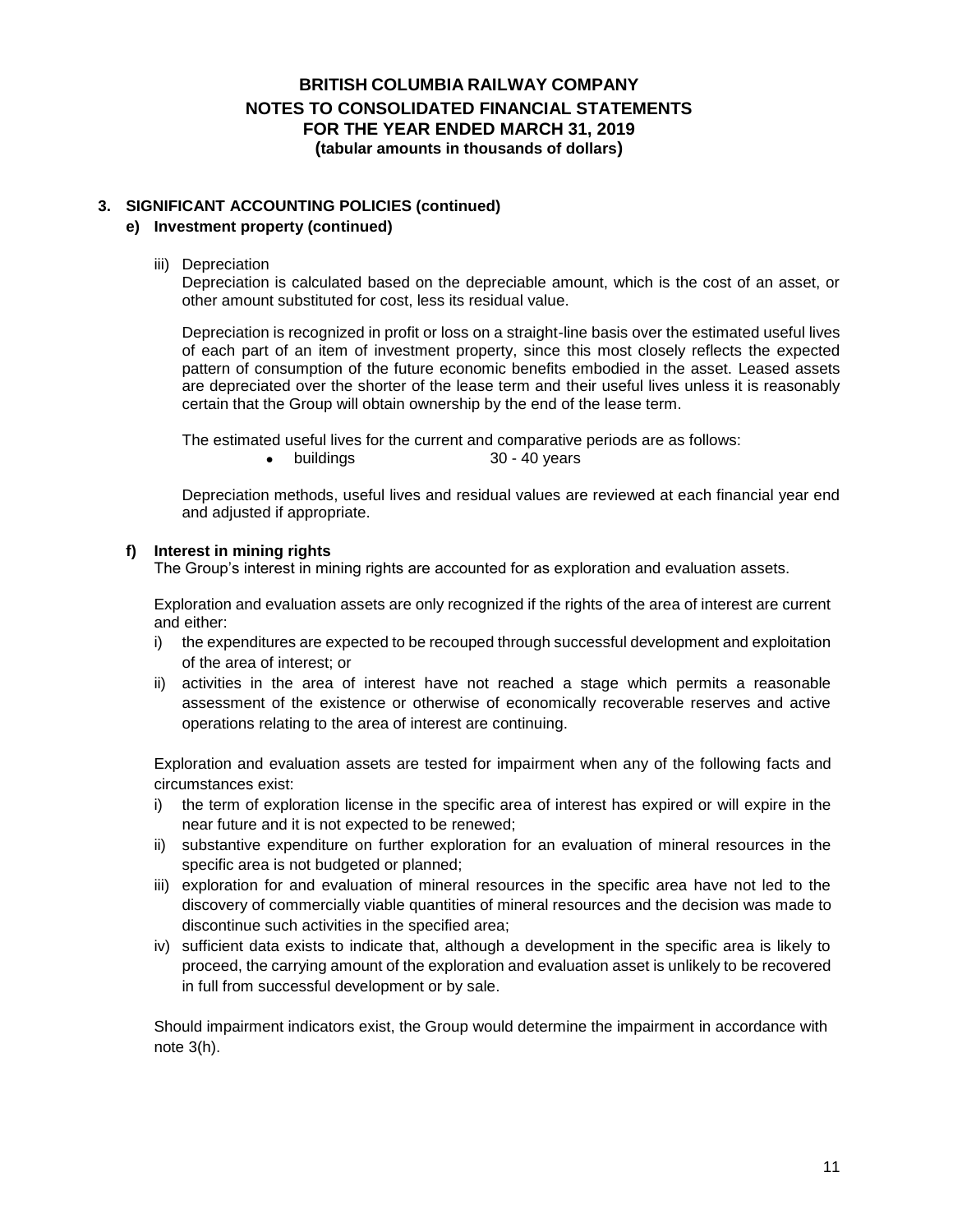### **3. SIGNIFICANT ACCOUNTING POLICIES (continued)**

#### **g) Materials**

Materials are measured at the lower of cost and net realizable value. The cost of materials includes expenditures incurred in acquiring the materials, production or conversion costs and other costs incurred in bringing them to their existing location and condition. Net realizable value is the replacement cost of the materials.

#### **h) Impairment of non-financial assets**

The carrying amounts of the Group's non-financial assets, other than materials, are reviewed at each reporting date to determine whether there is any indication of impairment. If any such indication exists, then the asset's recoverable amount is estimated.

The recoverable amount of an asset or cash-generating unit is the greater of its value in use and its fair value less costs to sell. In assessing value in use, the estimated future cash flows are discounted to their present value using a discount rate that reflects current market assessments of the time value of money and the risks specific to the asset. For the purpose of impairment testing, assets that cannot be tested individually are grouped together into the smallest group of assets that generates cash inflows from continuing use that are largely independent of the cash inflows of other assets or groups of assets (the "cash-generating unit, or CGU").

An impairment loss is recognized if the carrying amount of an asset or its CGU exceeds its estimated recoverable amount. Impairment losses are recognized in profit or loss. Impairment losses recognized in respect of CGUs are allocated to the carrying amounts of the assets in the unit (group of units) on a pro rata basis.

An impairment loss in respect of goodwill is not reversed. In respect of other assets, impairment losses recognized in prior periods are assessed at each reporting date for any indications that the loss has decreased or no longer exists. An impairment loss is reversed if there has been a change in the estimates used to determine the recoverable amount. An impairment loss is reversed only to the extent that the asset's carrying amount does not exceed the carrying amount that would have been determined, net of depreciation or amortization, if no impairment loss had been recognized.

#### **i) Assets held for sale**

Assets, or disposal groups comprising assets and liabilities, that are expected to be recovered primarily through sale rather than through continuing use, are classified as held for sale. For this to be the case, the asset (or disposal group) must be available for immediate sale in its present condition and its sale must be highly probable to complete within one year. Immediately before classification as held for sale, the assets, or components of a disposal group, are re-measured in accordance with the Group's accounting policies. Thereafter the asset, or disposal group, is measured at the lower of its carrying amount and fair value less cost to sell. Impairment losses on initial classification as held for sale and subsequent gains or losses on re-measurement are recognized in profit or loss. Gains are not recognized in excess of any cumulative impairment loss.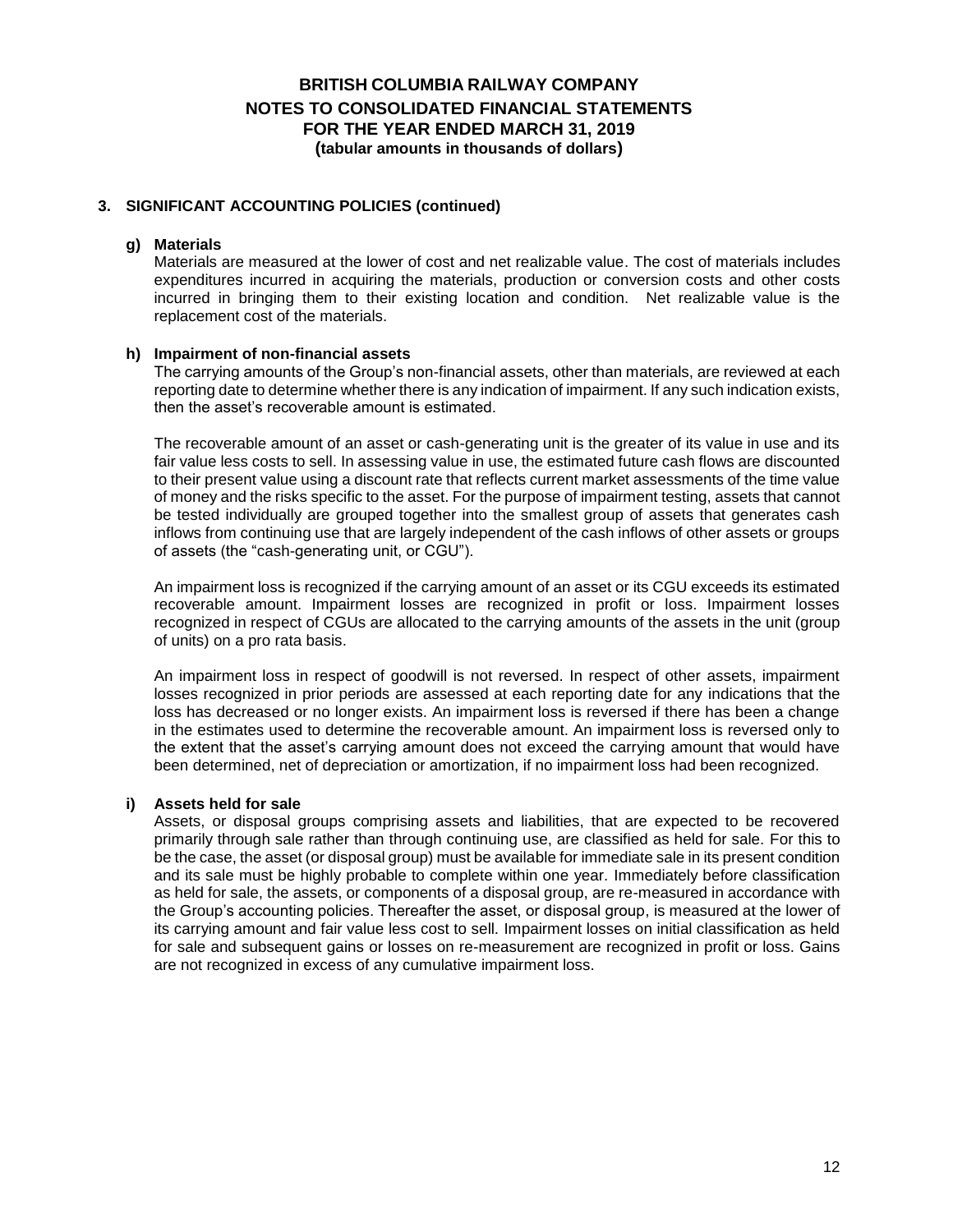### **3. SIGNIFICANT ACCOUNTING POLICIES (continued)**

#### **j) Employee benefits**

i) Defined Benefit Plans

The Group's net obligation in respect of defined benefit pension plans is calculated separately for each plan by estimating the amount of future benefit that employees have earned in return for their service in the current and prior periods; that benefit is discounted to determine its present value. Any unrecognized past service costs and the fair value of any plan assets are deducted. The discount rate is the yield at the reporting date on AA credit-rated bonds that have maturity dates approximating the terms of the Group's obligations and that are denominated in the same currency in which the benefits are expected to be paid.

The calculation is performed annually by a qualified actuary using the projected unit credit method. When the calculation results in a benefit to the Group, the recognized asset is limited to the total of any unrecognized past service costs and the present value of economic benefits available in the form of any future refunds from the plan or reductions in future contributions to the plan. In order to calculate the present value of economic benefits, consideration is given to any minimum funding requirements that apply to any plan in the Group. An economic benefit is available to the Group if it is realizable during the life of the plan, or on settlement of the plan liabilities.

When the benefits of a plan are improved, the portion of the increased benefit relating to past service by employees is recognized in profit or loss on a straight-line basis over the average period until the benefits become vested. To the extent that the benefits vest immediately, the expense is recognized immediately in profit or loss.

The Group recognizes actuarial gains and losses arising from post-employment defined benefit plans immediately in other comprehensive income, and reports them in retained earnings.

#### i) Registered Retirement Savings Plan Contributions

Contributions made by the Group to a registered retirement savings plan on behalf of its employees are expensed as contributions are made.

#### ii) Other Long-Term Employee Benefits

The Group's net obligation in respect of long-term employee benefits other than pension plans is the amount of future benefit that employees have earned in return for their service in the current and prior periods; that benefit is discounted to determine its present value, and the fair value of any related assets is deducted. The discount rate is the yield at the reporting date on AA creditrated bonds that have maturity dates approximating the terms of the Group's obligations. The calculation is performed using the projected unit credit method. Any actuarial gains and losses are recognized in profit or loss in the period in which they arise.

iii) Termination Benefits

Termination benefits are recognized as an expense when the Group is committed demonstrably, without realistic possibility of withdrawal, to a formal detailed plan to either terminate employment before the normal retirement date, or to provide termination benefits as a result of an offer made to encourage voluntary redundancy. Termination benefits for voluntary redundancies are recognized as an expense if the Group has made an offer of voluntary redundancy, it is probable that the offer will be accepted, and the number of acceptances can be estimated reliably. If benefits are payable more than 12 months after the reporting period, then they are discounted to their present value.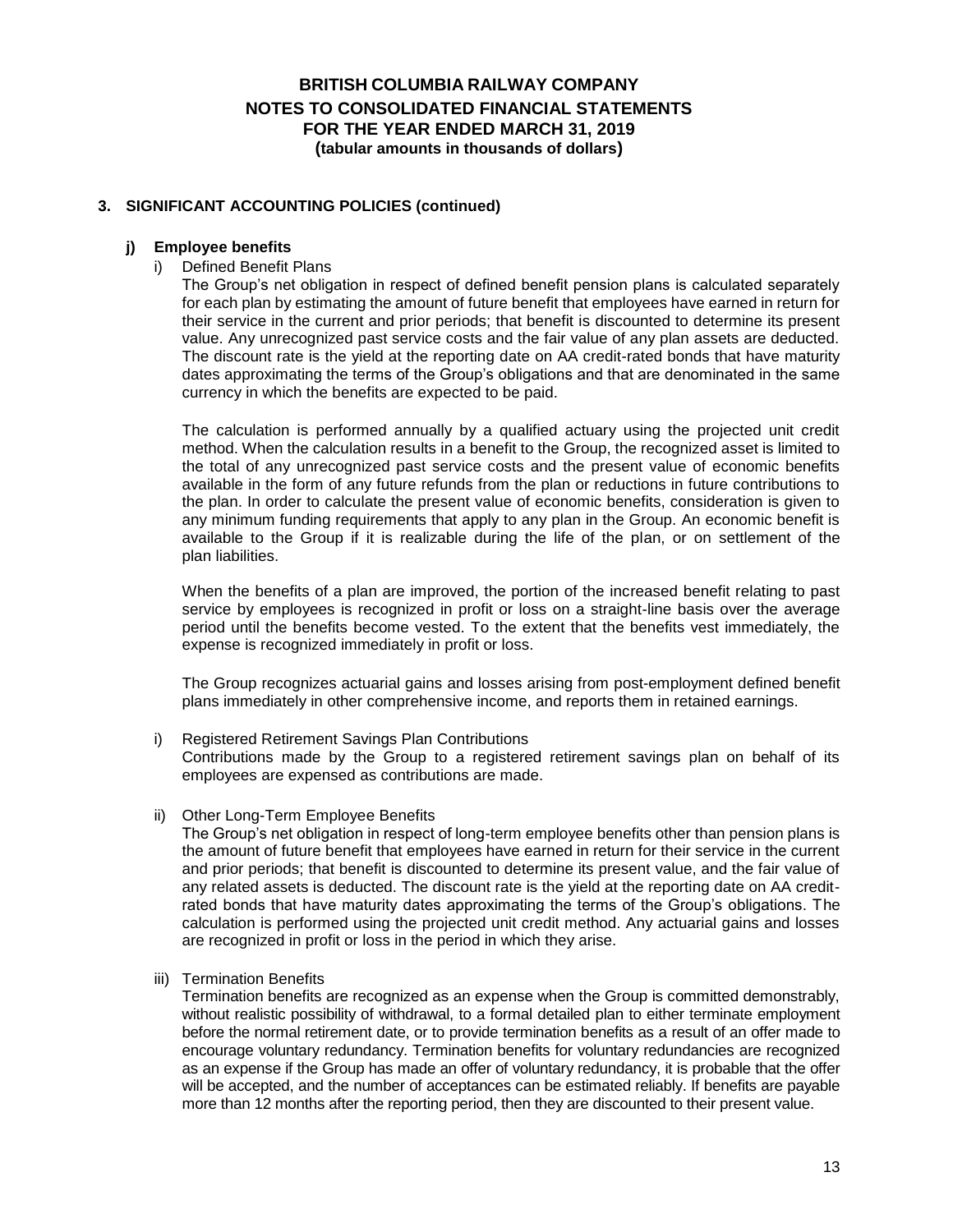### **3. SIGNIFICANT ACCOUNTING POLICIES (continued)**

### **j) Employee benefits (continued)**

iv) Short-Term Employee Benefits

Short-term employee benefit obligations are measured on an undiscounted basis and are expensed as the related service is provided. A liability is recognized for the amount expected to be paid under short-term cash bonus or profit-sharing plans if the Group has a present legal or constructive obligation to pay this amount as a result of past service provided by the employee, and the obligation can be estimated reliably.

#### **k) Provisions**

A provision is recognized if, as a result of a past event, the Group has a present legal or constructive obligation that can be estimated reliably, and it is probable that an outflow of economic benefits will be required to settle the obligation. Provisions are determined by discounting the expected future cash flows at a pre-tax rate that reflects current market assessments of the time value of money and the risks specific to the liability. The unwinding of the discount is recognized as a finance cost.

i) Site Restoration

In accordance with the Group's environmental policy and applicable legal requirements, provisions for site restoration in respect of contaminated land and the related expenses are recognized when the land is contaminated. The provisions are recognized as non-current liabilities and are discounted to their present value based on expected future cash flows. Changes in estimates are dealt with on a prospective basis as they arise.

A provision is also recognized for expected remediation or retirements costs associated with owned or leased property or equipment as a non-current liability with a corresponding asset. At each reporting date, the liability is re-measured in line with changes in discount rates and timing or amount of the costs to be incurred. Any changes in the liability are added to, or deducted from, the related asset, other than the unwinding of the discount which is recognized as a finance cost in profit or loss as it occurs. If the change in the liability results in a decrease in the liability that exceeds the carrying amount of the asset, the asset is written down to nil and the excess is recognized immediately in profit or loss.

### **l) Revenue**

The Group has initially adopted IFRS 15, *Revenue from Contracts with Customers* ("IFRS 15") from April 1, 2018.

IFRS 15 replaces IAS 11 Construction Contracts, IAS 18 Revenue, and other related interpretations. IFRS 15 provides a comprehensive framework for the recognition, measurement and disclosure of revenue from contracts with customers, excluding contracts within the scope of the accounting standards for insurance contracts, financial instruments and lease contracts.

IFRS 15 establishes a comprehensive framework for determining whether, how much and when revenue is recognized. The standard requires revenue to be recognized in a manner that depicts the transfer of promised goods or services to a customer and at an amount that reflects the consideration expected to be received in exchange for transferring those goods or services.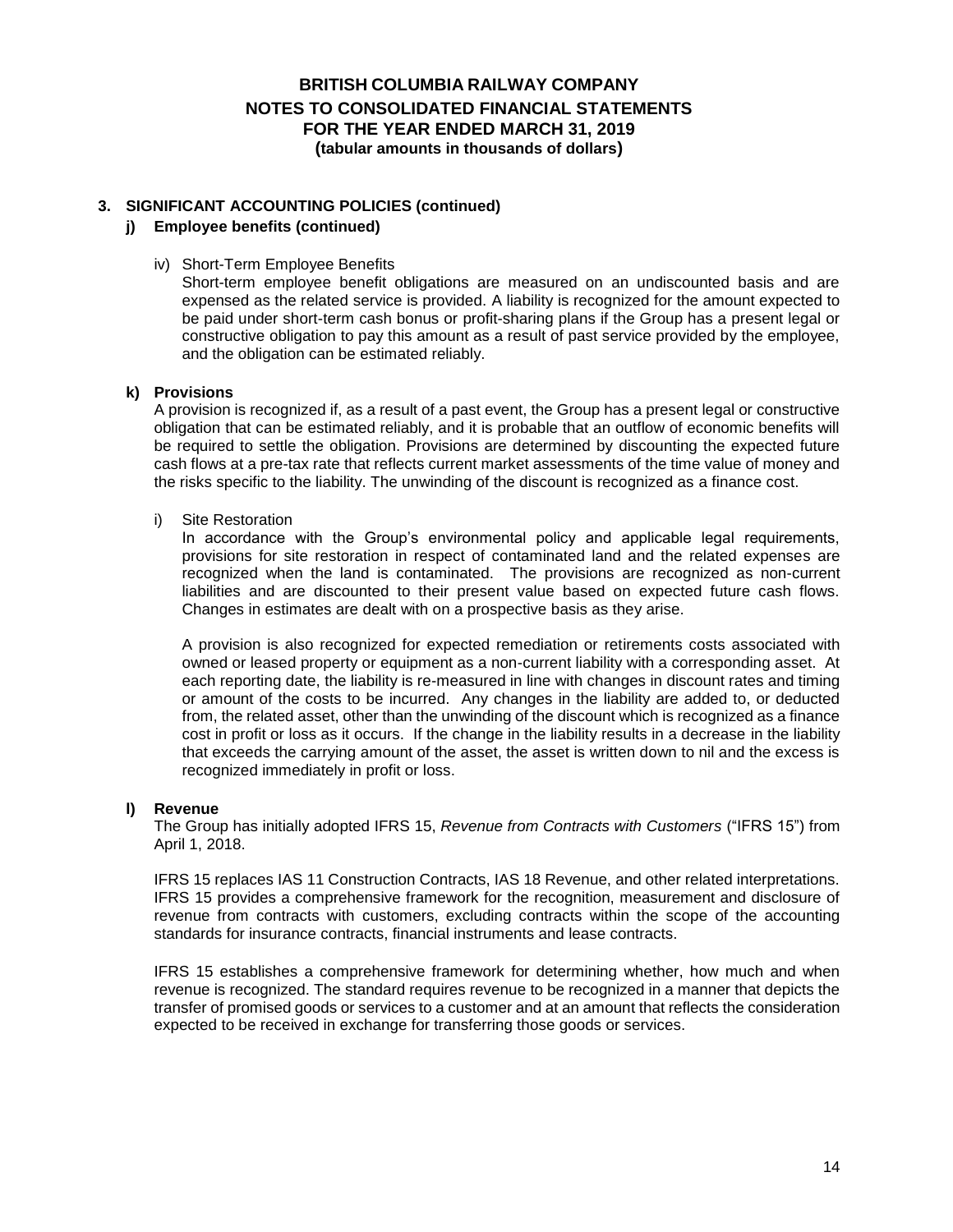#### **3. SIGNIFICANT ACCOUNTING POLICIES (continued)**

#### **l) Revenue (continued)**

The Group applied the requirements of the standard retrospectively with no restatement of comparative periods, due to the fact that the implementation of IFRS 15 did not result in any impact on the Group's revenue streams.

This is achieved by applying the following five steps:

- 1. identify the contract with a customer;
- 2. identify the performance obligations in the contract;
- 3. determine the transaction price;
- 4. allocate the transaction price to the performance obligations in the contract; and
- 5. recognize revenue when (or as) the entity satisfies a performance obligation

The majority of the Group's revenue is revenue from leasing arrangements, which is outside the scope of IFRS 15. Certain recoverable investment property expenses for common area costs are considered non-lease components and are within the scope of IFRS 15. The performance obligation for the operating cost recoveries is satisfied over time, which is generally the lease term.

Under IFRS 15, revenue is recognized when a customer obtains control of the goods or services. Determining the timing of the transfer of control - at a point in time or over time - requires judgment.

The following revenues earned by the Group fall under the scope of IFRS 15:

(i) Joint Section Agreement - Port Subdivision operations and maintenance:

The Group operates and maintains a 37-kilometre track which connects three railways to the port terminal at Roberts Bank (the "Port Subdivision" operation). Revenue is earned on a cost-plus surcharge basis and the railways are charged based on their relative usage of the track each month. Revenue is earned over time as the services are performed.

(ii) Real estate sales:

Revenues, recorded as net gains, from the disposition of investment property is recognized at the point in time that the risks and rewards of ownership have been transferred, possession or title passes to the purchaser, and all material conditions of the sales contract have been met, and at which time all proceeds are received or collectability is reasonably assured.

IFRS 15 did not have an impact on the Group's accounting for Port Sub operations and maintenance revenue and real estate sales.

#### **m) Lease payments**

Payments made or received under operating leases are recognized in profit or loss on a straight-line basis over the term of the lease. Lease incentives are recognized as an integral part of the total lease expense / revenue, over the term of the lease. Contingent lease payments are accounted for in the period in which they are incurred.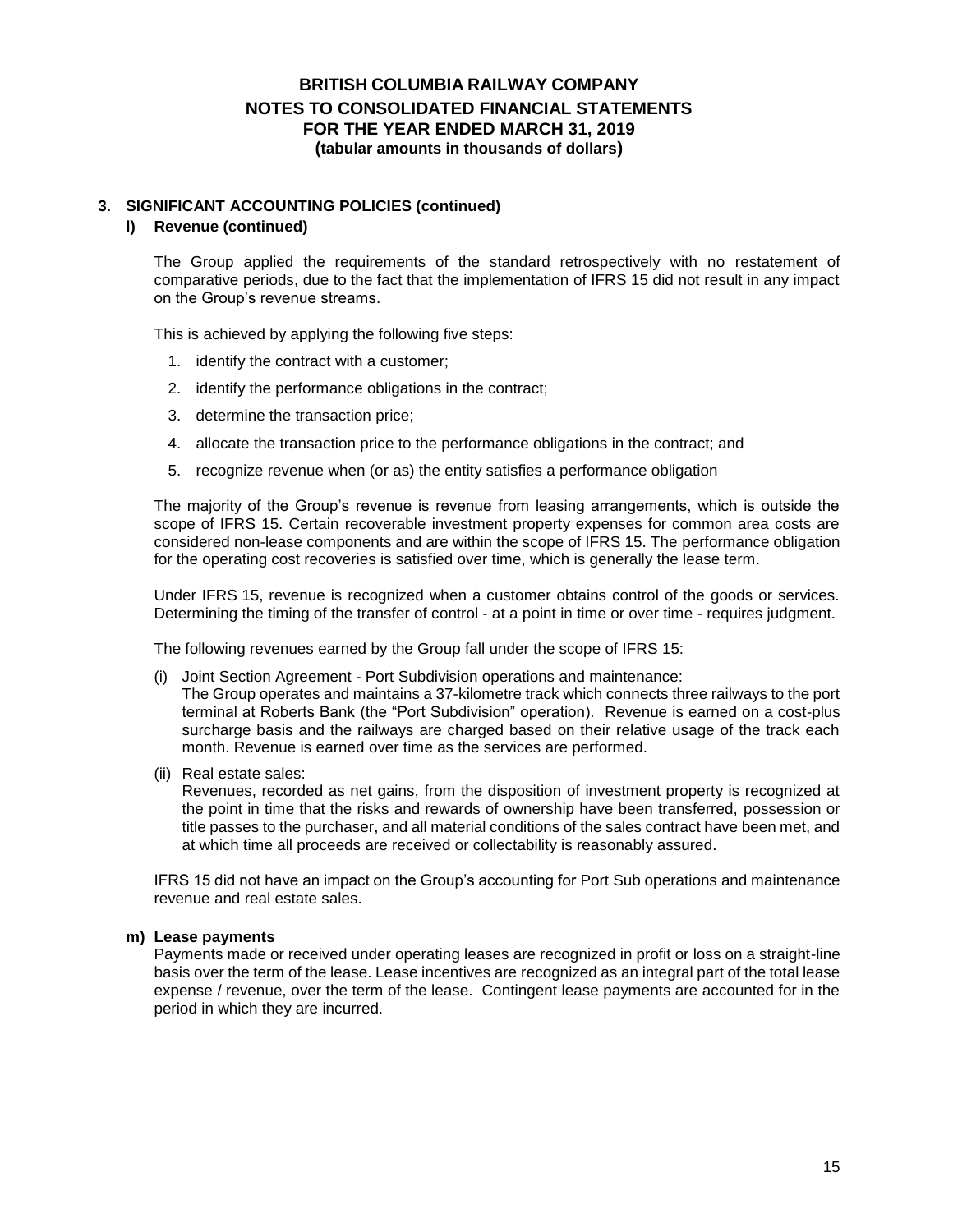#### **3. SIGNIFICANT ACCOUNTING POLICIES (continued)**

#### **n) Determining whether an arrangement contains a lease**

At inception of an arrangement, the Group determines whether such an arrangement is or contains a lease. A specific asset is the subject of a lease if fulfilment of the arrangement is dependent on the use of that specified asset. An arrangement conveys the right to use the asset if the arrangement conveys to the Group the right to control the use of the underlying asset.

#### **o) Finance income and finance costs**

Finance income comprises interest income on funds invested and changes in the fair value of financial assets at fair value through profit or loss. Interest income is recognized as it accrues in profit or loss, using the effective interest method.

Finance costs comprise interest expense on borrowings, unwinding of the discount on provisions, changes in the fair value of financial assets at fair value through profit or loss, and impairment losses recognized on financial assets. Borrowing costs that are not directly attributable to the acquisition, construction or production of a qualifying asset are recognized in profit or loss using the effective interest method.

#### **p) Future accounting standards**

The following is a summary of recent accounting pronouncements which have not yet been adopted by the Group:

#### **• IFRS 16** *Leases*

In January 2016, the IASB issued IFRS 16 *Leases*. The new standard is effective for annual periods beginning on or after January 1, 2019. Earlier application is permitted for entities that apply IFRS 15 *Revenue from Contracts with Customers* at or before the date of initial adoption of IFRS 16. IFRS 16 will replace IAS 17 *Leases*.

This standard introduces a single lessee accounting model and requires a lessee to recognize assets and liabilities for all leases with a term of more than 12 months, unless the underlying asset is of low value. A lessee is required to recognize a right-of-use asset representing its right to use the underlying asset and a lease liability representing its obligation to make lease payments.

This standard substantially carries forward the lessor accounting requirements of IAS 17, while requiring enhanced disclosures to be provided by lessees.

Other areas of the lease accounting model have been impacted, including the definition of a lease. Transitional provisions have been provided.

The Group intends to adopt IFRS 16 in its financial statements for the annual period beginning on April 1, 2019. The Group does not expect the amendments to have a material impact on the financial statements.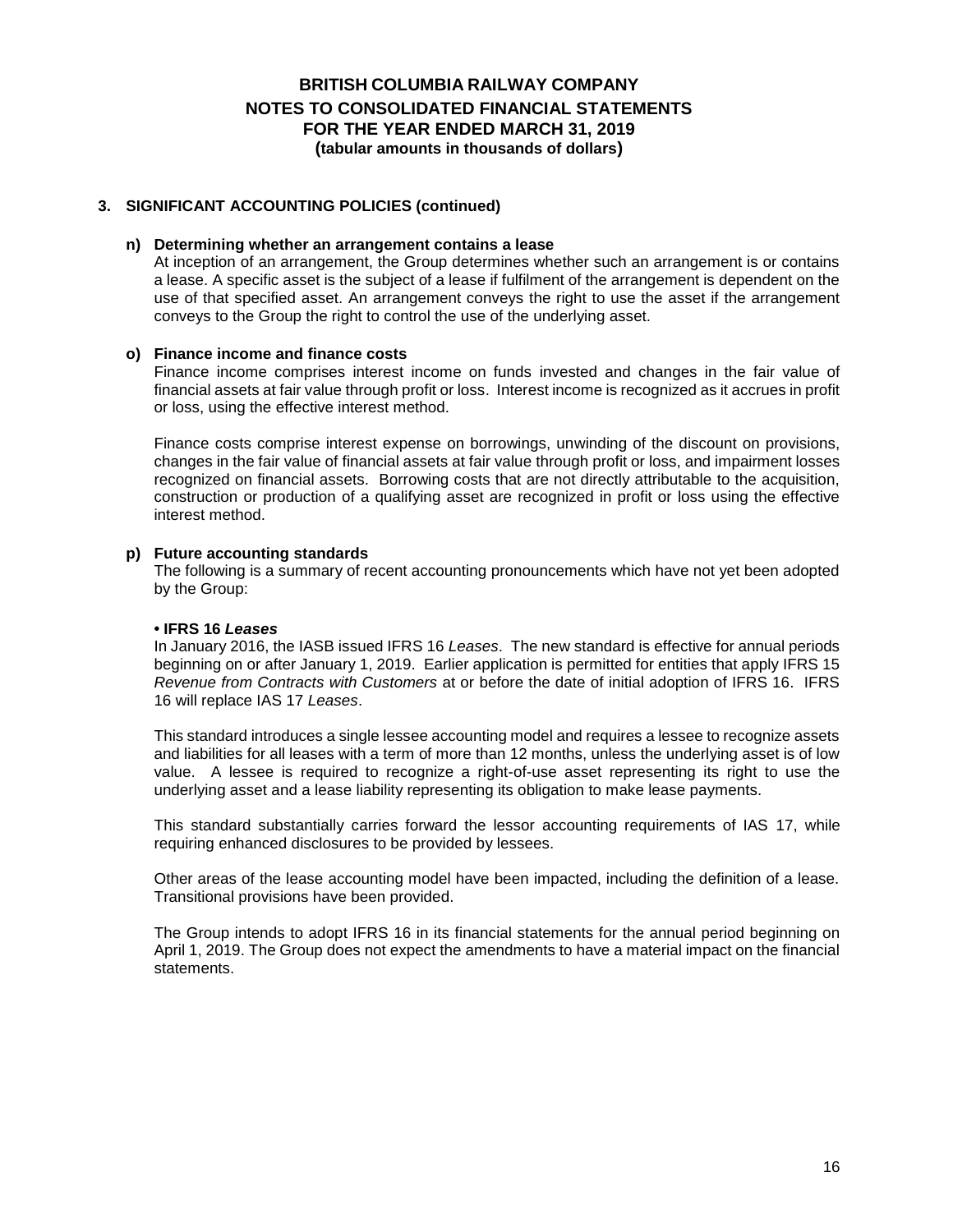### **4. CN TRANSACTION**

- (a) On July 14, 2004, BCRC and BCRP completed a transaction with CN pursuant to an agreement signed between the parties on November 25, 2003 (the "CN Transaction"). Under the terms of the agreement, CN assumed the Group's industrial freight railway business by purchasing the shares of BC Rail Ltd., the partnership interests of BC Rail Partnership, and railcars from a related entity (collectively "BC Rail").
- (b) BCRC and BC Rail entered into a Revitalization Agreement which was assumed by CN. Under the agreement, BC Rail leased the railway right-of-way land, railbed assets, and related track infrastructure from BCRC under a long-term lease. BC Rail prepaid all lease payments under the Revitalization Agreement. The lease is being treated as a finance lease and all the related assets have been removed from the financial statements.
- (c) Under the Revitalization Agreement, effective July 14, 2009 CN has the right to return certain segments of track to BCRC's control, for no proceeds; subject to specific legal and regulatory approvals. If segments are returned to BCRC, BCRC can retain, sell, or otherwise use the segment at its own discretion, or put the segment back to CN for \$1. As at March 31, 2019, CN has not formally commenced any discontinuance process for the return of any segments of the main line.

### **5. KINDER MORGAN ("KM") TRANSACTION**

- (a) On May 30, 2007, BCRC and its subsidiaries, Vancouver Wharves Limited Partnership ("VWLP") and BCRP completed a transaction with KM pursuant to an agreement signed on April 3, 2007. Under the terms of the agreement, KM took over the operations of VWLP's port terminal facility by acquiring certain operating assets from VWLP and signing a 40-year non-renewable prepaid operating lease with BCRP for the land upon which VWLP operates. The net proceeds from the lease are being recognized as deferred lease revenue (Note 16) and amortized to income on a straight-line basis over the term of the lease.
- (b) As part of the agreement, KM assumed responsibility to complete certain projects designed to prevent further off-site migration of contamination on the land during the lease and to remediate all site contamination at the end of the lease. The fair value of the remediation services at the date of the agreement was estimated at \$14.0 million for off-site migration contamination projects and \$27.1 million for the remediation and site restoration at the end of the lease. As the Group retains ultimate responsibility for the remediation of the land, the site restoration and environmental obligations will continue to be reflected in the Group's consolidated financial statements (Note 17) until such time as management is satisfied that KM has completed the remediation work. As the value of the assumed obligations is considered to be part of the lease proceeds, an equivalent amount of lease revenue will be recognized on a straight-line basis over the lease term (Note 11(d)). An annual assessment will be made concerning Kinder Morgan's plans and progress towards completion of the remediation services. Any remediation performed in excess of revenue recognized will be reclassified to deferred revenue to ensure straight-line recognition over the lease term.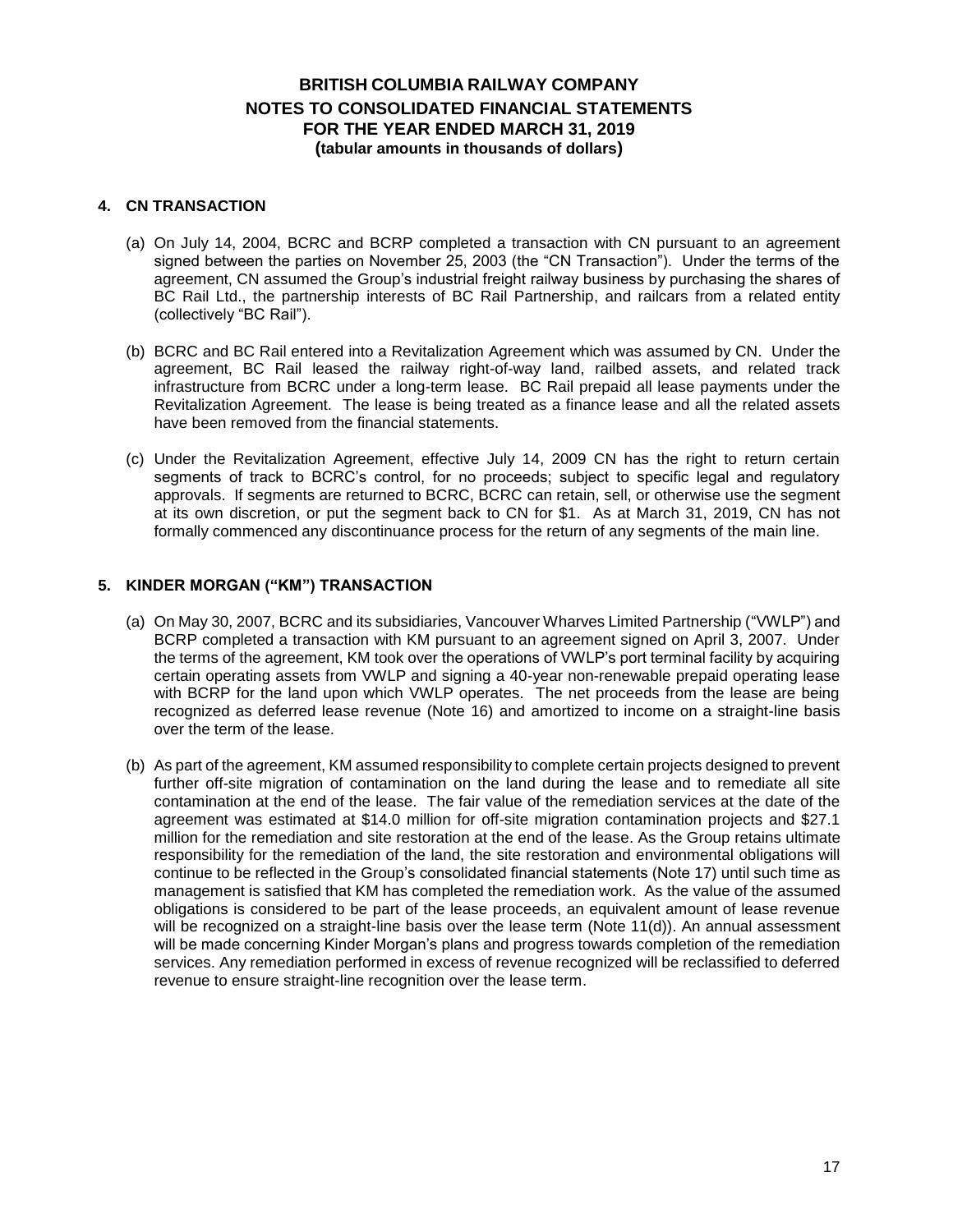### **6. REVENUE**

| For the year ended March 31                         | Note |   | 2019   | 2018 |        |  |
|-----------------------------------------------------|------|---|--------|------|--------|--|
| Investment property leasing revenue                 |      | S | 12.597 | -S   | 9,092  |  |
| Port Subdivision operating and maintenance services | (a)  |   | 7.184  |      | 7.085  |  |
| Port Subdivision JCA privilege revenue              | (a)  |   | 4.435  |      | 3,564  |  |
|                                                     |      |   | 24.216 |      | 19,741 |  |

### **a) Port Subdivision Joint Service Revenue**

The Group operates and maintains the 37-kilometre track connecting three railways to the port terminal at Roberts Bank (the "Port Subdivision operation") and recovers its operating and maintenance costs for this service from the three user railways in proportion to each railway's use of the track each month.

The Group has also invested in railway assets for its Port Subdivision operation. Agreements between the Group and the three user railways require the Group to maintain a separate account of the invested costs (the "Joint Capital Account") as the costs will be reimbursed by the user railways in proportion to their use of the track at the time that the assets are retired or when the operation ceases to exist. The portion of the Joint Capital Account ("JCA") relating to land has been accounted for as an operating lease and included with investment property (Note 14) and the balance, accounted for as finance leases, is included in other assets as the Joint Capital Account Receivables (Note 11(b)) to be collected upon retirement or cessation of operations.

The Group collects monthly lease payments ("JCA privilege revenue") from the user railways calculated at prime plus 1% (as at April 1 of each year) on the balance of the JCA balance and based on each railway's proportionate use of the track each month.

### **7. LABOUR COSTS**

| For the year ended March 31                | Note | 2019 |       |  | 2018  |  |
|--------------------------------------------|------|------|-------|--|-------|--|
| Direct labour costs                        |      |      | 2.833 |  | 2,867 |  |
| Labour costs for contracted MoTI employees | 27   |      | 895   |  | 920   |  |
|                                            |      |      | 3.728 |  | 3.787 |  |

Direct labour costs include employee wages, dental and health benefits, RRSP contributions, and the annual expense related to the post-employment benefit plan and the defined benefit supplemental pension plan.

### **8. DEPRECIATION EXPENSE**

| For the year ended March 31   | Note | 2019 | 2018 |
|-------------------------------|------|------|------|
| Property, plant and equipment | 12   | 293  | 196  |
| Investment property           | 14   | 136  | 136  |
|                               |      | 429  | 332  |
|                               |      |      |      |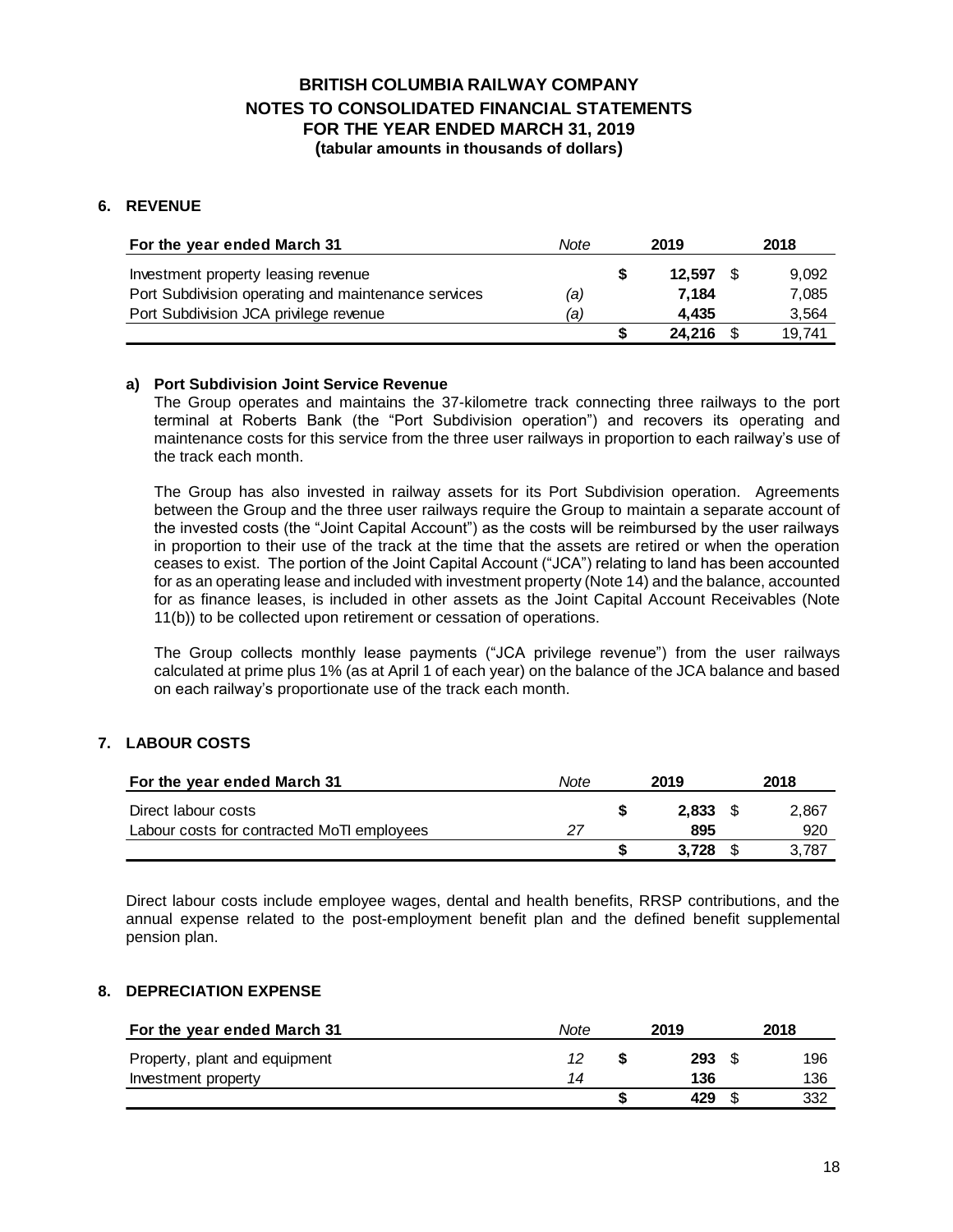# **9. FINANCE INCOME AND FINANCE COSTS**

| For the year ended March 31                    | Note |   | 2019    |      |          |  |  |  |  |  | 2018 |
|------------------------------------------------|------|---|---------|------|----------|--|--|--|--|--|------|
| Interest on bank deposits                      |      | S | 62      | - \$ | 18       |  |  |  |  |  |      |
| Interest on loans and receivables              |      |   | 658     |      | 628      |  |  |  |  |  |      |
| Interest on money market instruments           |      |   | 2,202   |      | 1,019    |  |  |  |  |  |      |
| Finance income                                 |      |   | 2,922   |      | 1,665    |  |  |  |  |  |      |
| Unwind of discount on provision                | 17   |   | (5,862) |      | (4, 195) |  |  |  |  |  |      |
| Finance costs                                  |      |   | (5,862) |      | (4, 195) |  |  |  |  |  |      |
| Net finance costs recognized in profit or loss |      |   | (2.940) |      | (2,530)  |  |  |  |  |  |      |

### **10. CASH AND CASH EQUIVALENTS**

| As at March 31           |    | 2019    | 2018 |         |  |
|--------------------------|----|---------|------|---------|--|
| Cash                     | S  | 3.054   | - \$ | 6.447   |  |
| Money market instruments |    | 114.010 |      | 137,808 |  |
|                          | \$ | 117.064 | \$   | 144.255 |  |

The Group's money market instruments are invested in a fund which invests in government and corporate debt securities, including commercial paper.

### **11. TRADE AND OTHER RECEIVABLES**

| As as March 31                                              | Note | 2019          | 2018          |
|-------------------------------------------------------------|------|---------------|---------------|
| Trade receivables                                           |      | \$<br>2,937   | \$<br>2,221   |
| Other receivables                                           |      |               |               |
| Mortgages receivable                                        | (a)  | 194           | 213           |
| Joint Capital Account receivables                           | (b)  | 129,807       | 97,172        |
| Long-term notes receivable from CN                          | (c)  | 11,796        | 11,144        |
| Long-term receivable for environmental remediation services | (d)  | 57,944        | 49,106        |
|                                                             |      | 199,741       | 157,635       |
|                                                             |      | \$<br>202,678 | \$<br>159,856 |
|                                                             |      |               |               |
| Current                                                     |      | \$<br>2,937   | \$<br>2,434   |
| Non-current                                                 |      | 199,741       | 157,422       |
|                                                             |      | \$<br>202,678 | \$<br>159,856 |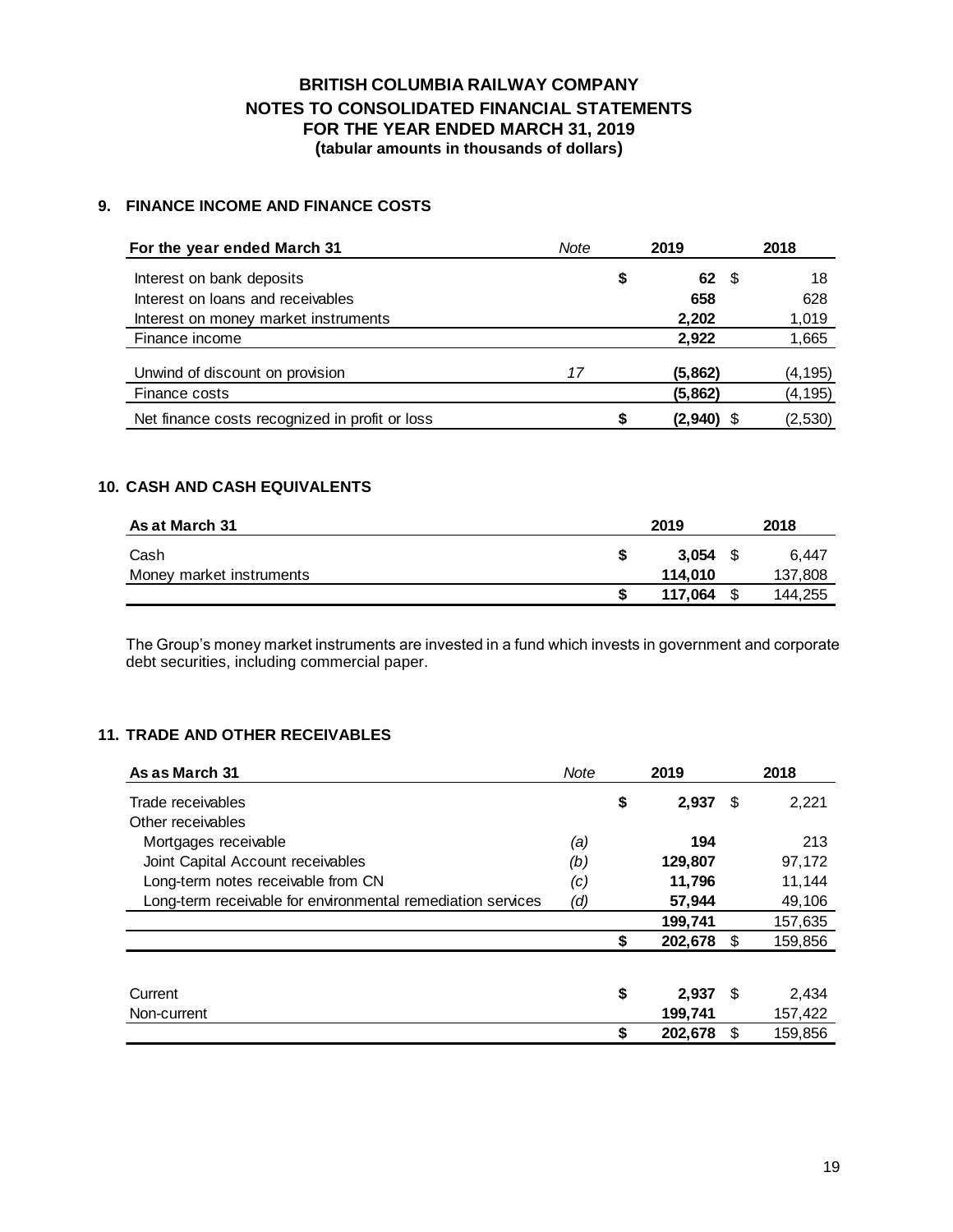### **11. TRADE AND OTHER RECEIVABLES (continued)**

- (a) The Group has one outstanding mortgage issued in a previous year to a purchaser as part of a property sale transaction from the Group's real estate portfolio. The mortgage bears interest at prime plus 1.75% and is for a 2-year term ending November 2020.
- (b) The Joint Capital Account receivables relate to long-term finance leases which will be repaid to the Group by the users of the railway in proportion to their use of the track when the assets are either retired or the operation ceases. The receivables bear interest at prime plus 1% which is paid monthly.

Because the annual lease payments are based on prime plus 1% as at April 1 of each year and it is not possible to forecast with any accuracy the rates applicable to the lease throughout the lease term, it is not possible to accurately calculate the future minimum lease payments for this lease. Therefore, the lease revenue is recorded through profit or loss as it becomes measurable and collectable.

- (c) The long-term notes receivable from CN (Note 4) are non-interest bearing and due on July 12, 2094. The notes were initially recorded at fair value calculated based on the discounted cash flow using an implied interest rate of 5.75% and are accreted each year at 5.75% to their ultimate face value of \$842 million.
- (d) The long-term receivable for environmental remediation services relates to the KM lease for the Vancouver Wharves port terminal facility (Note 5). The receivable will be settled through the lessee's remediation performance at the end of the lease agreement. The value of the receivable at inception of the lease was based on the present value of the related remediation, using an implicit rate of interest of 4.6%. In each subsequent reporting period, the receivable balance is adjusted to reflect the time value of money at the current implicit rate of interest and for any changes to the expected future cost of remediation for which the receivable is being adjusted over the remaining term of the lease.

|                           | Leasehold |                  |      |                     |      |         |  |  |  |  |
|---------------------------|-----------|------------------|------|---------------------|------|---------|--|--|--|--|
|                           |           | <b>Equipment</b> |      | <b>Improvements</b> |      | Total   |  |  |  |  |
| <b>Cost</b>               |           |                  |      |                     |      |         |  |  |  |  |
| Balance, April 1, 2017    | \$        | 2,319            | \$   | 262 S               |      | 2,581   |  |  |  |  |
| Additions                 |           | 554              |      |                     |      | 554     |  |  |  |  |
| Balance March 31, 2018    | \$        | 2,873            | \$   | 262                 | -\$  | 3,135   |  |  |  |  |
| Additions                 |           | 523              |      |                     |      | 523     |  |  |  |  |
| <b>Disposals</b>          |           | (1,261)          |      |                     |      | (1,261) |  |  |  |  |
| Balance March 31, 2019    | \$        | 2,135            | -\$  | 262                 | \$   | 2,397   |  |  |  |  |
|                           |           |                  |      |                     |      |         |  |  |  |  |
| Depreciation              |           |                  |      |                     |      |         |  |  |  |  |
| Balance April 1, 2017     | \$        | 1,789            | - \$ | 262 S               |      | 2,051   |  |  |  |  |
| Depreciation for the year |           | 196              |      |                     |      | 196     |  |  |  |  |
| Balance March 31, 2018    | \$        | 1,985            | - \$ | 262                 | - \$ | 2,247   |  |  |  |  |
| Disposals                 |           | (1,261)          |      |                     |      | (1,261) |  |  |  |  |
| Depreciation for the year |           | 293              |      |                     |      | 293     |  |  |  |  |
| Balance, March 31, 2019   | \$        | 1,017            | \$   | 262                 | S    | 1,279   |  |  |  |  |

### **12. PROPERTY PLANT AND EQUIPMENT**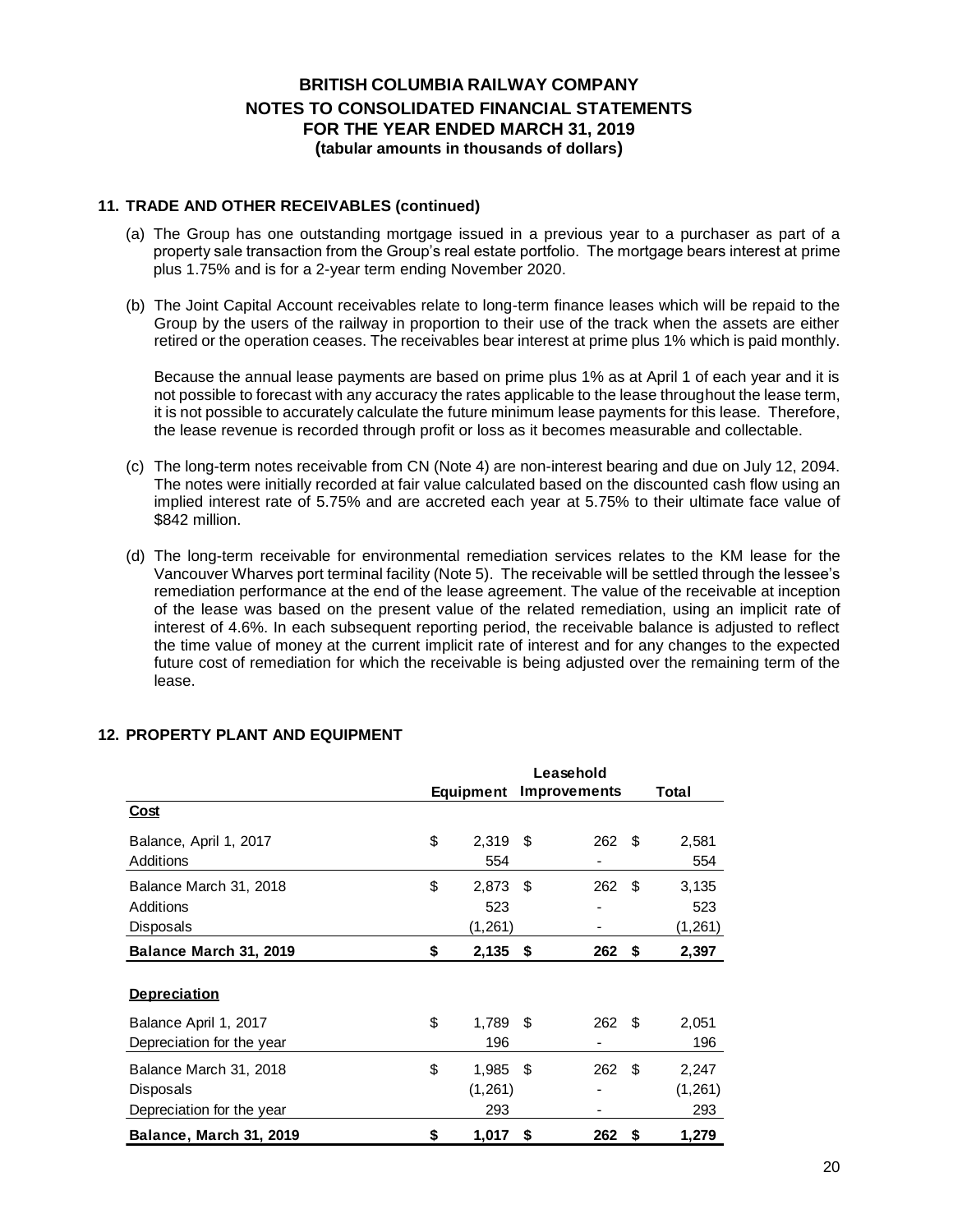### **12. PROPERTY PLANT AND EQUIPMENT (continued)**

|                         | Leasehold        |            |  |                          |  |       |  |  |  |  |  |
|-------------------------|------------------|------------|--|--------------------------|--|-------|--|--|--|--|--|
|                         | <b>Equipment</b> | Total      |  |                          |  |       |  |  |  |  |  |
| <b>Carrying Amounts</b> |                  |            |  |                          |  |       |  |  |  |  |  |
| At March 31, 2018       |                  | 888 \$     |  | $\overline{\phantom{a}}$ |  | 888   |  |  |  |  |  |
| At March 31, 2019       |                  | $1.118$ \$ |  | $\blacksquare$           |  | 1.118 |  |  |  |  |  |

### **13. INTEREST IN MINING RIGHTS**

| As at March 31  |      | 2019   | 2018      |  |  |  |
|-----------------|------|--------|-----------|--|--|--|
| Mining licenses | - 11 | 18.308 | 30٤.<br>ѡ |  |  |  |

On May 1, 2015, the Group acquired 61 coal licenses in the Klappan region of British Columbia from Fortune Minerals Ltd. and its joint venture partner POSCO Canada (together, the "vendors"). The purchase price of the coal licenses was \$18,308,000, and was financed by the Group's cash reserves. The agreement provides the vendors an option to reacquire the coal licenses within a 10-year period from the acquisition date, for the same price, subject to certain conditions.

### **14. INVESTMENT PROPERTY**

| As at March 31                                    |    |         | 2018 |         |
|---------------------------------------------------|----|---------|------|---------|
| <b>Cost</b>                                       |    |         |      |         |
| Balance, beginning of year                        | \$ | 180,291 | \$   | 150,770 |
| Additions                                         |    | 146     |      | 402     |
| Effect of change in estimated cost of remediation |    | 21,074  |      | 38,838  |
| <b>Disposals</b>                                  |    | (523)   |      | (9,719) |
| Balance, end of year                              |    | 200,988 |      | 180,291 |
| <b>Depreciation</b>                               |    |         |      |         |
| Balance, beginning of year                        |    | 5,168   |      | 5,032   |
| Depreciation for the year                         |    | 136     |      | 136     |
| Balance, end of year                              |    | 5,304   |      | 5,168   |
| Carrying amount, end of year                      | \$ | 195,684 | S    | 175,123 |

Investment property comprises a number of commercial properties that are leased to third parties with varying lease terms and conditions. The estimated fair value of the investment property portfolio as at March 31, 2019 is \$246 million (March 31, 2018 - \$237 million).

The Group is preparing certain non-port related and non-rail real estate assets for sale. The assets continue to be classified with investment property as they do not currently meet all the criteria for classification as held-for-sale.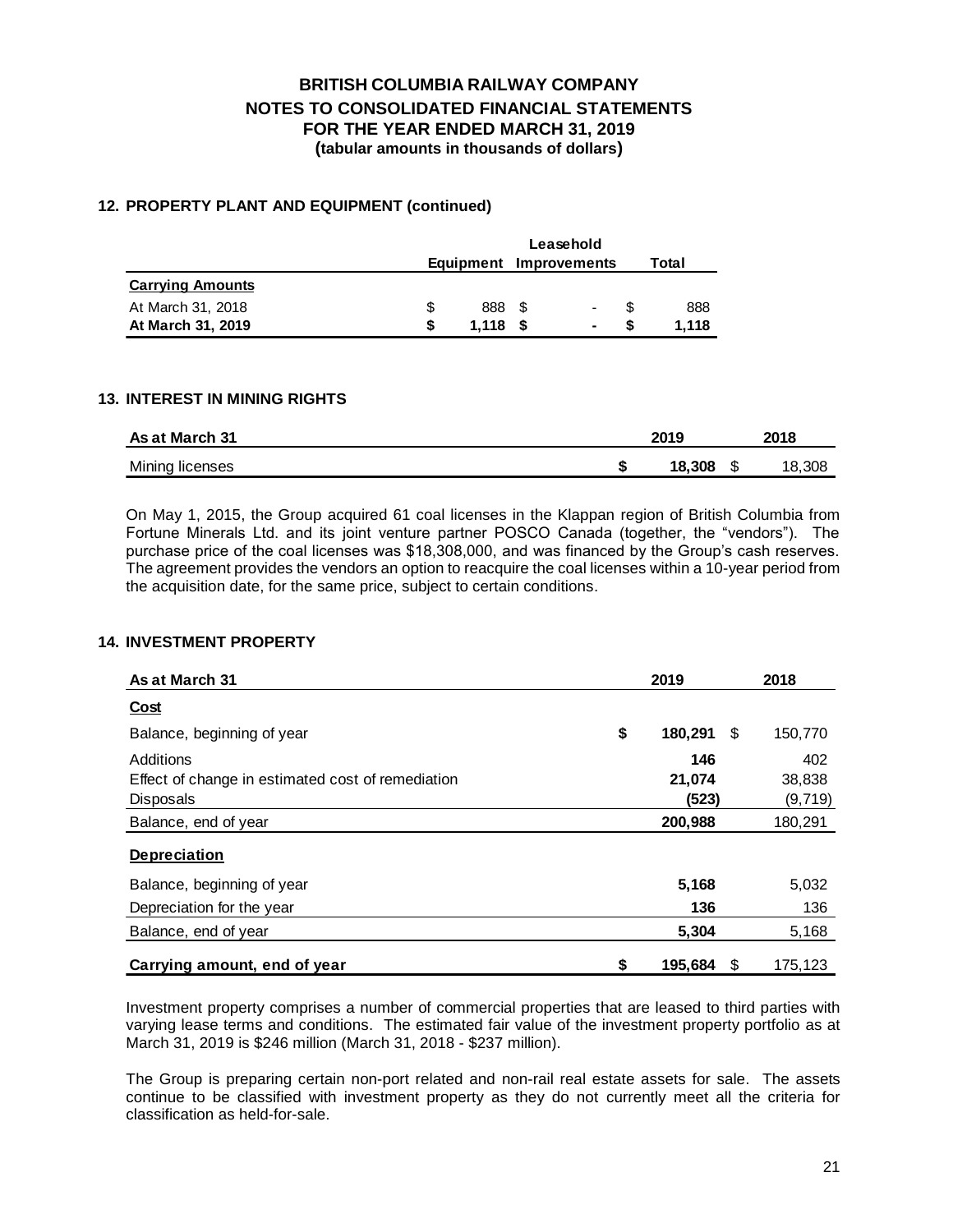### **15. TRADE AND OTHER PAYABLES**

| As at March 31                          | 2019  |   | 2018  |  |  |
|-----------------------------------------|-------|---|-------|--|--|
| Trade payables                          | 37    |   | 43    |  |  |
| Non-trade payables and accrued expenses | 5.918 |   | 5,816 |  |  |
| Total current                           | 5.955 | S | 5,859 |  |  |

#### **16. DEFERRED LEASE REVENUE**

| As at March 31                   |    | 2019   | 2018         |
|----------------------------------|----|--------|--------------|
| KM operating lease               | \$ | 26.881 | \$<br>27,784 |
| Other investment property leases |    | 864    | 255          |
|                                  |    | 27,745 | 28,039       |
| Less: current portion            |    | 1,389  | 1,318        |
|                                  | S  | 26,356 | \$<br>26,721 |

The KM lease portion consists of the lease revenue from the 40-year lease of the Vancouver Wharves port terminal facility which has not yet been recognized in profit or loss. During the year, KM performed remediation activities on the site, which reduced the Group's environmental liability accrual. The estimated value of the remediation completed in the year was \$0.2 million (2018 - \$0.2 million). These services were performed as part of the lease arrangement and were recognized as a reduction in the environmental liability and increase in deferred revenue as the revenue will be recognized in profit or loss over the term of the lease (Note 5).

### **17. PROVISIONS**

|                                      | Note | 2019          |       | 2018    |
|--------------------------------------|------|---------------|-------|---------|
| <b>General Environmental</b>         | (a)  |               |       |         |
| Balance, beginning of year           |      | \$<br>92,987  | - \$  | 92,413  |
| Provisions used during the year      |      |               | (11)  | (36)    |
| Provisions reversed during the year  |      |               |       | (50)    |
| Unwind of discount                   |      | 1,426         |       | 880     |
| Transfered to deferred lease revenue |      |               | (220) | (220)   |
| Balance at March 31                  |      | 94,182        |       | 92,987  |
| <b>Site Restoration</b>              | (b)  |               |       |         |
| Balance, beginning of year           |      | 177,468       |       | 135,315 |
| Provisions made during the year      | 14   | 21,074        |       | 38,838  |
| Unwind of discount                   |      | 4,436         |       | 3,315   |
| Balance at March 31                  |      | 202,978       |       | 177,468 |
| <b>Total Provisions</b>              |      | \$<br>297,160 | \$    | 270,455 |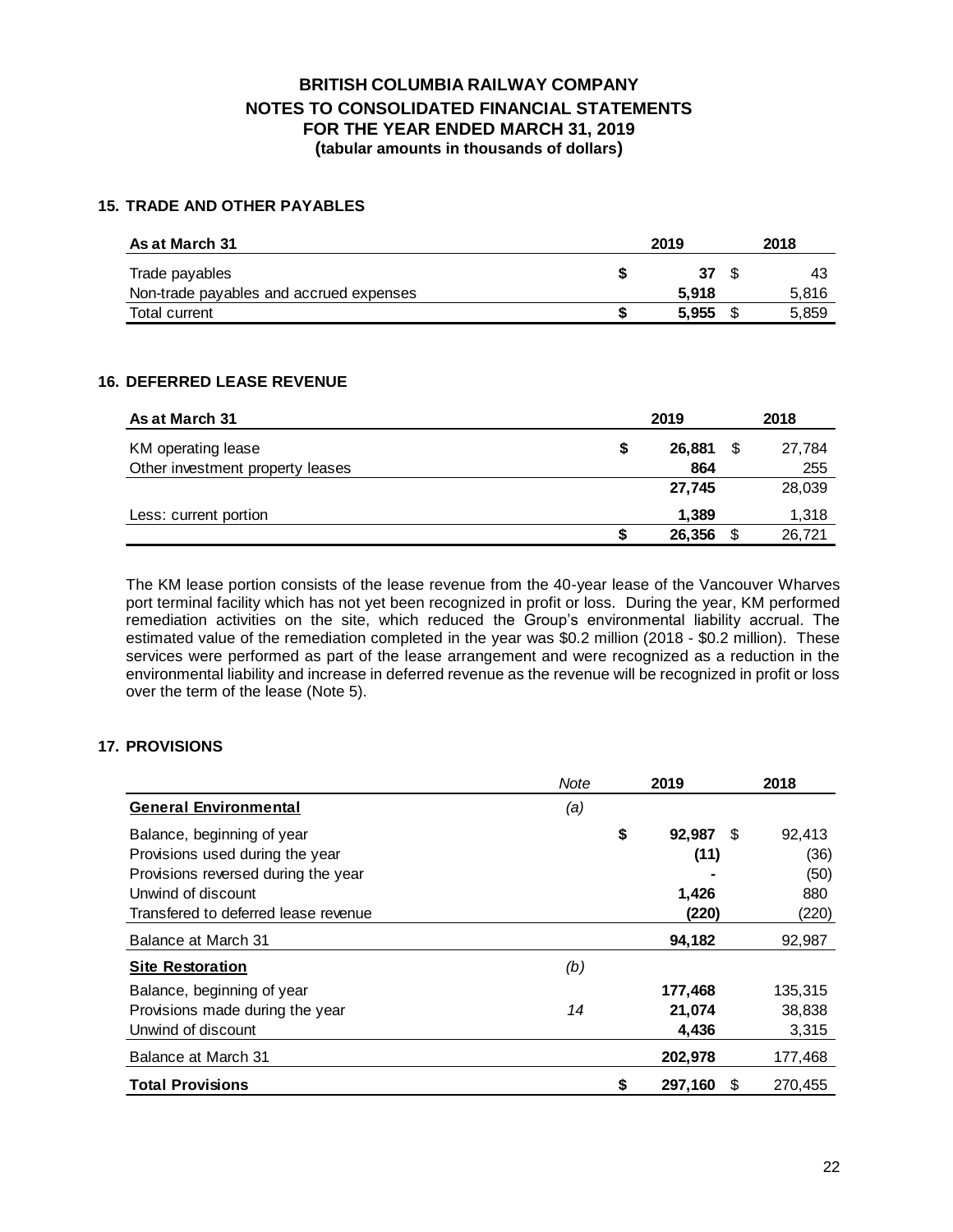### **17. PROVISIONS (continued)**

a) The general environmental provision consists of the estimated remediation costs required on the portfolio of real estate properties owned by the Group. The risk of environmental liability is inherent in the operation of the Group's business with respect to both current and past operations. As a result, the Group incurs costs, on an ongoing basis, associated with environmental regulatory compliance and clean-up requirements.

The Group has recorded provisions for both anticipated expenditures on existing environmental remediation programs and contingent liabilities in relation to specific sites where the expected costs can be reasonably estimated. The Group believes it has identified the costs likely to be incurred over the next several years, based on known information. However, ongoing efforts to identify potential environmental concerns associated with the Group's properties may lead to future environmental investigations, which may result in the identification of additional environmental costs and liabilities, the magnitude of which cannot be reasonably estimated.

Also included in the general environmental provision is an estimate related to a portion of a property previously used in the Vancouver Wharves terminal operations. In 2002, legal proceedings commenced in the B.C. Supreme Court against the Company and its subsidiaries alleging that those entities are responsible for soil and groundwater contamination on a site adjacent to the VWLP operation and in Burrard Inlet adjacent to that property. On February 1, 2008, an Agreement in Principle ("AIP") was reached which describes the remediation process, the responsibilities of the parties, and the estimated costs of remediation. The AIP which was extended to March 31, 2020 forms the basis of the negotiations of a final agreement. Based on the agreement principles, and ongoing negotiations, management has estimated and recorded a provision in the financial statements.

This liability accrued interest using the following rates:

|                    | 0010<br>4V.<br>. . | 0.01 <sup>o</sup><br>. . |
|--------------------|--------------------|--------------------------|
| rate<br>.<br>_____ | 770<br>70<br>      | $.10\%$                  |

b) The site restoration provision relates to the land upon which the Vancouver Wharves port terminal facility operates. While the obligation for restoring the site has been assumed by the lessee as part of the lease agreement (Note 5(b)), the Group retains ultimate responsibility for the obligation therefore the costs will continue to be reflected in these financial statements until such time as management is satisfied that the lessee has completed the remediation work.

An independent estimate of the ultimate remediation costs was obtained by the Group in March 2018. Because of the long-term nature of the site restoration liability, the greatest uncertainty in estimating the provision is the costs that will ultimately be incurred. In particular, the Group has assumed that the site will be restored using technology and materials that are currently available. Based on these assumptions, as at March 31, 2019, the liability for retirement and remediation, after applying an inflation factor of 2.5% (2018 – 2.5%) is estimated to be approximately \$203.0 million (March 31, 2018 - \$177.5 million). The discounted provision increased by \$21.1 million in 2019 due to a decrease in the discount rate.

Management has assumed the following discount rates based on long-term Government of Canada Bond rates:

|                        | 2010<br>20 I J | 2018  |
|------------------------|----------------|-------|
| ÷.<br>rate<br>Discount | 2.10%          | ∠.50% |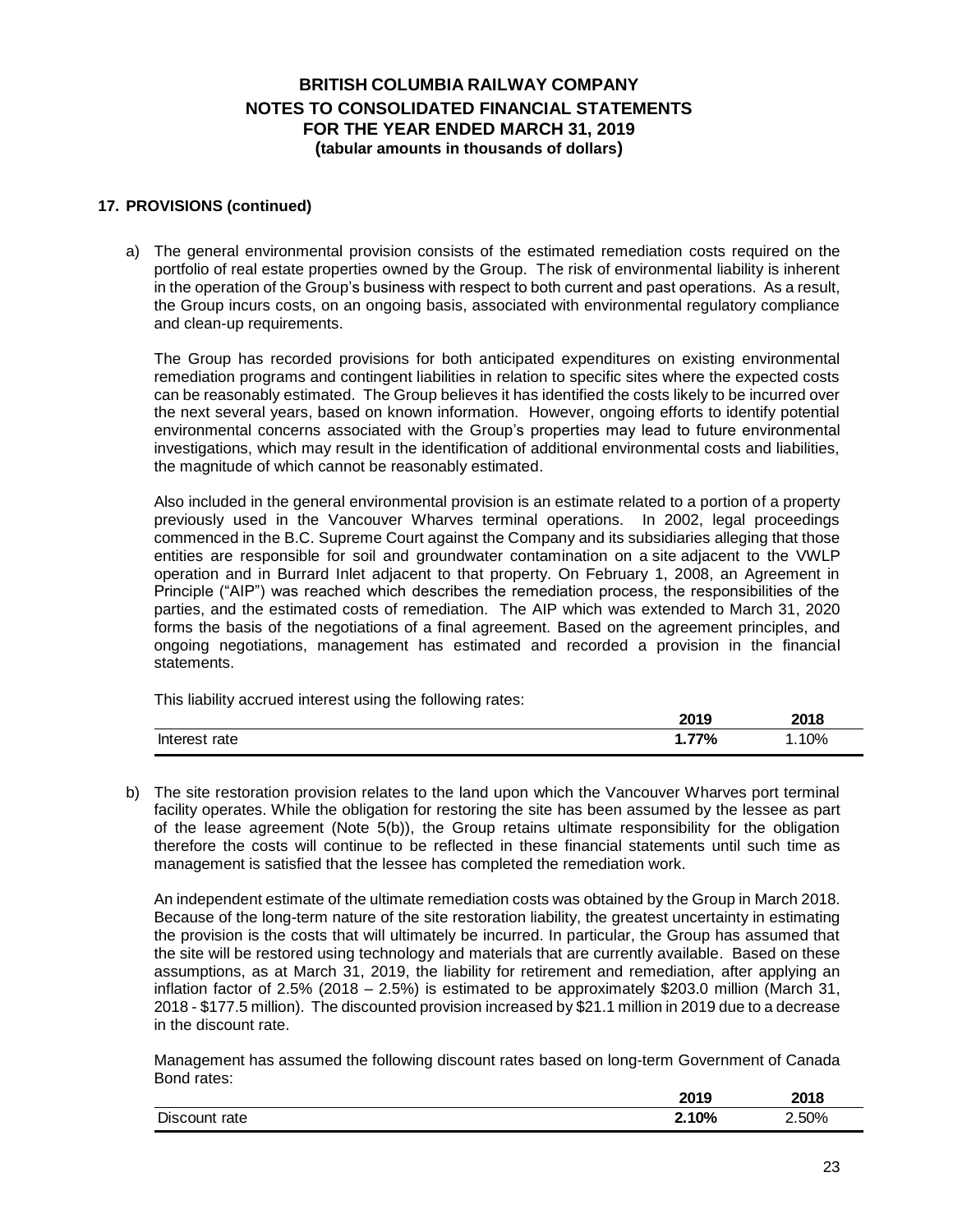#### **18. EMPLOYEE BENEFITS**

|                                                         | <b>Pension Plan</b> |      | <b>Post-Employment Plan</b> |  |            |  |                                   | Total |                  |                  |
|---------------------------------------------------------|---------------------|------|-----------------------------|--|------------|--|-----------------------------------|-------|------------------|------------------|
| As at March 31                                          | 2019                |      | 2018                        |  | 2019       |  | 2018                              |       | 2019             | 2018             |
| Defined benefit obligation<br>Fair value of plan assets | 21.702<br>18.004    | - \$ | 21.378<br>18.601            |  | 1.545<br>۰ |  | 1.519<br>$\overline{\phantom{0}}$ |       | 23.247<br>18.004 | 22,897<br>18.601 |
| Total employee benefit liability                        | 3.698               |      | 2.777                       |  | 1.545      |  | 1.519                             |       | 5.243            | 4.296            |

The Group makes contributions to a registered retirement savings plan on behalf of its employees which are expensed as contributions are made.

The Group also provided a defined benefit supplemental pension plan ("Pension Plan") for former executives and provides post-employment benefits ("Post-Employment Plan") for current and retired employees upon retirement. The Pension Plan is a non-registered benefit plan. There are currently no active members accruing benefits in the Pension Plan. Pension benefits for all inactive members are frozen, except for adjustments for inflation before and after retirement. The Post-Employment Plan includes the reimbursement of certain medical costs after retirement.

The amounts presented in this note are actuarially determined projections based on management's assumptions provided to the actuary. The Group's actuary prepares annual valuations of the accrued benefit obligation at March 31. The most recent valuations of the Pension Plan and the Post-Employment Plan were conducted as at March 31, 2019. The Pension Plan assets are valued as at March 31 of each year, and the latest valuation of plan assets was March 31, 2019.

Both the Pension Plan and the Post-Employment Plan expose the Group to actuarial risks such as longevity risk, interest rate risk and market (investment) risk.

#### **a) Funding**

The Pension Plan is fully funded by the Group. The funding requirements are based on the pension fund's actuarial measurement framework set out in the funding policies of the plan. The funding of the plan is based on a separate actuarial valuation for funding purposes for which the assumptions may differ from the assumptions above.

Employees are not required to contribute to the Pension Plan or the Post-Employment Plan. The Group expects to make no contributions to the Pension Plan in fiscal 2020 and \$77,000 in direct benefit payments to the Post-Employment Plan in fiscal 2020.

The Group made contributions to a registered retirement savings' plan on behalf of its employees during the year of \$177,000 (2018 - \$180,000).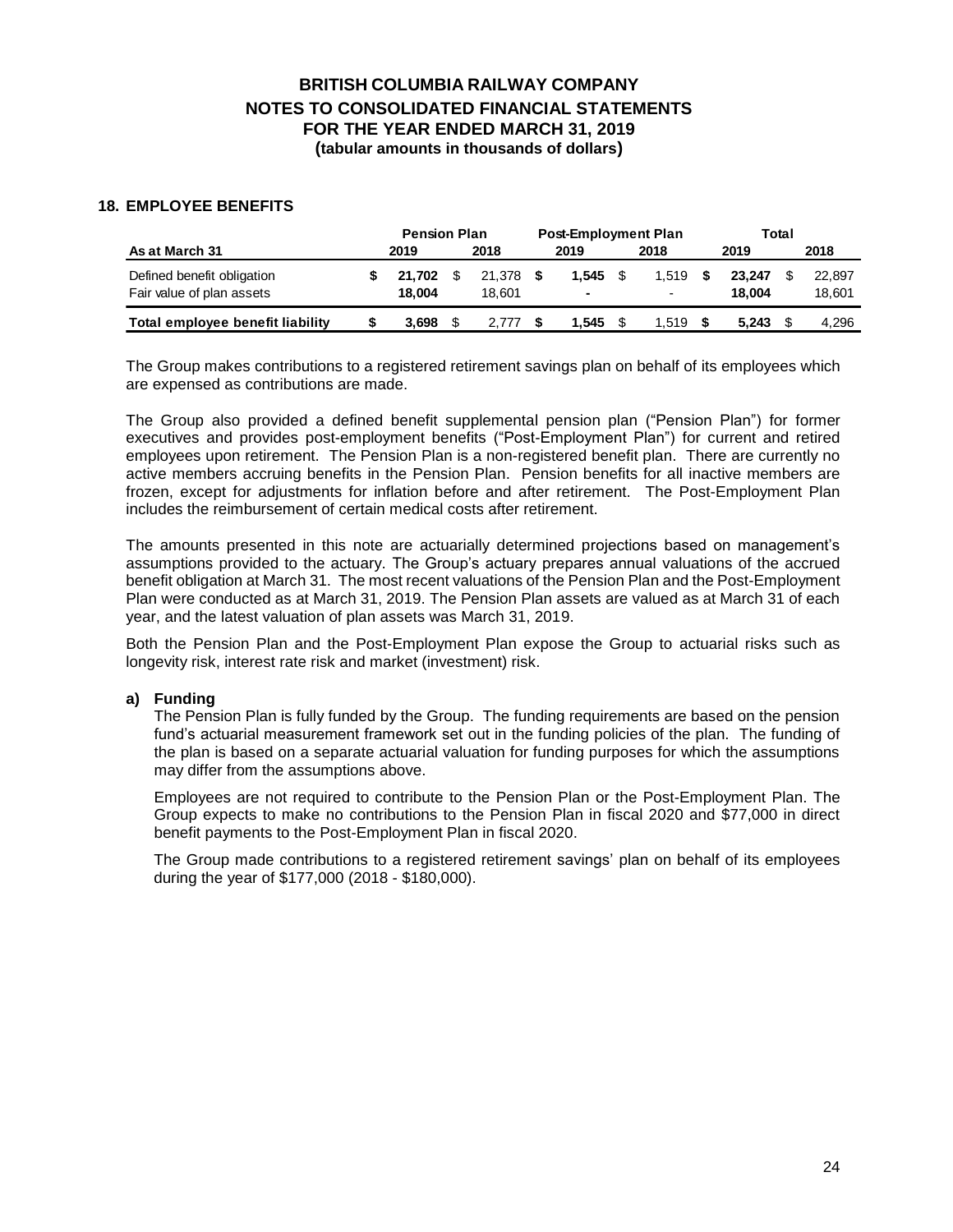# **18. EMPLOYEE BENEFITS (continued)**

### **b) Movement in the net defined benefit liability**

|                                                        | <b>Pension Plan</b>  |               |                             |      | <b>Post-Employment Plan</b> |    |                              |  |
|--------------------------------------------------------|----------------------|---------------|-----------------------------|------|-----------------------------|----|------------------------------|--|
| As at March 31                                         | 2019                 |               | 2018                        |      | 2019                        |    | 2018                         |  |
| Defined benefit obligation                             |                      |               |                             |      |                             |    |                              |  |
| Balance, beginning of year                             | \$                   |               | $(21,378)$ \$ $(21,156)$ \$ |      | $(1,519)$ \$                |    | (2,770)                      |  |
| Included in profit or loss:                            |                      |               |                             |      |                             |    |                              |  |
| Current service cost                                   |                      |               |                             |      | (19)                        |    | (91)                         |  |
| Past service cost                                      |                      |               |                             |      | (63)                        |    |                              |  |
| Interest cost                                          | (731)                |               | (755)                       |      | (52)                        |    | (100)                        |  |
|                                                        | (731)                |               | (755)                       |      | (134)                       |    | (191)                        |  |
| Included in OCI:                                       |                      |               |                             |      |                             |    |                              |  |
| Remeasurements gain (loss):                            |                      |               |                             |      |                             |    |                              |  |
| Actuarial gain (loss) arising from:                    |                      |               |                             |      |                             |    |                              |  |
| - demographic assumptions                              |                      |               | (291)                       |      |                             |    | 114                          |  |
| - financial assumptions                                | (596)                |               | (417)                       |      | 32                          |    | 1,181                        |  |
| - experience adjustments                               | 37                   |               | 303                         |      | 4                           |    | 51                           |  |
|                                                        | (559)                |               | (405)                       |      | 36                          |    | 1,346                        |  |
| Other:                                                 |                      |               |                             |      |                             |    |                              |  |
| Benefits paid                                          | 966                  |               | 938                         |      | 72                          |    | 96                           |  |
|                                                        | 966                  |               | 938                         |      | 72                          |    | 96                           |  |
| Balance, end of year                                   | \$<br>$(21, 702)$ \$ |               | (21, 378)                   | \$   | (1, 545)                    | \$ | (1, 519)                     |  |
|                                                        |                      |               |                             |      |                             |    |                              |  |
| Fair value of plan assets                              |                      |               |                             |      |                             |    |                              |  |
| Balance, beginning of year                             | \$<br>18,601         | $\mathfrak s$ | 18,676                      | - \$ |                             | \$ |                              |  |
| Included in profit or loss:                            |                      |               |                             |      |                             |    |                              |  |
| Interest income                                        | 633                  |               | 664                         |      |                             |    |                              |  |
| Administrative expenses                                | (42)                 |               | (42)                        |      |                             |    |                              |  |
|                                                        | 591                  |               | 622                         |      | ۰                           |    |                              |  |
| Included in OCI:                                       |                      |               |                             |      |                             |    |                              |  |
| Remeasurements gain (loss):                            |                      |               |                             |      |                             |    |                              |  |
| Return (loss) on plan assets excluding interest income | (222)                |               | 241                         |      | ۰                           |    | $\blacksquare$               |  |
|                                                        | (222)                |               | 241                         |      |                             |    |                              |  |
| Other:                                                 |                      |               |                             |      |                             |    |                              |  |
| <b>Employer contributions</b>                          |                      |               |                             |      | 72                          |    | 95                           |  |
| Benefits paid                                          | (966)                |               | (938)                       |      | (72)                        |    | (95)                         |  |
|                                                        | (966)                |               | (938)                       |      |                             |    | $\qquad \qquad \blacksquare$ |  |
| Balance, end of year                                   | \$<br>18,004         | \$            | 18,601                      | \$   |                             | \$ | $\overline{\phantom{0}}$     |  |
|                                                        |                      |               |                             |      |                             |    |                              |  |
| Net defined benefit liability                          | \$<br>$(3,698)$ \$   |               | $(2,777)$ \$                |      | $(1,545)$ \$                |    | (1, 519)                     |  |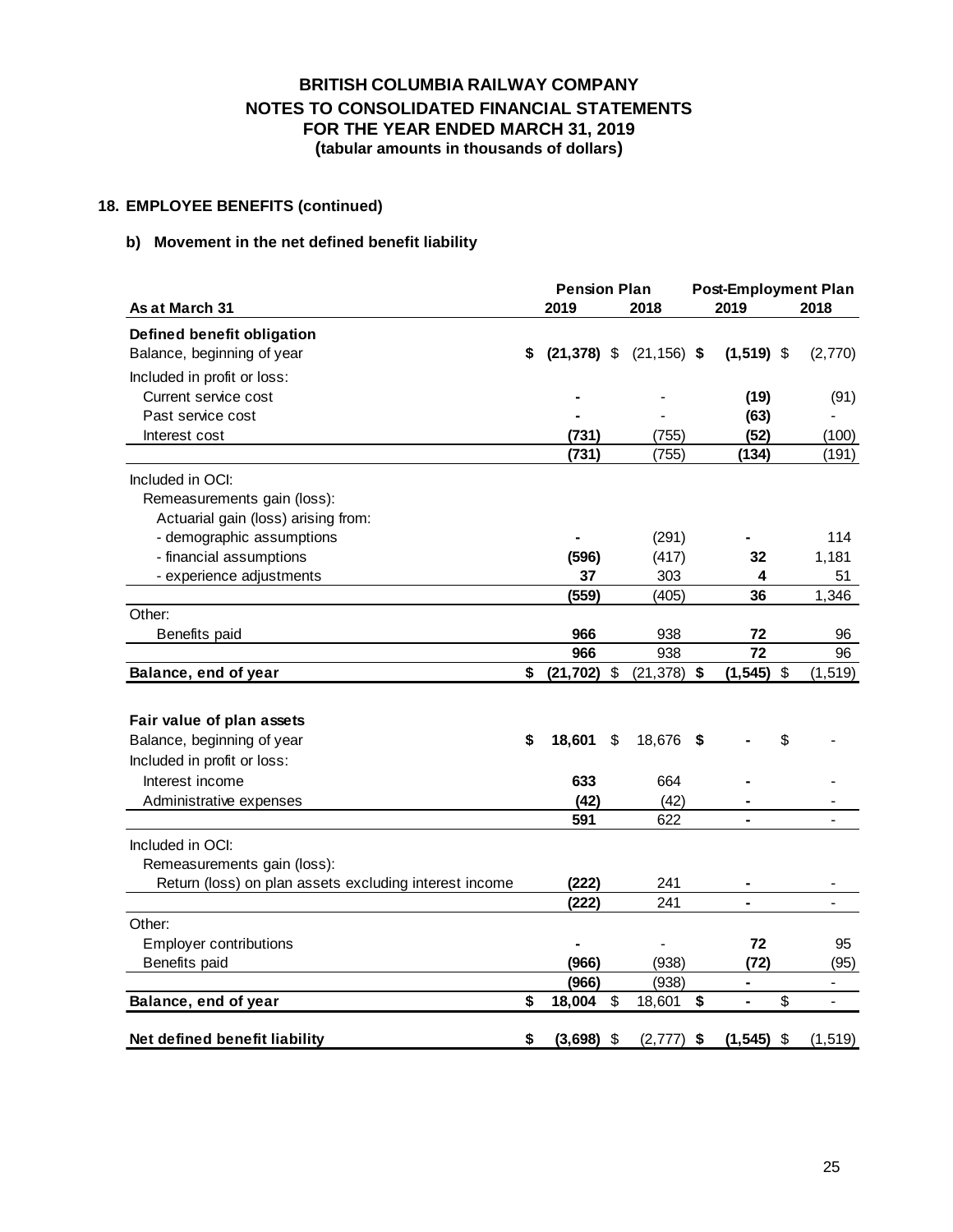## **18. EMPLOYEE BENEFITS (continued)**

# **c) Gains (losses) recognized in statement of comprehensive income**

|                                                         |    |            | <b>Pension Plan</b> |            |      | <b>Post-Employment Plan</b> |    |       |  |  |
|---------------------------------------------------------|----|------------|---------------------|------------|------|-----------------------------|----|-------|--|--|
| For the year ended March 31                             |    | 2019       |                     | 2018       | 2019 |                             |    | 2018  |  |  |
| Expense recognized in profit or loss                    |    |            |                     |            |      |                             |    |       |  |  |
| Defined benefit obligation                              | S  | 731        | \$.                 | 755        | - 5  | 134                         |    | 191   |  |  |
| Fair value of plan assets                               |    | (591)      |                     | (622)      |      | ۰                           |    |       |  |  |
| Expense recognized with labour costs                    |    | 140        | S                   | 133        | -\$  | 134                         | -S | 191   |  |  |
| Gains (losses) recognized in other comprehensive income |    |            |                     |            |      |                             |    |       |  |  |
| Defined benefit obligation                              | \$ | $(559)$ \$ |                     | $(405)$ \$ |      | 36                          | -S | 1,346 |  |  |
| Fair value of plan assets                               |    | (222)      |                     | 241        |      | ۰                           |    |       |  |  |

**\$ (781)** \$ (164) **\$ 36** \$ 1,346

### **d) Actuarial assumptions**

The following were the principal actuarial assumptions as at the reporting date:

|                                  | <b>Pension Plan</b> |          |       | <b>Post-Employment Plan</b> |
|----------------------------------|---------------------|----------|-------|-----------------------------|
|                                  | 2019                | 2018     | 2019  | 2018                        |
| Discount rate at end of year     | 3.30%               | 3.50%    | 3.30% | 3.50%                       |
| Future pension growth            | 2.00%               | $2.00\%$ | N/A   | N/A                         |
| Inflation rate                   | 2.00%               | 2.00%    | N/A   | N/A                         |
| Immediate health care trend rate | N/A                 | N/A      | 6.35% | 6.56%                       |
| Ultimate heath care trend rate   | N/A                 | N/A      | 4.00% | 4.50%                       |
| Year ultimate rate reached       | N/A                 | N/A      | 2040  | 2035                        |

### **e) Plan assets**

The plan assets for the Pension Plan comprise:

| As at March 31            | 2019 | 2018 |
|---------------------------|------|------|
| Equity securities         | 33%  | 33%  |
| Debt securities           | 21%  | 21%  |
| Refundable Tax Account    | 46%  | 46%  |
| Fair value of plan assets | 100% | 100% |

The portfolio's asset mix is reviewed periodically and may vary in the future.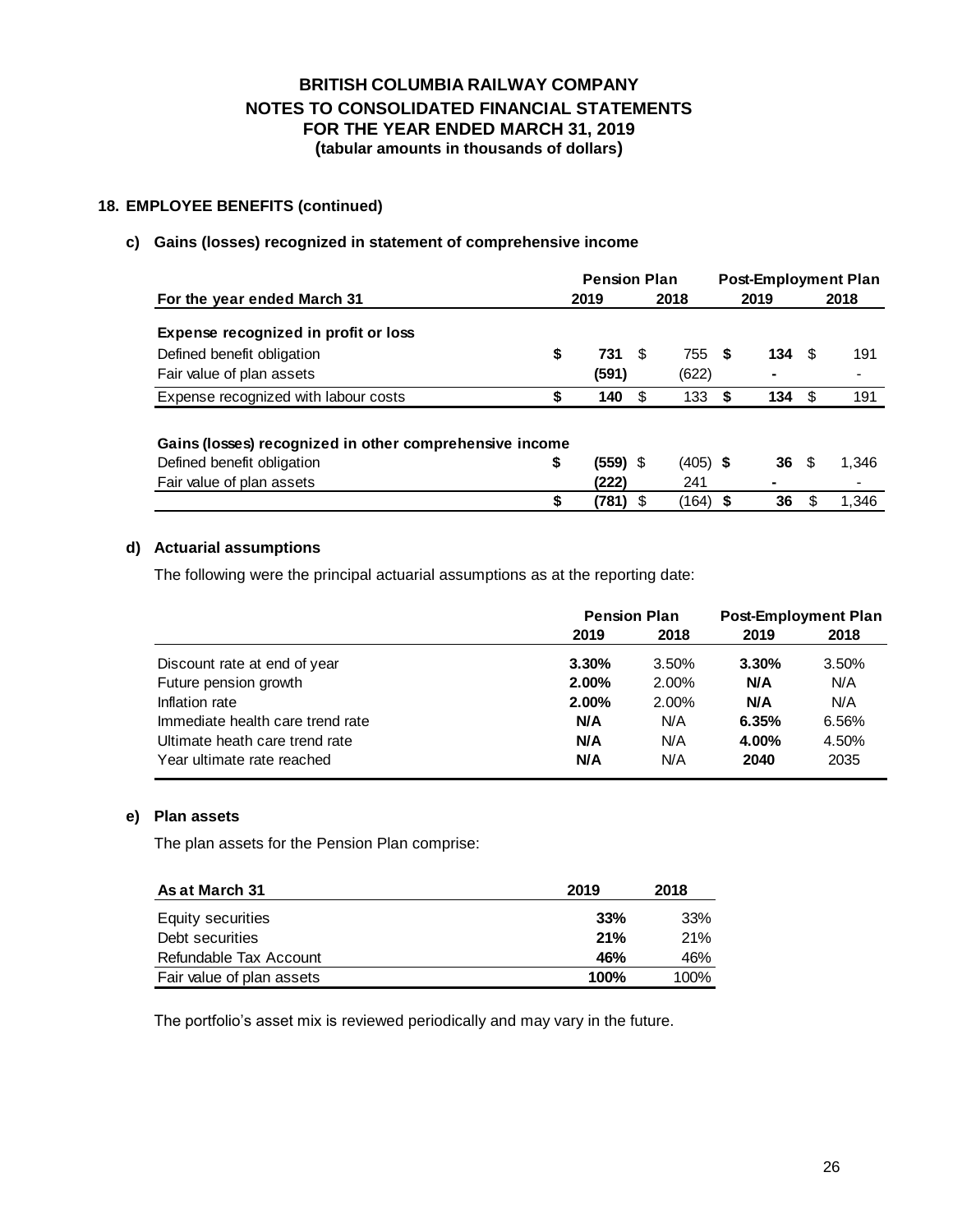### **18. EMPLOYEE BENEFITS (continued)**

#### **f) Sensitivity analysis**

The following table shows the effect on the defined benefit obligation of a 1% change in certain key assumptions at March 31, 2019:

|                                        | Defined Benefit Obligation Increase (Decrease)     |              |          |         |                 |            |  |       |
|----------------------------------------|----------------------------------------------------|--------------|----------|---------|-----------------|------------|--|-------|
|                                        | <b>Post-Employment Plan</b><br><b>Pension Plan</b> |              |          |         |                 |            |  |       |
| 1% Movement                            | Decrease<br>Increase                               |              | Increase |         | <b>Decrease</b> |            |  |       |
| Discount rate                          |                                                    | $(2,552)$ \$ |          | 3.135   | - \$            | $(199)$ \$ |  | 248   |
| Inflation rate / pension increase rate |                                                    | 3.011        |          | (2,504) |                 | N/A        |  | N/A   |
| Health care trend rate                 |                                                    | N/A          |          | N/A     |                 | 178        |  | (145) |

### **19. SHARE CAPITAL**

Authorized: 10,000,000 common shares with a par value of \$100 each.

Issued and outstanding March 31, 2019 and March 31, 2018: 2,576,885 common shares held by the BCTFA (subsidiary of the Province).

### **20. CONTRIBUTED SURPLUS**

During the period ended March 31, 2019, the Group made no payments to the Province from its contributed surplus (2018 - \$0.4 million).

| As at March 31             | 2019 |                |  | 2018   |  |  |
|----------------------------|------|----------------|--|--------|--|--|
| Balance, beginning of year |      | 52.136         |  | 52.568 |  |  |
| Payments to the Province   |      | $\blacksquare$ |  | (432)  |  |  |
| Balance, end of year       |      | 52.136         |  | 52.136 |  |  |

The prior year's payment to the Province of \$432,000 was paid directly to the BCTFA towards funding of the North Shore Trade Corridor project which is now complete.

### **21. FINANCIAL INSTRUMENTS**

#### **Risk management**

In the normal course of business, the Group is exposed to various risks such as credit risk, interest rate risk, and liquidity risk. To manage these risks, the Group follows a financial risk management framework, which is monitored and approved by the Group's Board of Directors, with a goal of maintaining a strong financial position, optimizing earnings and free cash flow, financing its operations at an optimal cost of capital and preserving its liquidity. The Group does not currently use derivative financial instruments. At March 31, 2019, the Group did not have any derivative financial instruments outstanding (March 31, 2018  $-$  nil).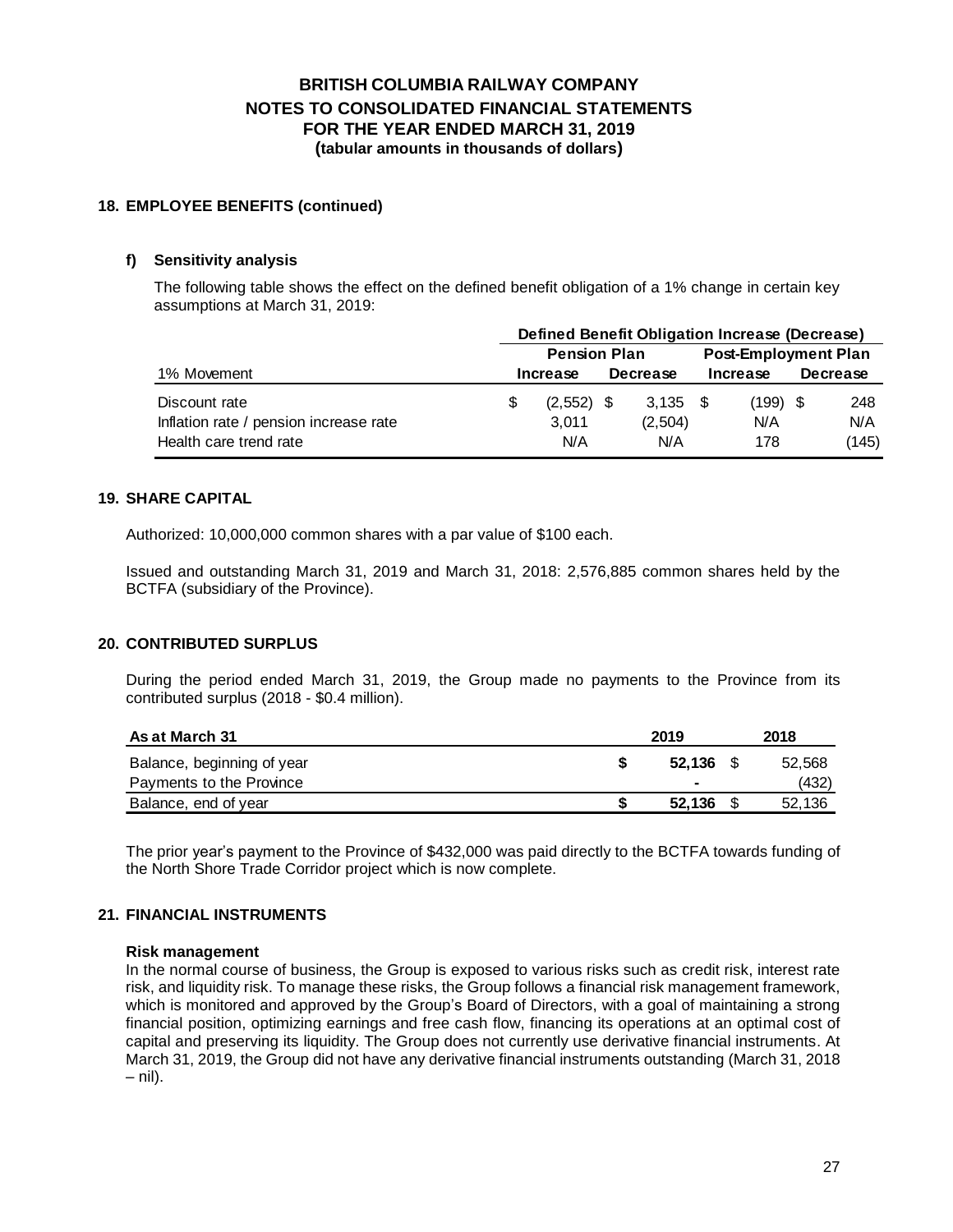### **21. FINANCIAL INSTRUMENTS (continued)**

a) Credit risk

In the normal course of business, the Group monitors the financial condition and credit limits of its customers and reviews the credit history of each new customer. To manage its credit risk, the Group's focus includes the active management of relationships with customers to ensure timely payments, and requiring increased financial security through guarantees or letters of credit.

Included in Other Receivables are the following significant items where the Group has exposure to credit risk:

- long-term Joint Capital Account receivables due from CN, CP Rail and BNSF Railway Company (Note 11(b)) of \$130 million (2018 - \$97 million);
- long-term notes receivable from CN (Note 11(c)) of \$12 million (2018 \$11 million); and
- long-term receivable for environmental remediation services from Kinder Morgan (Note 11(d)) of \$58 million (2018 – \$49 million).

#### b) Interest rate

The Group is exposed to interest rate risk, which is the risk that the fair value or future cash flows of a financial instrument will vary as a result of changes in market interest rates. Such risk exists in relation to the funded status of the Group's pension and post-retirement plans, its money market instruments and joint capital account receivables. A 25 bps increase to interest rates on the money market instruments and joint capital account receivables would increase net income and equity by \$285,000 and \$325,000 respectively (March 31, 2018 - \$345,000 and \$243,000 respectively) and a 25 bps decrease to interest rates would have the opposite effect. The pension plan investments are monitored by the board and management and managed by external pension fund managers.

The Group does not currently hold any derivative financial instruments to manage its interest rate risk.

c) Liquidity risk

The Group monitors and manages its cash requirements to ensure access to sufficient funds to meet operational and investing requirements. The Group pursues a solid financial policy framework with the goal of maintaining a strong balance sheet, by monitoring its current ratio, and free cash flow forecasts.

The Group's principal source of liquidity is cash generated from operations and the disposal of noncore assets. The Group's primary uses of funds are for working capital requirements, as they come due, contractual obligations, capital expenditures, funding future environmental obligations, and other potential acquisitions. As such, the Group sets priorities on its uses of available funds based on shortterm operational requirements, while keeping in mind its long-term contractual obligations and returning value to its shareholder.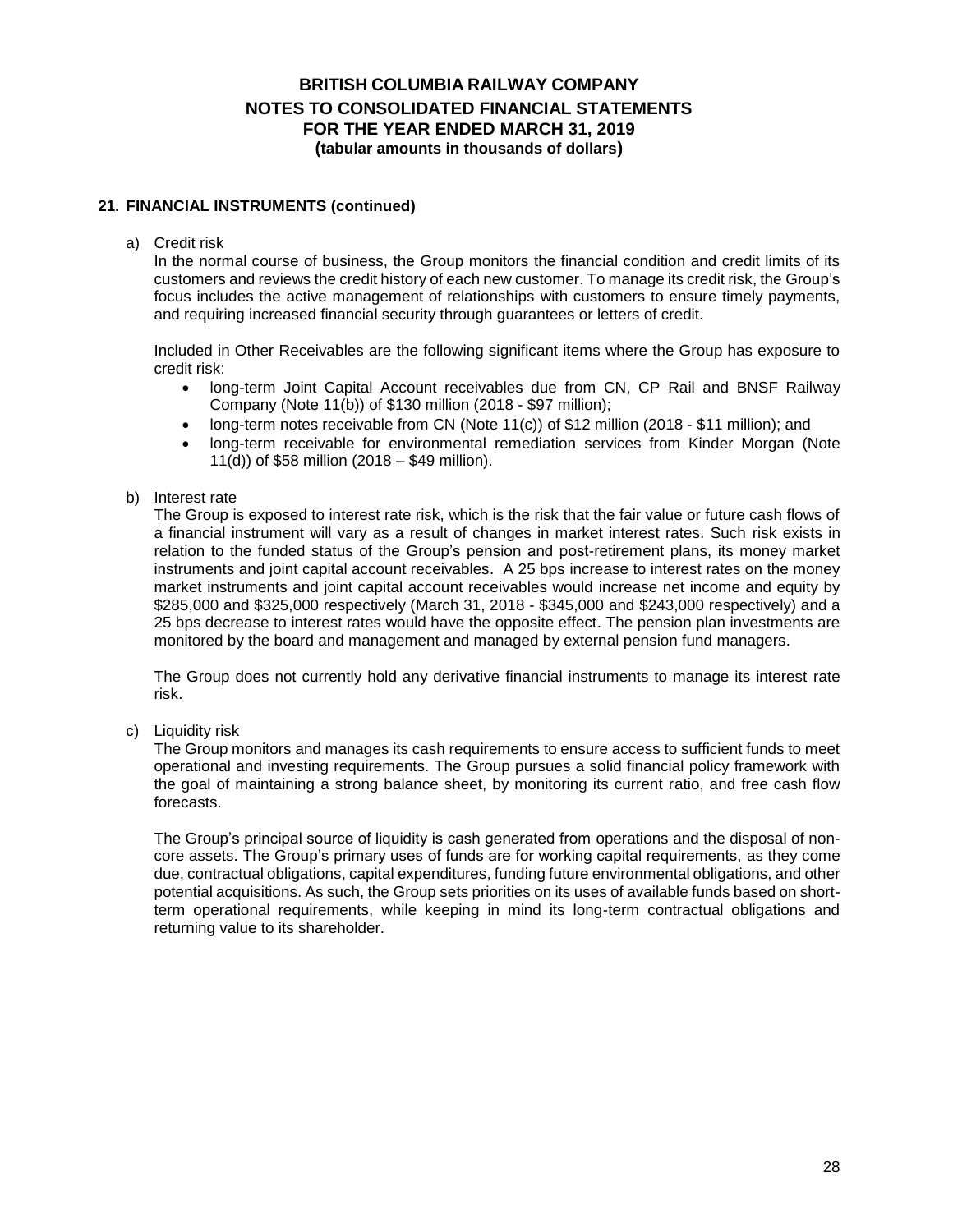### **21. FINANCIAL INSTRUMENTS (continued)**

#### **Fair value of financial instruments**

A number of the Group's accounting policies require the measurement of fair values. When measuring the fair value of an asset of a liability, the Group uses market observable data as far as possible. Fair values are categorized into different levels in a fair value hierarchy based on the inputs used in the valuation techniques as:

- Level 1: quoted prices (unadjusted) in active markets for identical assets or liabilities
- Level 2: inputs other than quoted prices included within Level 1 that are observable for the asset or liability, either directly (i.e. as prices) or indirectly (i.e. derived from prices)
- Level 3: inputs for the asset or liability that are not based on observable market data (unobservable inputs)

If the inputs used to measure the fair value of an asset or a liability might be categorized in different levels of the fair value hierarchy, then the fair value measurement is categorized in its entirety in the same level of the fair value hierarchy as the lowest level input that is significant to the entire measurement.

The Group uses the following methods and assumptions to estimate the fair value of each class of financial instruments for which the carrying amounts are included in the Consolidated Statement of Financial Position under the following captions:

- (a) Trade accounts receivable, and trade and other payables: The carrying amounts approximate fair value because of the short maturity of these instruments.
- (b) Other assets:
	- i) Joint Capital Account Receivables these receivables generate interest at current market terms for instruments with similar terms and conditions, therefore the fair value approximates the carrying value.
	- ii) Long-Term Note Receivable from CN the estimated fair value of the notes as at March 31, 2019 is \$36 million (March 31, 2018 – \$32 million); however due to the unique terms and conditions of the notes, there is a limited market or opportunity to readily dispose of these instruments.

Cash and cash equivalents are recorded at their fair value based on quoted prices in active markets (level 1). The carrying value of cash and cash equivalents included in the Consolidated Statement of Financial Position is equal to their fair value.

#### **Capital management**

As a result of its ownership by the Province of British Columbia, the Group is not able to obtain financing through the issuance of new equity. All capital resources, both sustaining and growth or investment capital, must be generated out of operating cash flows or disposals of surplus property, or, where there is a shortfall, through debt.

The Group currently has no debt outstanding and is retaining surplus equity to fund operating costs and disposition costs for non-port related and non-rail real estate properties, capital requirements for additional rail capacity and related infrastructure for port terminal expansions at Roberts Bank.

The Group made no payments to the Province during the year from its contributed surplus (2018 - \$0.4 million).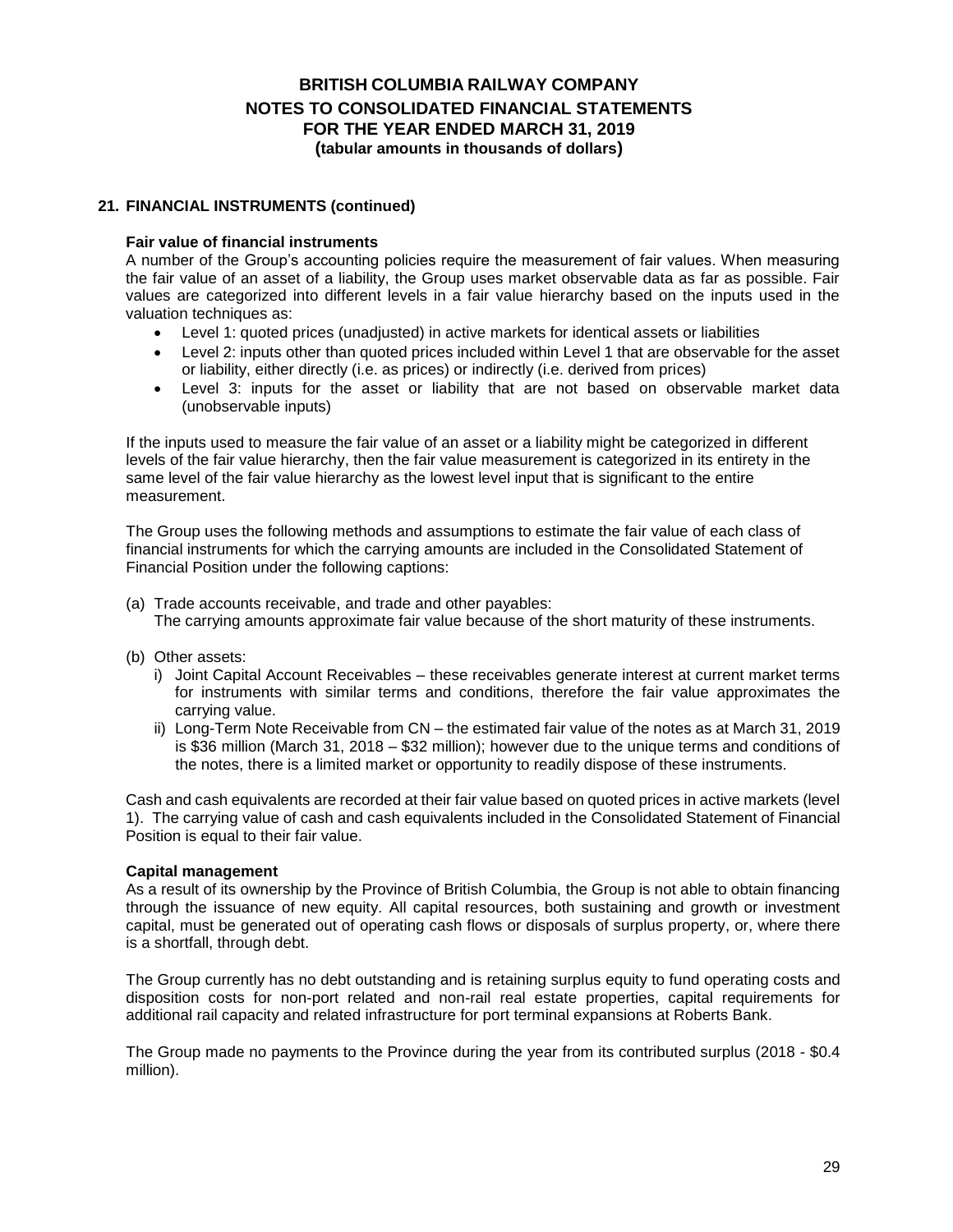#### **22. OPERATING LEASES**

#### **Leases as lessee**

Non-cancellable operating lease rentals are payable as follows:

| As at March 31        | 2019  |
|-----------------------|-------|
| Less than 1 year      | 213   |
| Between 1 and 5 years | 866   |
| More than 5 years     | 74    |
|                       | 1.153 |

The Group leases office space under an operating lease which runs for a period of 5 years.

During the year ended March 31, 2019 an amount of \$400,000 was recognized as an expense in profit or loss in respect of operating leases (2018: \$386,000).

#### **Leases as lessor**

The Group leases out certain investment property held under operating leases (Note 14). The future minimum lease payments under non-cancellable leases are as follows:

| As at March 31        | 2019 |        |  | 2018  |
|-----------------------|------|--------|--|-------|
| Less than 1 year      | \$   | 1.764  |  | 1,434 |
| Between 1 and 5 years |      | 3,253  |  | 3,176 |
| More than 5 years     |      | 6.182  |  | 2,198 |
|                       | S    | 11.199 |  | 6,808 |

The 40-year operating lease with KM (Note 5) and the CN Revitalization Agreement (Note 4) were prepaid therefore no future payments are included above for these leases. Total proceeds from the KM lease are amortized to income annually resulting in rental income in 2019 of \$10.0 million (2018: \$7.5 million). The CN lease is being treated as a finance lease; all related assets were removed from the financial statements and related gains and losses were recognized at the time of the transaction.

### **23. DETERMINATION OF FAIR VALUES**

A number of the Group's accounting policies and disclosures require the determination of fair value, for both financial and non-financial assets and liabilities. Fair values have been determined for measurement and/or disclosure purposes based on the following methods. When applicable, further information about the assumptions made in determining fair values is disclosed in the notes specific to that asset or liability.

#### **a) Investment property**

External, independent valuation companies, having appropriate recognized professional qualifications and recent experience in the location and category of property being valued, value the Group's investment property portfolio as required for property disposal purposes. The fair values are based on market values, being the estimated amount for which a property could be exchanged on the date of the valuation between a willing buyer and a willing seller in an arm's length transaction after proper marketing wherein the parties had each acted knowledgeably and willingly. For those properties not currently for sale, an internal appraisal is performed. If there has been a significant change in market conditions, an external independent valuation is obtained by the Group.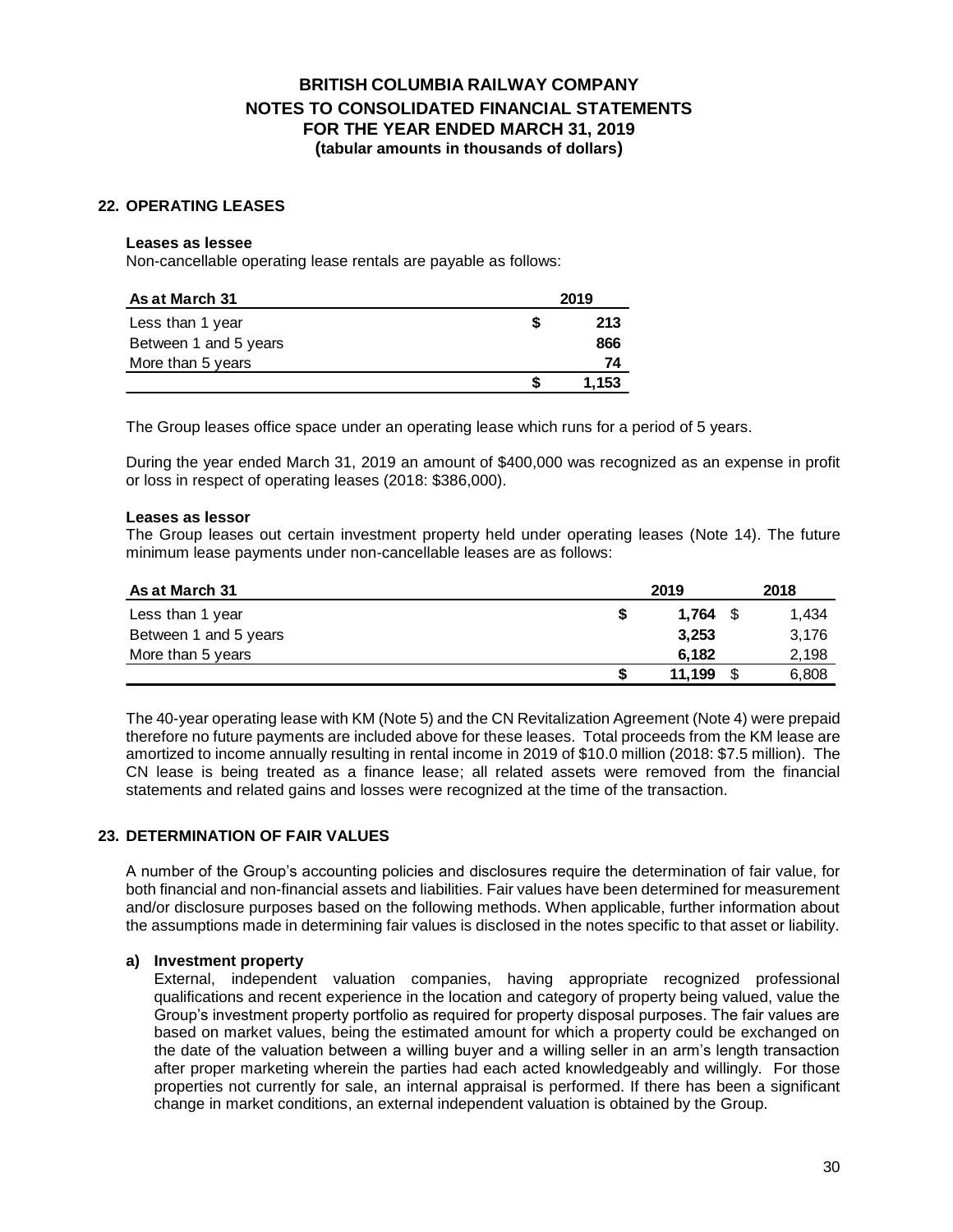#### **23. DETERMINATION OF FAIR VALUES (continued)**

In the absence of current prices in an active market, the valuations are prepared by considering the aggregate of the estimated cash flows expected to be received from renting out the property. A yield that reflects the specific risks inherent in the net cash flows then is applied to the net annual cash flows to arrive at the property valuation.

Valuations reflect, when appropriate, the type of tenants actually in occupation or responsible for meeting lease commitments or likely to be in occupation after letting vacant accommodation, the allocation of maintenance and insurance responsibilities between the Group and the lessee, and the remaining economic life of the property. When rent reviews or lease renewals are pending with anticipated reversionary increases, it is assumed that all notices, and when appropriate counternotices, have been served validly and within the appropriate time.

#### **b) Trade and other receivables**

The fair value of trade and other receivables is estimated as the present value of future cash flows, discounted at the market rate of interest at the reporting date. This fair value is determined for disclosure purposes.

#### **c) Non-derivative financial liabilities**

Fair value, which is determined for disclosure purposes, is calculated based on the present value of future principal and interest cash flows, discounted at the market rate of interest at the reporting date.

### **24. CAPITAL COMMITMENTS**

#### **Deltaport Road / Rail Improvement Project**

The Group is committed to supporting the Deltaport road / rail improvement project on behalf of the Port Sub user railways with budgeted funding of \$49 million in expansion costs. As at March 31, 2019, the Group has incurred \$43.4 million of the total committed amount (March 31, 2018: \$13.4 million). The assets will be added to the Joint Capital Account receivable as they are incurred.

#### **25. CONTINGENCIES**

The Group is contingently liable with respect to environmental obligations and pending litigation and claims arising in the normal course of business. Provisions have been made based on the best estimates of management with the information available (Note 17). Estimates are periodically reviewed and will be adjusted in the period that additional information becomes available.

#### **26. CONSOLIDATED STATEMENT OF CASH FLOWS – SUPPLEMENTAL INFORMATION**

The components of changes in non-cash working capital balances relating to operations are as follows:

| For the year ended March 31              | 2019             |       |
|------------------------------------------|------------------|-------|
| Accounts receivable                      | \$<br>$(716)$ \$ | 439   |
| Materials and other items                | 88               | (165) |
| Accounts payable and accrued liabilities | 96               | 4,189 |
| Current portion of deferred revenue      | 141              | 39    |
|                                          | (391)            | 4.502 |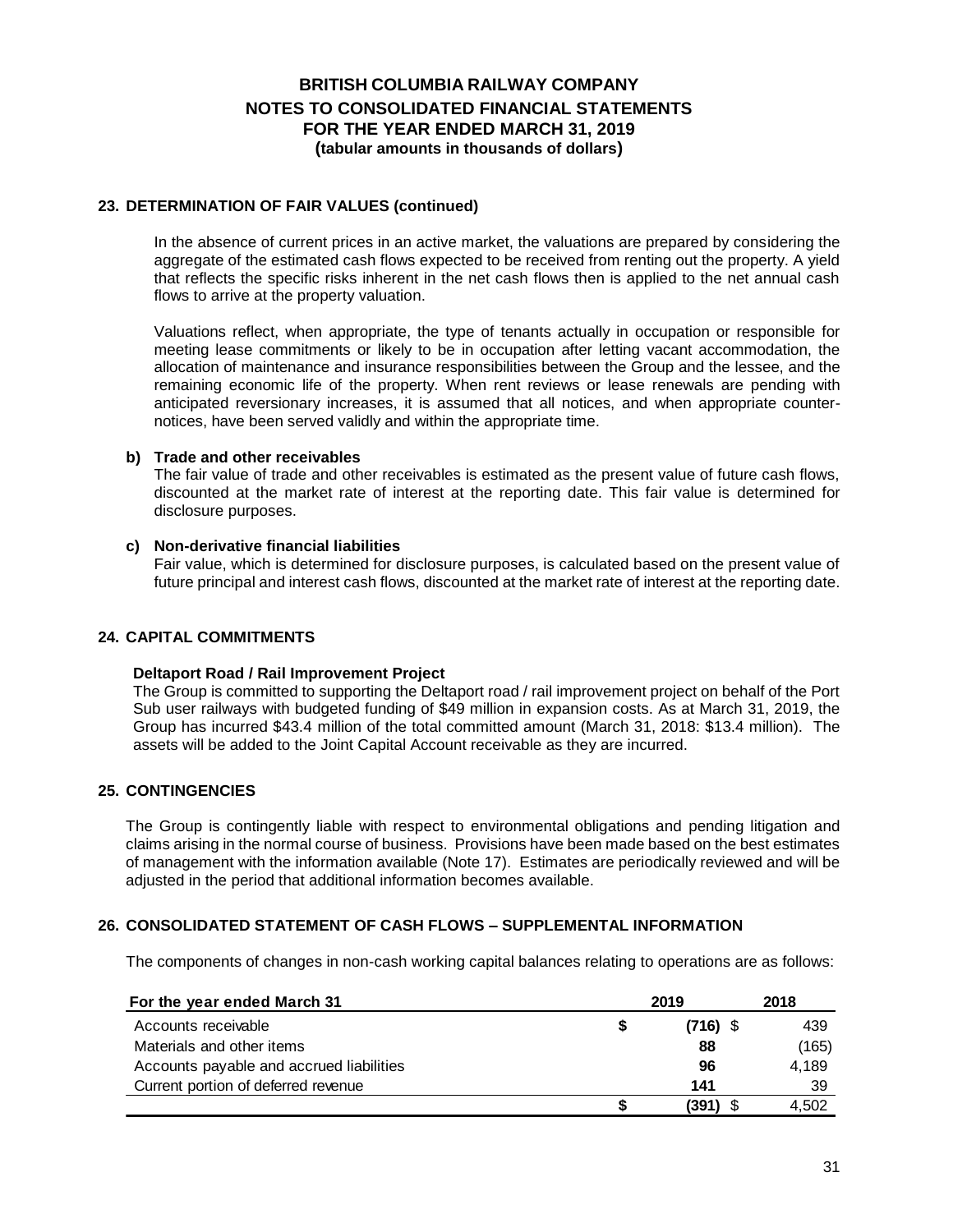### **27. RELATED PARTIES**

All transactions with the Province of BC and its ministries, agencies and Crown corporations occurred in the normal course of business and are at arm's length, which is representative of fair value, unless otherwise disclosed in these notes.

#### **Key management personnel compensation**

The Group has defined key management as management employees at the Vice-President level and above and members of the Board of Directors.

In addition to their salaries, the Group also provides employment and post-employment benefits to executive officers, and contributes to an RRSP on their behalf.

Key management personnel compensation comprised:

| For the year ended March 31  | 2019 | 2018 |
|------------------------------|------|------|
| Short-term employee benefits | 428  | 423  |
|                              | 428  | 42.  |

A number of key management personnel, or their related parties, hold positions in other entities that result in them having control or significant influence over the financial or operating policies of these entities. The related entities charged management fees to recover the related personnel costs in the reporting period.

The aggregate value of transactions and outstanding balances relating to key management personnel and entities over which they have control or significant influence were as follows:

| For the year ended March 31 |   | 2019 | 2018 |
|-----------------------------|---|------|------|
| Employee Costs (a)          |   | 895  | 920  |
|                             | æ | 895  | 920  |

(a) The Group received employee services from employees of MoTI.

The balance owing at March 31, 2019 to MoTI is \$244,000 (March 31, 2018 - \$248,000).

#### **Other related party transactions**

All outstanding balances with these related parties are to be settled in cash within 3 months of the reporting date. None of the balances are secured. During the fiscal year, there were no transactions or outstanding balances with BCTFA.

Other related party transactions have been disclosed elsewhere in the notes to the consolidated financial statements.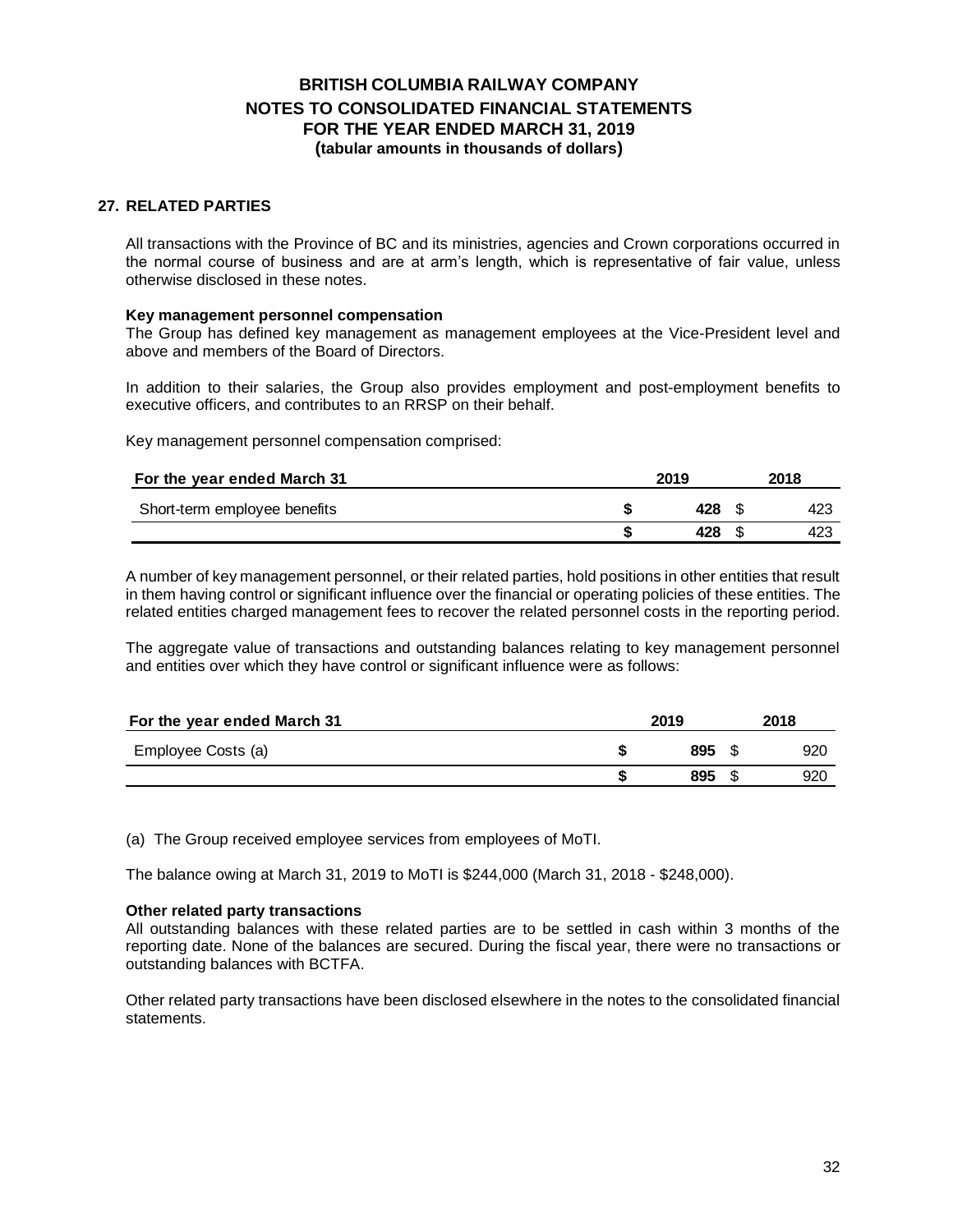# **British Columbia Railway Company Employee Remuneration (including Taxable Benefits) and Expenses For Individuals Whose Remuneration and Expenses Exceeds \$75,000 April 1, 2018 to March 31, 2019**

| <b>Last Name</b>     | <b>First Name</b> | Remuneration    |    | <b>Expenses</b> |
|----------------------|-------------------|-----------------|----|-----------------|
| Adair                | Russell           | \$<br>144,853   | \$ |                 |
| Bevilacqua           | Chris             | 148,890         |    | 1,950           |
| Carter               | Greg              | 112,967         |    |                 |
| Evanoff              | Jennifer          | 117,820         |    |                 |
| Gosal                | Marty             | 116,066         |    | 418             |
| Hilliard             | Kenneth           | 117,594         |    |                 |
| Kramer               | Cathi             | 114,855         |    |                 |
| Langevin             | Dane              | 117,153         |    |                 |
| Mosey                | Gordon            | 129,256         |    | 1,579           |
| Olive                | David             | 118,411         |    |                 |
| Perrault             | <b>Stewart</b>    | 117,465         |    |                 |
| Roering              | Wolf              | 118,132         |    |                 |
| Steinberg            | Kevin             | 203,846         |    | 2,115           |
| Thorkelson           | Larry             | 135,064         |    |                 |
| Westerhout           | Shelley           | 111,316         |    | 593             |
| Westlake             | Gordon            | 212,723         |    | 1,842           |
| <b>Wukovits</b>      | Jeff              | 75,950          |    | 106             |
| Total over \$75,000  |                   | 2,212,361       |    | 8,603           |
| Total under \$75,000 |                   | 117,000         |    | 1,100           |
|                      |                   | \$<br>2,329,361 | \$ | 9,703           |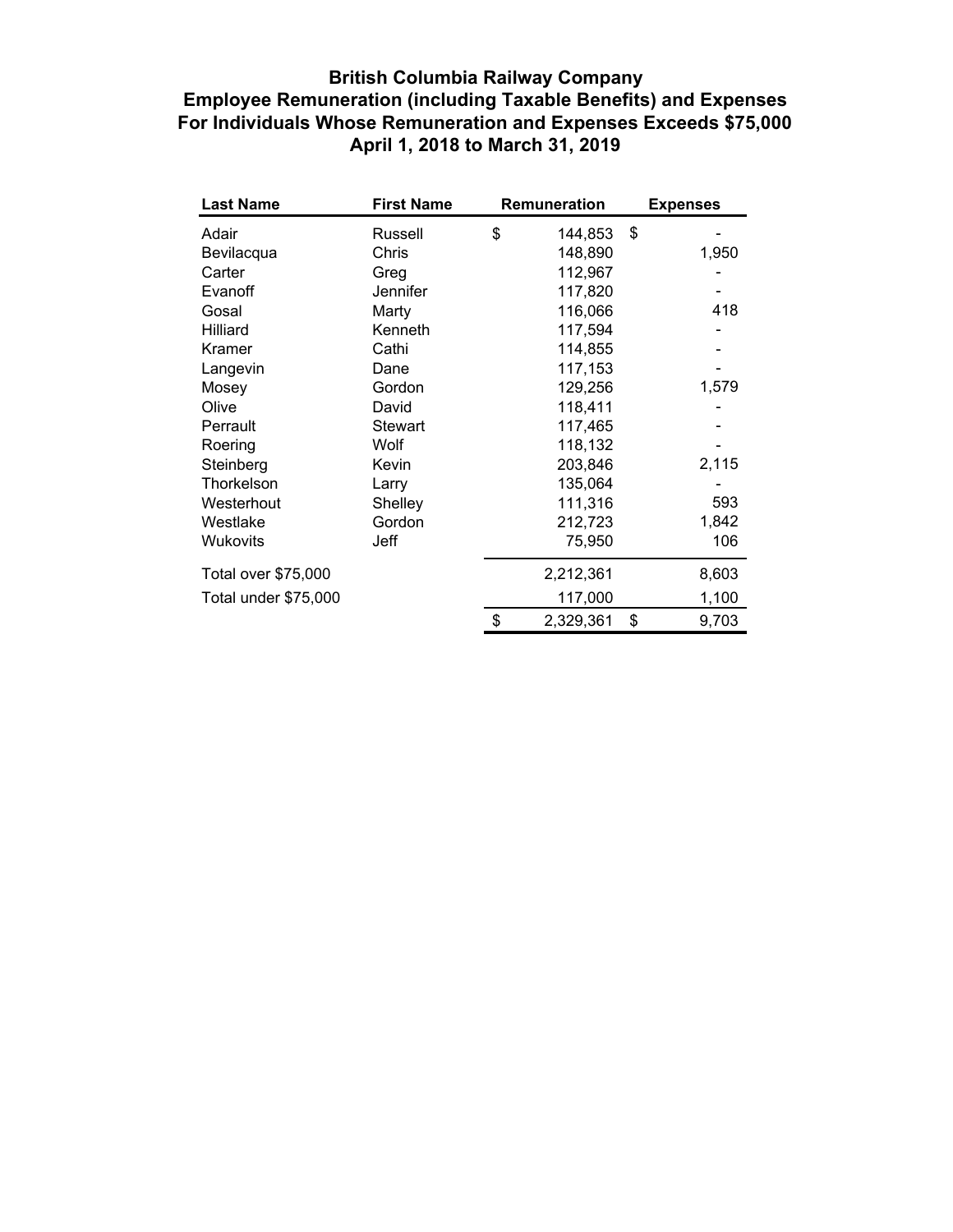# **British Columbia Railway Company Statement of Severance Agreements April 1, 2018 to March 31, 2019**

There were no severance agreements made between British Columbia Railway Company and its nonunionized employees during the period.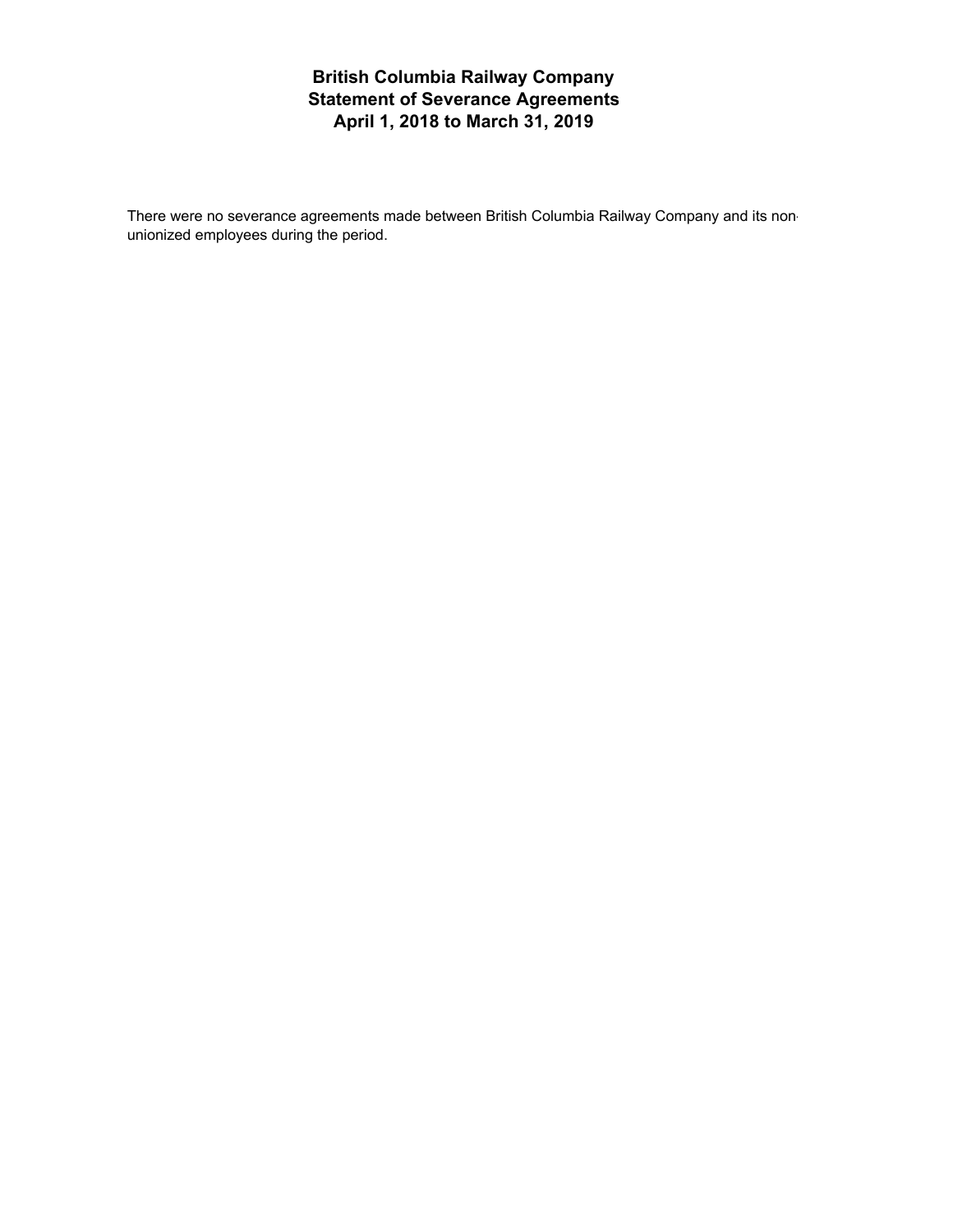# **British Columbia Railway Company Schedule Showing Total Remuneration and Expenses In Respect of Board Members April 1, 2018 to March 31, 2019**

There were no payments made by British Columbia Railway Company to any elected officials, employees appointed by Cabinet, or members of its Board of Directors during the period.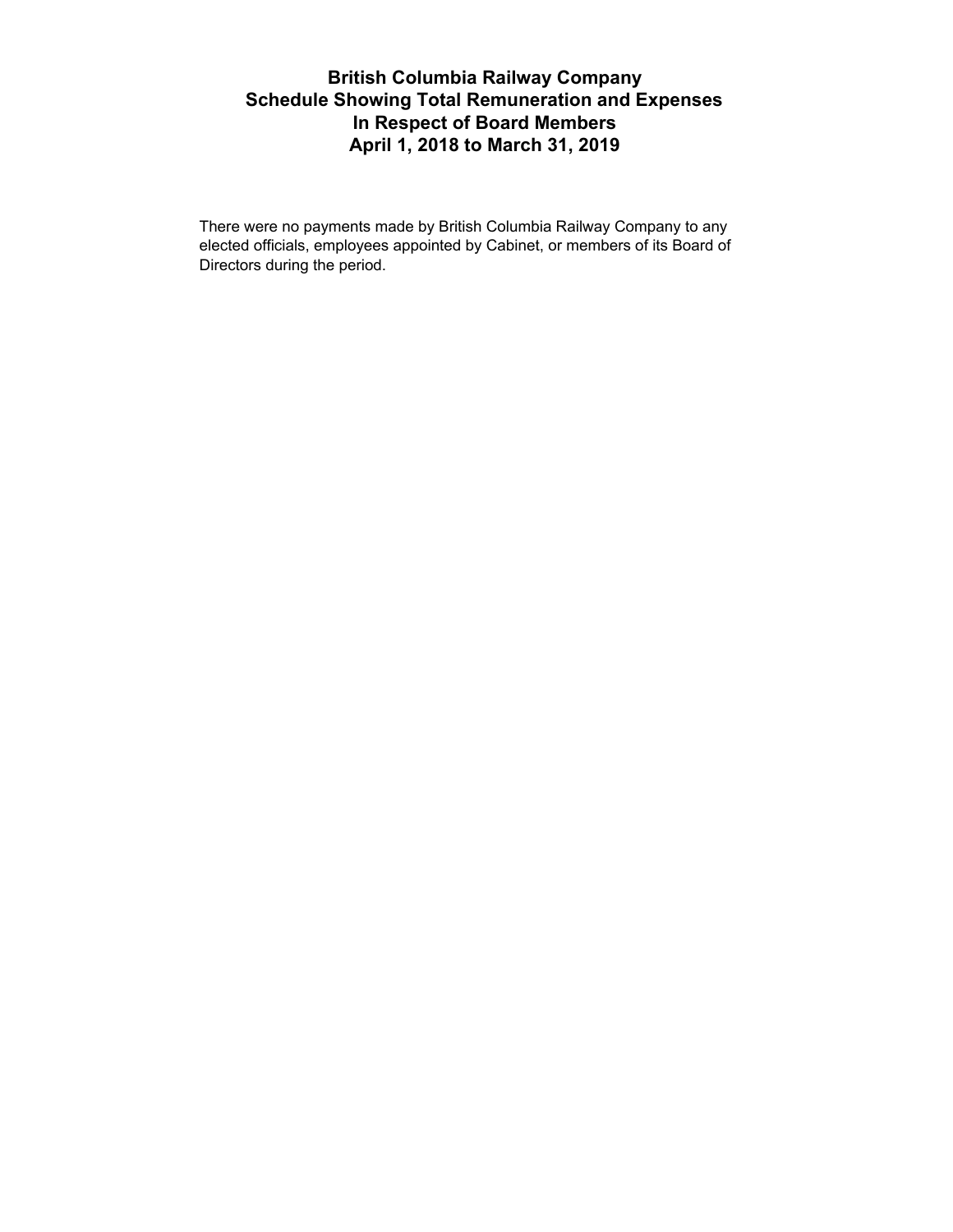#### **British Columbia Railway Company Schedule of Payments Made for the Provision of Goods and Services Amounts Exceeding \$25,000 April 1, 2018 to March 31, 2019**

| <b>Grand Total</b>                                          | \$<br>45,208,918     |
|-------------------------------------------------------------|----------------------|
| Total payment of \$25,000 or less                           | 919,956              |
| Total payments exceeding \$25,000                           | 44,288,962           |
|                                                             |                      |
| Univar Canada Ltd.<br>voestalpine Nortrak Ltd.              | 35,991<br>74,569     |
| Unified Systems Inc.                                        | 74,021               |
| Tybo Contracting Ltd.                                       | 15,282,598           |
| Top Notch Building Maintenance Ltd.                         | 45,675               |
| Tier 5 Systems Ltd.                                         | 48,874               |
| Teranis Consulting Ltd.                                     | 55,465               |
| Telus                                                       | 46,876               |
|                                                             |                      |
| <b>Technical Safety BC</b>                                  | 105,156              |
| Sunlife                                                     | 103,313              |
| Stella Jones Inc.                                           | 467,680              |
| Sperry Rail                                                 | 33,210               |
| South Delta Ground Works                                    | 47,569               |
| SNC-Lavalin Inc.                                            | 31,757               |
| SLR Consulting (Canada) Ltd.                                | 81,607               |
| SDM Realty Advisors Ltd.                                    | 420,225              |
| REMCAN Projects Ltd.                                        | 694,429<br>43,303    |
| Receiver General for Canada - Source Deductions             | 86,675               |
| Primus Canada                                               | 389,910              |
| <b>Powerland Computers Ltd</b>                              |                      |
| PNR RailWorks Inc.                                          | 57,435<br>14,462,168 |
| Peter Woodbridge & Associates Ltd.                          |                      |
| Pauluzzi Appraisals Ltd.                                    | 43,728<br>56,416     |
| OpenRoad Toyota - Richmond<br>Pacific Blue Cross            | 52,699               |
| Norton Rose Fulbright Canada LLP                            | 567,892              |
|                                                             | 302,169              |
| North American Rail Products                                | 1,233,160            |
| Mercer (Canada) Limited<br>Minister of Finance              | 25,988               |
|                                                             |                      |
| Marsh Canada Limited<br>McRae's Environmental Services Ltd. | 467,634<br>29,679    |
|                                                             | 125,332              |
| Levor Guenther<br>Loram Maintenance of Way Ltd.             | 217,647              |
| Les's Mechanical                                            | 44,242               |
| KC Rail Services Inc.                                       | 33,928               |
| John Leighton                                               | 36,292               |
| <b>Hatch Corporation</b>                                    | 1,714,424            |
| GensCorp IT Inc.                                            | 743,684              |
| G. K. Marshall                                              | 38,850               |
| FortisBC-Natural Gas                                        | 55,836               |
| Falcon Shuttle Rail Inc.                                    | 26,236               |
| District Of Squamish                                        | 132,853              |
| Corporation of Delta                                        | 619,400              |
| City of Surrey                                              | 148,649              |
| City of Prince George                                       | 155,826              |
| City of Fort St John                                        | 26,435               |
| Canadian Pacific Railway Company                            | 33,647               |
| Borden Ladner Gervais LLP                                   | 164,699              |
| <b>BDO Canada</b>                                           | 122,817              |
| <b>BC Hydro</b>                                             | 362,413              |
| Allstar Waterproof & Restorations Systems Ltd.              | 46,347               |
| A & B Rail Services Ltd.                                    | \$<br>3,971,534      |
|                                                             |                      |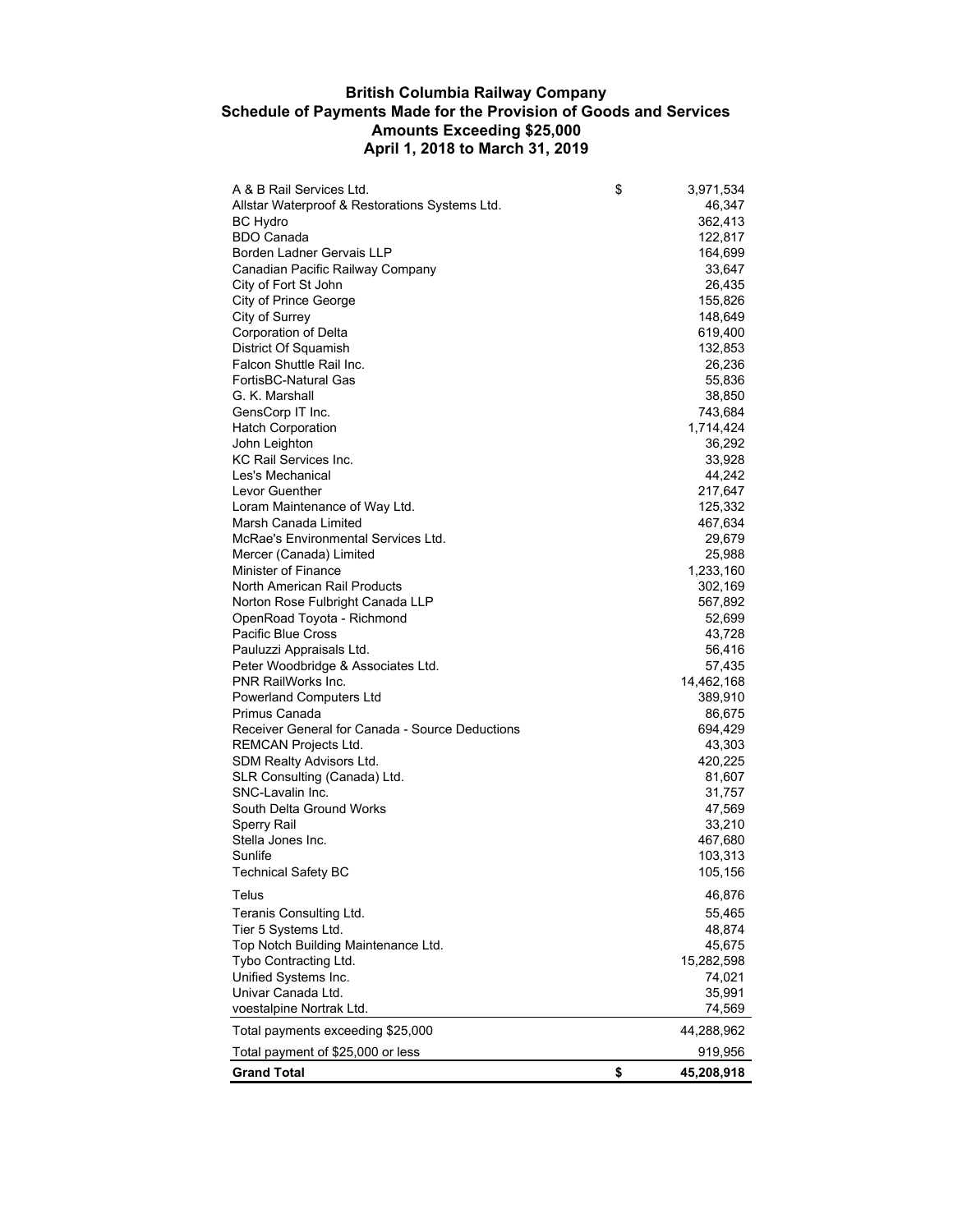# **Schedule of Debts April 1, 2018 to March 31, 2019 British Columbia Railway Company**

The organization had no third-party long-term debt outstanding during the period.